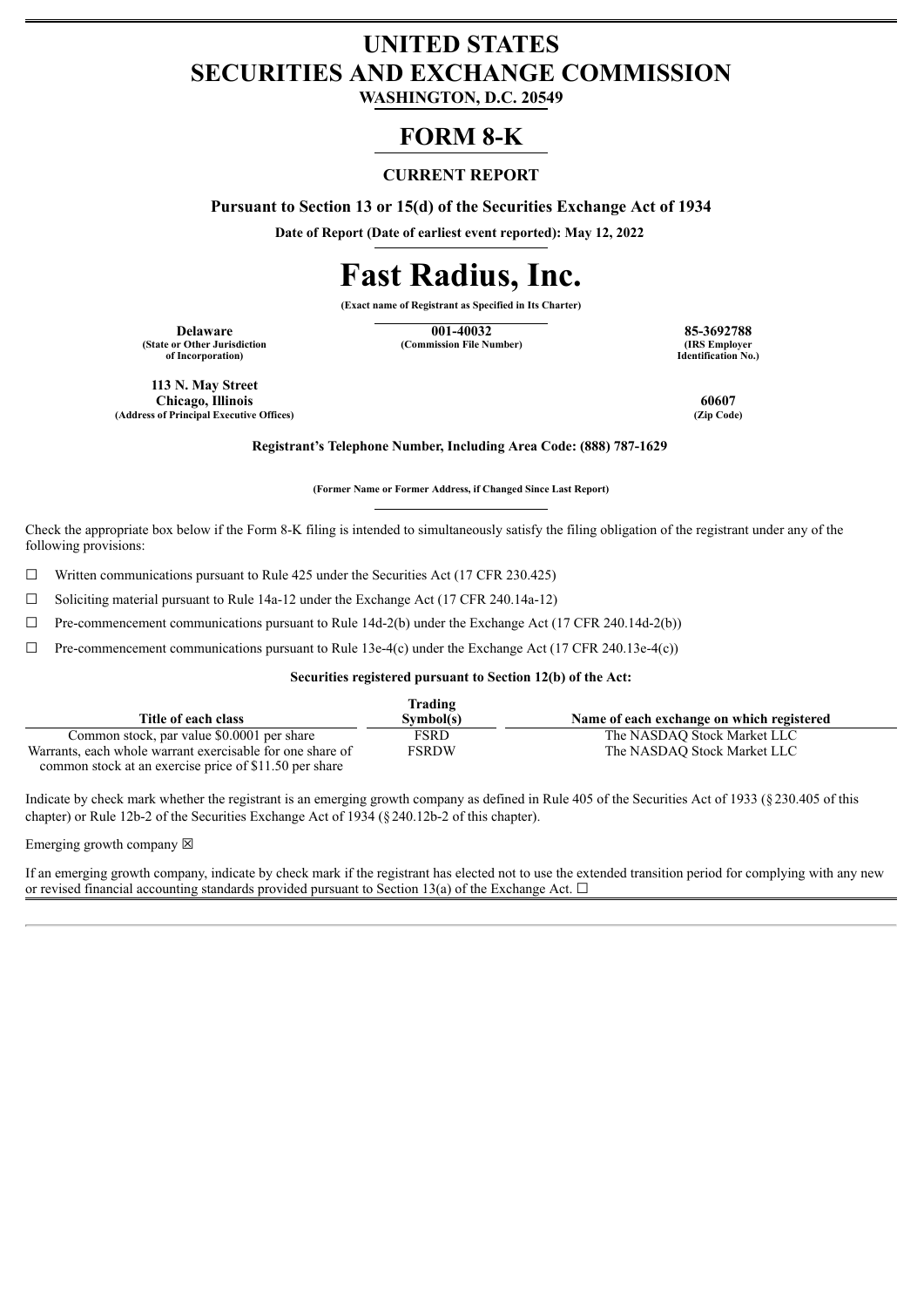#### **Item 1.01 Entry into a Material Definitive Agreement**

On May 11, 2022, Fast Radius, Inc., a Delaware corporation (the "Company"), entered into a purchase agreement (the "Purchase Agreement") with Lincoln Park Capital Fund, LLC, an Illinois limited liability company ("Lincoln Park"), pursuant to which Lincoln Park has committed to purchase up to \$30.0 million worth of the Company's common stock, par value \$0.0001 per share ("Common Stock"). Concurrently with entering into the Purchase Agreement, the Company also entered into a registration rights agreement (the "Registration Rights Agreement") with Lincoln Park, pursuant to which it agreed to register the offer and sale of shares of Common Stock available for issuance under the Purchase Agreement under the Securities Act of 1933, as amended (the "Securities Act").

Beginning on the Commencement Date (as defined below) and thereafter, the Company has the right, but not the obligation, to deliver to Lincoln Park a purchase notice (a "Regular Purchase Notice"), directing Lincoln Park to purchase up to 100,000 shares of Common Stock (the "Regular Purchase Amount") provided that the closing sale price of Common Stock on the purchase date is not below a threshold price set forth in the Purchase Agreement (a "Regular Purchase"). The Regular Purchase Amount may be increased to various limits, up to 400,000 shares, if the closing sale price of Common Stock on the applicable purchase date equals or exceeds certain higher threshold prices set forth in the Purchase Agreement, provided that Lincoln Park's maximum committed purchase obligation under any single Regular Purchase may not exceed \$2.0 million. The above-referenced share amount limitations and closing sale price thresholds are subject to adjustment for any reorganization, recapitalization, non-cash dividend, stock split or other similar transaction as provided in the Purchase Agreement. The purchase price per share for each Regular Purchase will be the lower of: (i) the lowest sale price of Common Stock during the purchase date, or (ii) the average of the three lowest closing sale prices of Common Stock in the ten business days prior to the purchase date. There are no upper limits on the price per share that Lincoln Park must pay for shares of Common Stock under the Purchase Agreement. Lincoln Park may not assign or transfer its rights and obligations under the Purchase Agreement.

If the Company directs Lincoln Park to purchase the maximum number of shares of Common Stock that the Company may sell in a Regular Purchase, then in addition to such Regular Purchase, and subject to certain conditions and limitations in the Purchase Agreement, the Company may direct Lincoln Park to purchase additional shares of Common Stock in accelerated purchases (each, an "Accelerated Purchase") up to the lower of: (i) three times the number of shares of Common Stock purchased pursuant to the corresponding Regular Purchase or (ii) 30% of the trading volume on the date of each such accelerated purchase or such shorter period as provided under the Purchase Agreement. The purchase price for the additional shares is 97% of the lesser of:

- the closing sale price for the Common Stock on the date of sale; or
- the accelerated purchase date's volume weighted average price of the Common Stock on the date of sale.

The aggregate number of shares of Common Stock that the Company can sell to Lincoln Park under the Purchase Agreement may in no case exceed 14,643,920 shares (subject to adjustment as described above) of Common Stock (which is equal to approximately 19.99% of the shares of Common Stock outstanding immediately prior to the execution of the Purchase Agreement) (the "Exchange Cap"), unless (i) Company stockholder approval is obtained to issue Purchase Shares above the Exchange Cap, in which case the Exchange Cap will no longer apply, or (ii) the average price of all applicable sales of Common Stock to Lincoln Park under the Purchase Agreement equals or exceeds \$0.62 per share of Common Stock (which represents the lower of (A) the Nasdaq official closing price of the Common Stock on the trading day immediately preceding the date of the Purchase Agreement or (B) the average Nasdaq official closing price of the Common Stock for the five consecutive trading days ending on the trading day immediately preceding the date of the Purchase Agreement, adjusted such that the transactions contemplated by the Purchase Agreement are exempt from the Exchange Cap limitation under applicable Nasdaq rules).

In all cases, the Purchase Agreement also prohibits the Company from directing Lincoln Park to purchase any shares of Common Stock if those shares, when aggregated with all other shares of Common Stock then beneficially owned by Lincoln Park (as calculated pursuant to Section 13(d) of the Securities Exchange Act of 1934, as amended, and Rule 13d-3 thereunder), would result in Lincoln Park beneficially owning more than 9.99%.

As consideration for Lincoln Park's commitment to purchase shares of Common Stock under the Purchase Agreement, the Company issued 728,385 shares of Common Stock to Lincoln Park as a commitment fee. Upon the date of the first Regular Purchase, the Company will be required to issue 182,096 shares as an additional commitment fee.

The Purchase Agreement contains customary representations, warranties, covenants, closing conditions and indemnification provisions. Sales under the Purchase Agreement may commence only after certain conditions have been satisfied (the date on which all requisite conditions have been satisfied, the "Commencement Date"), which conditions include the effectiveness of a registration statement covering the resale of the shares of Common Stock issued or sold by the Company to Lincoln Park under the Purchase Agreement, the filing with The Nasdaq Stock Market of a Listing of Additional Shares notification with respect to the shares of Common Stock issued or sold by the Company to Lincoln Park under the Purchase Agreement and Nasdaq having raised no objection to the consummation of transactions contemplated under the Purchase Agreement, and the receipt by Lincoln Park of a customary opinion of counsel and other certificates and closing documents.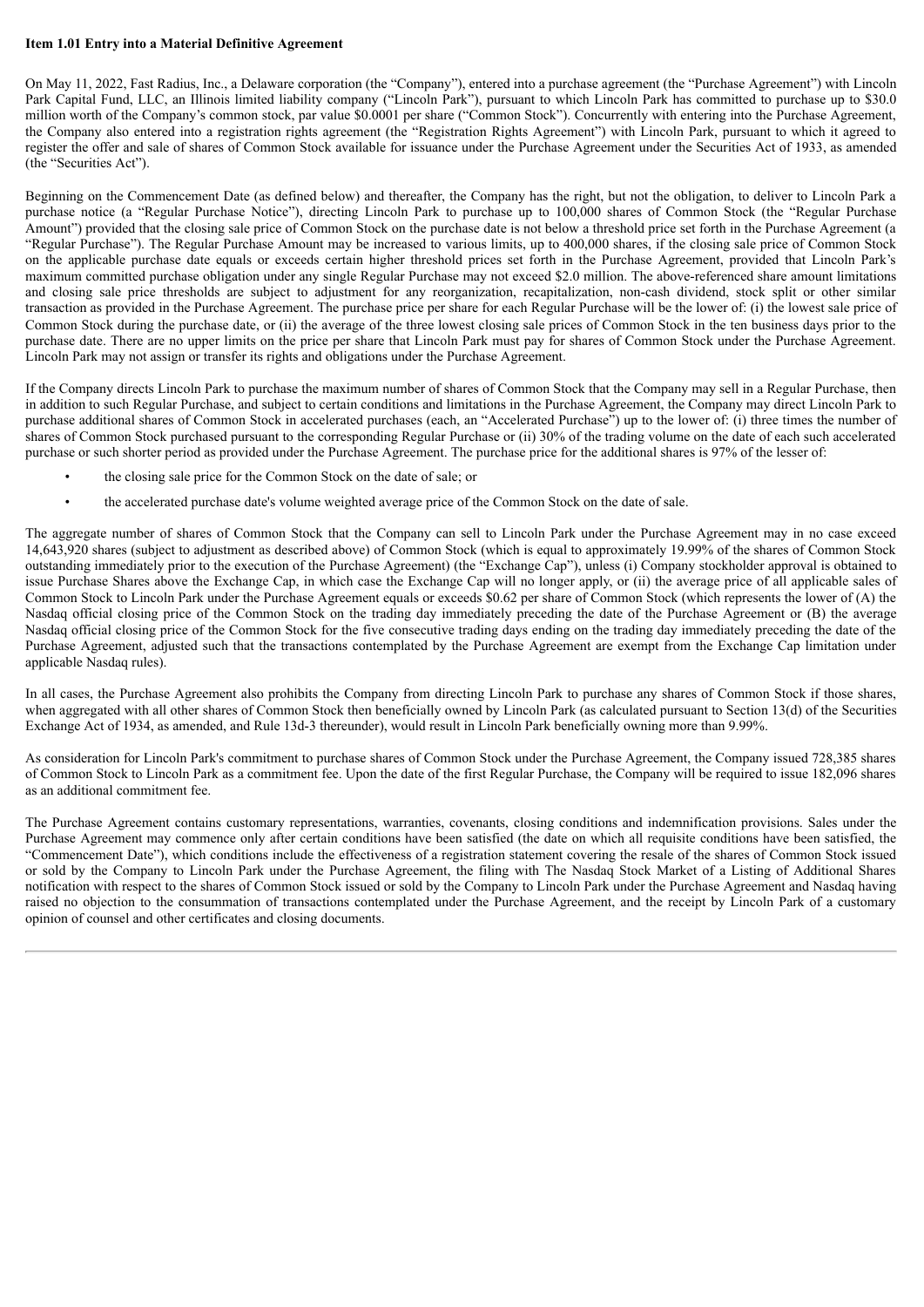The Purchase Agreement may be terminated by the Company at any time for any reason or for no reason, without any cost or penalty, by giving one business day notice to Lincoln Park. Lincoln Park has covenanted not to cause or engage in any manner whatsoever, any direct or indirect short selling or hedging of the Common Stock. Although the Company has agreed to reimburse Lincoln Park for a limited portion of the fees it incurred in connection with the Purchase Agreement, the Company has not and will not pay any additional amounts to reimburse or otherwise compensate Lincoln Park in connection with the transaction, other than the issuance of the shares of Common Stock being issued as a commitment fee.

There are no limitations on use of proceeds, financial or business covenants, restrictions on future financings (other than restrictions on the Company's ability to enter into variable rate transactions described in the Purchase Agreement), rights of first refusal, participation rights, penalties or liquidated damages in the Purchase Agreement. The Company may deliver Purchase Notices under the Purchase Agreement, subject to market conditions, and in light of its capital needs from time to time and under the limitations contained in the Purchase Agreement. Any proceeds that the Company receives under the Purchase Agreement are expected to be used to advance its growth strategy and for general corporate purposes.

The foregoing description of the Purchase Agreement and the Registration Rights Agreement and the transactions contemplated thereby is not complete and is subject to, and qualified in its entirety by reference to, the text of the Purchase Agreement and the Registration Rights Agreement, copies of which are included as Exhibits 10.1 and 10.2 attached hereto, respectively.

The information contained in this Current Report on Form 8-K shall not constitute an offer to sell or the solicitation of an offer to buy the shares of Common Stock, nor shall there be any offer, solicitation or sale of the shares in any jurisdiction in which such offer, solicitation or sale would be unlawful prior to registration or qualification under the securities laws of any such jurisdiction.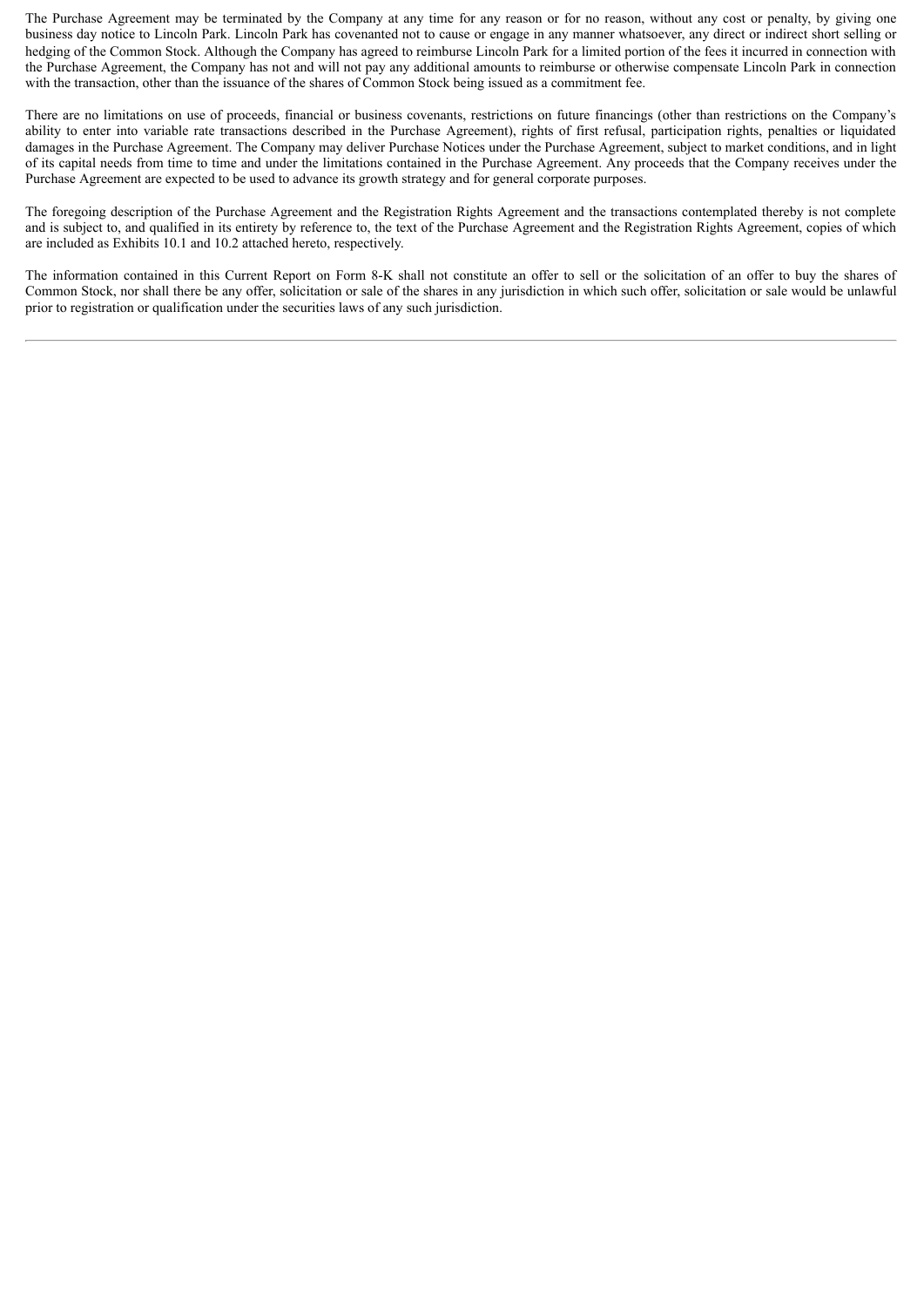#### **Item 2.02 Results of Operations and Financial Condition.**

On May 12, 2022, the Company issued an earnings press release for the period ended March 31, 2022. The press release, including attachments, is furnished as Exhibit 99.1 to this report.

The information contained in this Item 2.02, including Exhibit 99.1 attached hereto, shall not be deemed "filed" with the Securities and Exchange Commission (the "SEC") nor incorporated by reference in any registration statement filed by the Company under the Securities Act.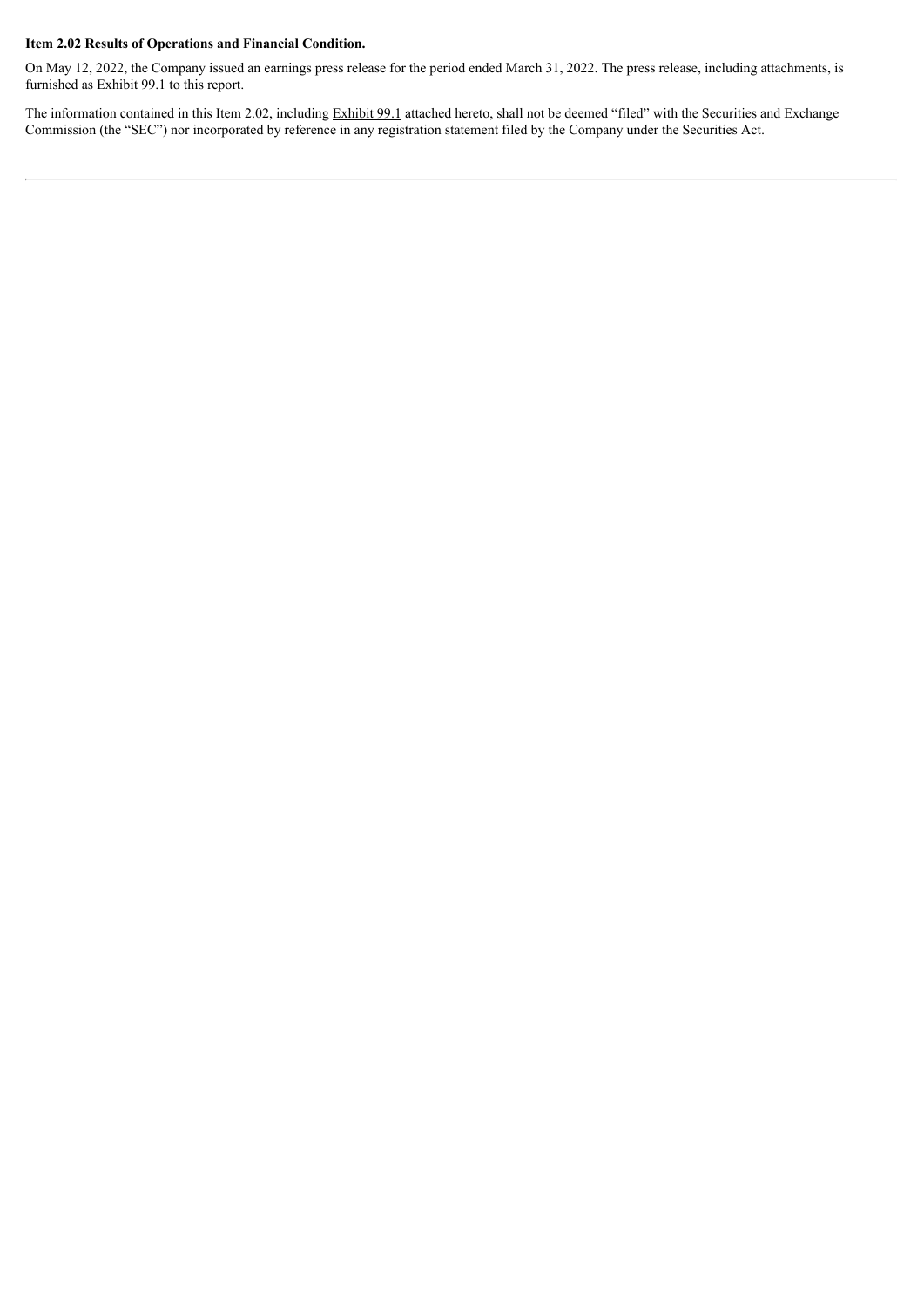## **Item 9.01 Financial Statements and Exhibits**

## **(d) Exhibits.**

| Exhibit No.       | Description                                                                               |
|-------------------|-------------------------------------------------------------------------------------------|
| 10.1 <sup>†</sup> | Purchase Agreement, dated May 11, 2022, between the Company and Lincoln Park              |
| 10.2 <sup>†</sup> | Registration Rights Agreement, dated May 11, 2022, between the Company and Lincoln Park   |
| 99.1              | Press Release dated May 12, 2022                                                          |
| 104               | Cover Page Interactive Data File (formatted as Inline XBRL and contained in Exhibit 101). |

**†**Certain of the exhibits and schedules to this Exhibit have been omitted in accordance with Regulation S-K Item 601(a)(5). The Company agrees to furnish a copy of all omitted exhibits and schedules to the SEC upon its request.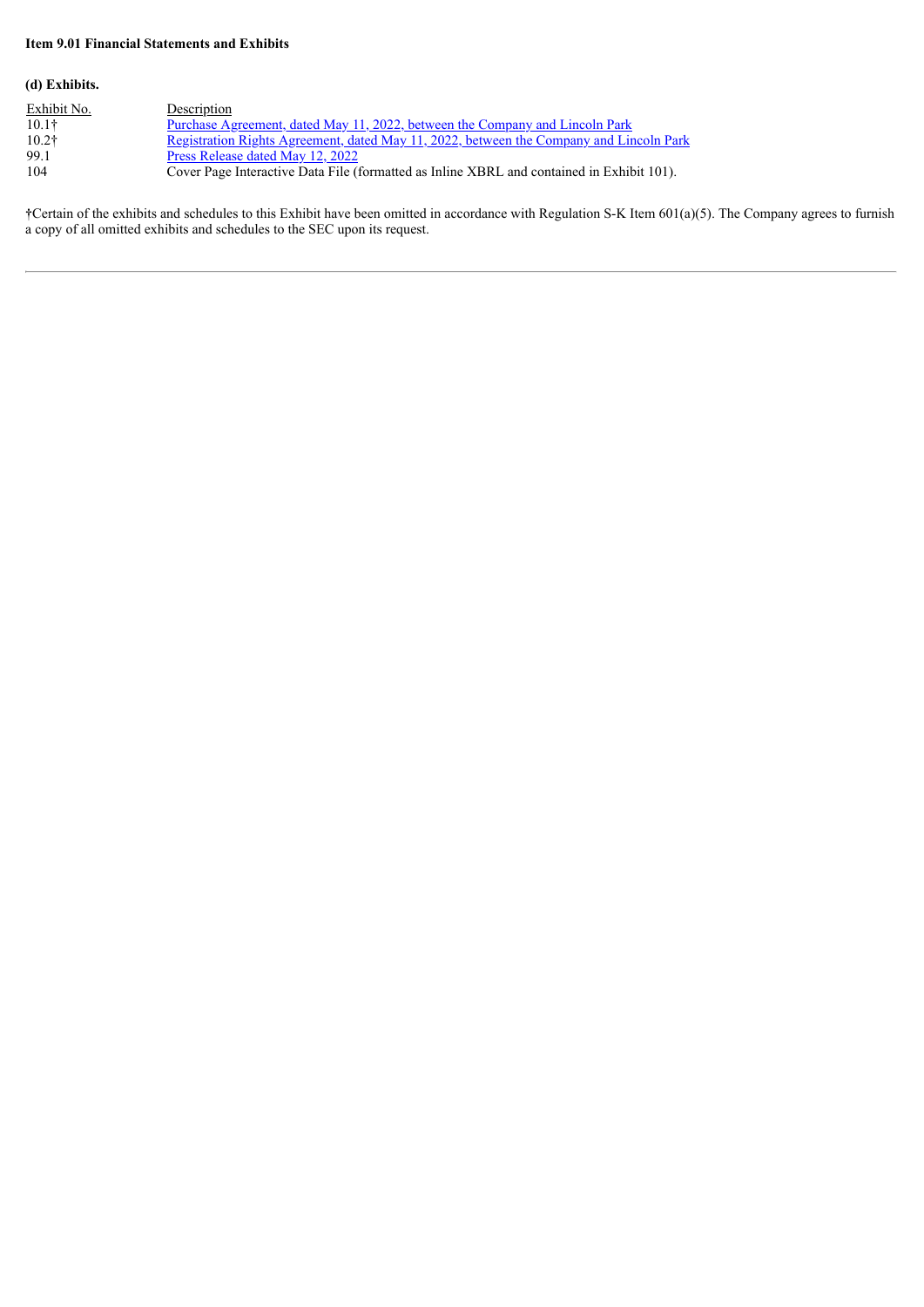## **SIGNATURES**

Pursuant to the requirements of the Securities Exchange Act of 1934, the registrant has duly caused this report to be signed on its behalf by the undersigned thereunto duly authorized.

Fast Radius, Inc.

Date: May 12, 2022 By: /s/ Prithvi Gandhi

Prithvi Gandhi Chief Financial Officer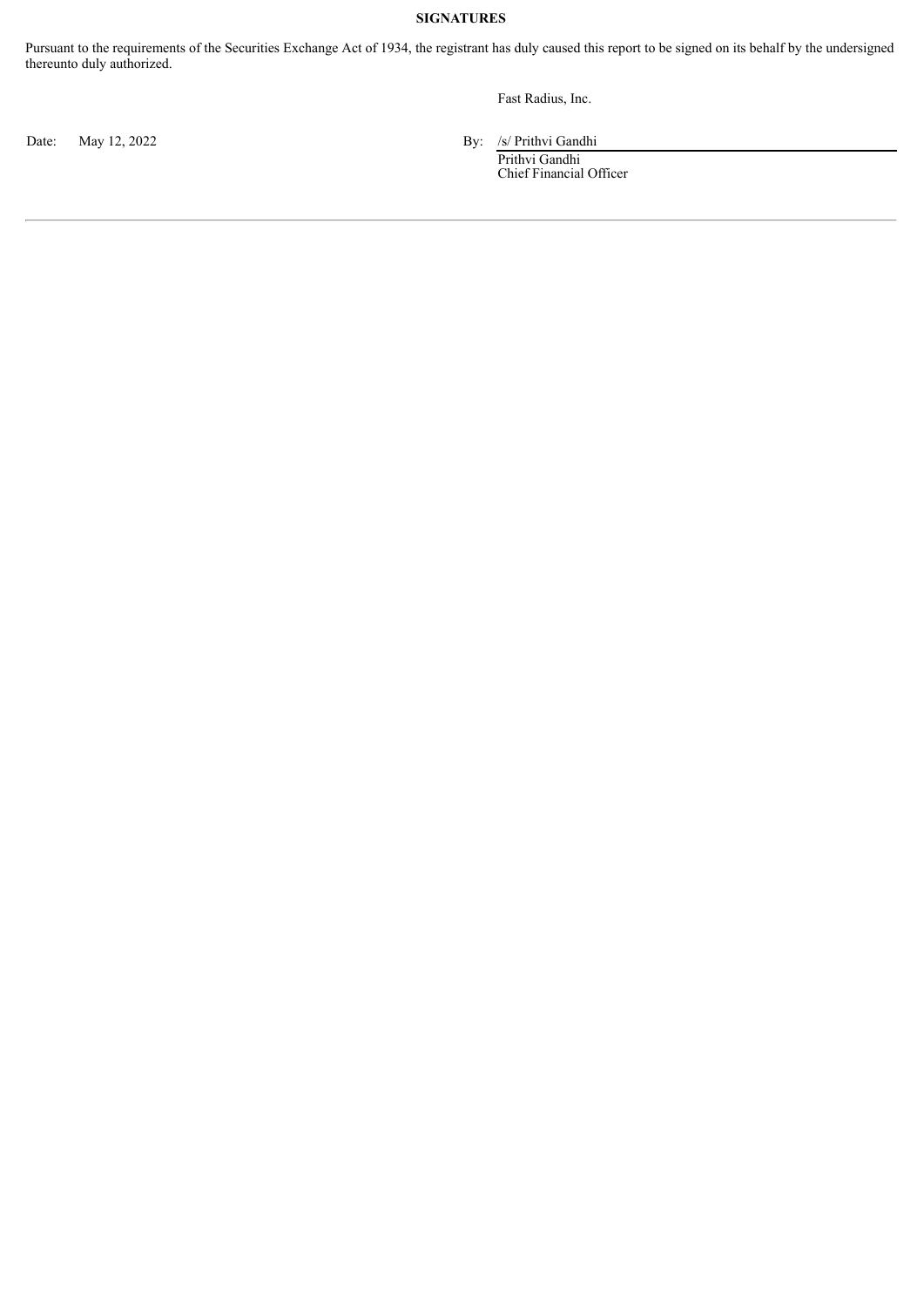#### **PURCHASE AGREEMENT**

<span id="page-6-0"></span>**THIS PURCHASE AGREEMENT** (the "Agreement"), dated as of May 11, 2022, is made by and between **FAST RADIUS, INC.**, a Delaware corporation (the "Company"), and **LINCOLN PARK CAPITAL FUND, LLC**, an Illinois limited liability company (the "Investor").

#### **WHEREAS:**

Subject to the terms and conditions set forth in this Agreement, the Company wishes to sell to the Investor, and the Investor wishes to buy from the Company, up to Thirty Million Dollars (\$30,000,000) of the Company's common stock, \$0.0001 par value per share (the "Common Stock"). The shares of Common Stock to be purchased hereunder are referred to herein as the "Purchase Shares."

NOW THEREFORE, in consideration of the mutual covenants contained in this Agreement, and for other good and valuable consideration, the receipt and adequacy of which are hereby acknowledged, the Company and the Investor hereby agree as follows:

#### **1. CERTAIN DEFINITIONS.**

For purposes of this Agreement, the following terms shall have the following meanings:

(a) "Accelerated Purchase Date" means, with respect to any Accelerated Purchase made pursuant to Section 2(b) hereof, the Business Day immediately following the applicable Purchase Date with respect to the corresponding Regular Purchase referred to in Section  $2(b)$  hereof.

(b) "Accelerated Purchase Minimum Price Threshold" means, with respect to any Accelerated Purchase made pursuant to Section 2(b) hereof, any minimum per share price threshold set forth by the Company in the applicable Accelerated Purchase Notice.

(c) "Accelerated Purchase Notice" means, with respect to any Accelerated Purchase made pursuant to Section 2(b) hereof, an irrevocable written notice from the Company to the Investor directing the Investor to purchase the applicable Accelerated Purchase Share Amount at the Accelerated Purchase Price on the Accelerated Purchase Date for such Accelerated Purchase in accordance with this Agreement, and specifying any Accelerated Purchase Minimum Price Threshold determined by the Company.

(d) "Accelerated Purchase Price" means, with respect to any Accelerated Purchase made pursuant to Section 2(b) hereof, the lower of ninety-seven percent (97%) of (i) the VWAP for the period beginning at 9:30:01 a.m., Eastern time, on the applicable Accelerated Purchase Date, or such other time publicly announced by the Principal Market as the official open (or commencement) of trading on the Principal Market on such applicable Accelerated Purchase Date (the "Accelerated Purchase Commencement Time"), and ending at the earliest of (A) 4:00:00 p.m., Eastern time, on such applicable Accelerated Purchase Date, or such other time publicly announced by the Principal Market as the official close of trading on the Principal Market on such applicable Accelerated Purchase Date, (B) such time, from and after the Accelerated Purchase Commencement Time for such Accelerated Purchase, that the total number (or volume) of shares of Common Stock traded on the Principal Market has exceeded the applicable Accelerated Purchase Share Volume Maximum, and (C) such time, from and after the Accelerated Purchase Commencement Time for such Accelerated Purchase, that the Sale Price has fallen below the applicable Accelerated Purchase Minimum Price Threshold (such earliest of (i)(A), (i)(B) and (i)(C) above, the "Accelerated Purchase Termination Time"), and (ii) the Closing Sale Price of the Common Stock on such applicable Accelerated Purchase Date (to be appropriately adjusted for any reorganization, recapitalization, non-cash dividend, stock split, reverse stock split or other similar transaction).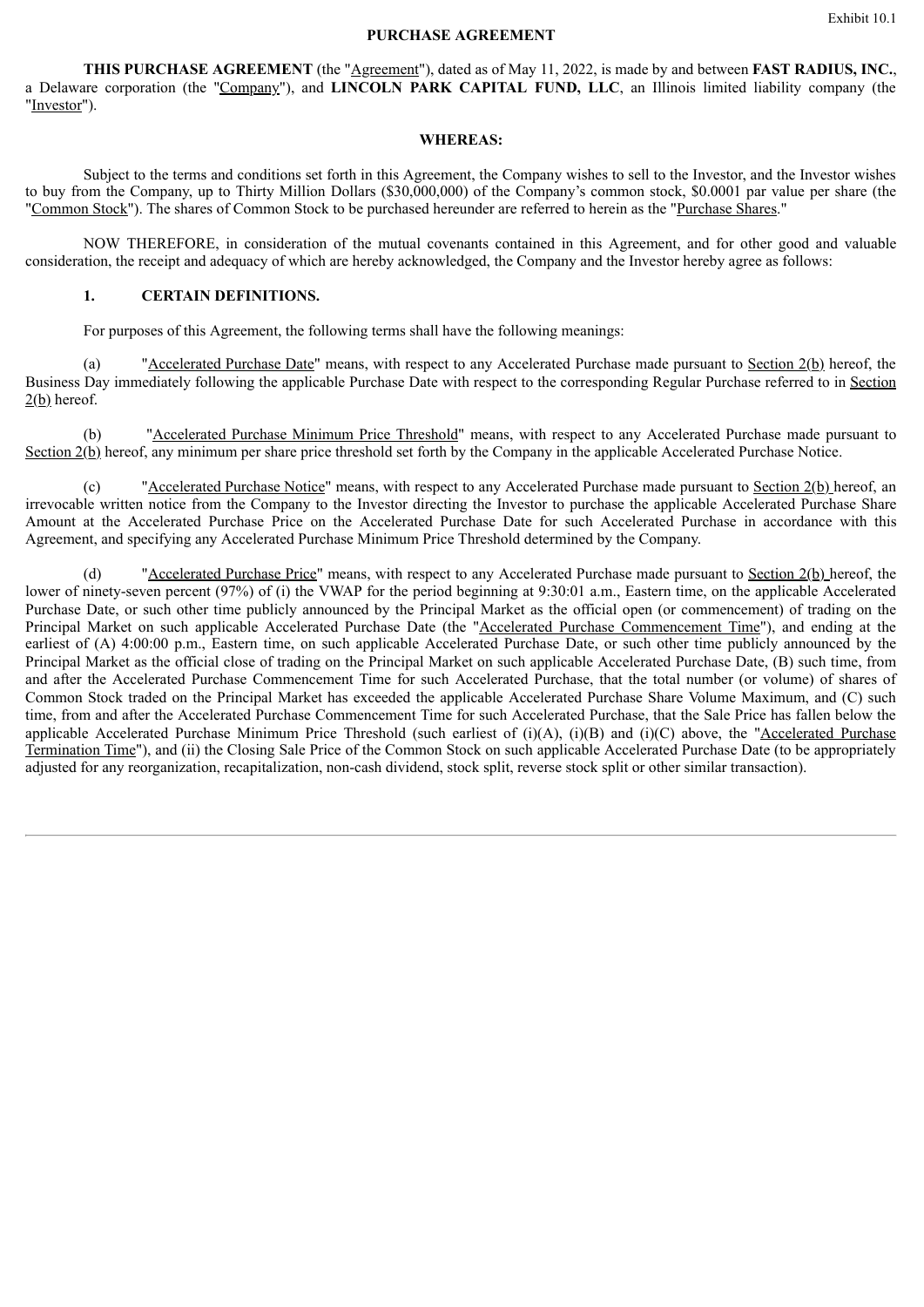(e) "Accelerated Purchase Share Amount" means, with respect to any Accelerated Purchase made pursuant to Section  $2(b)$ hereof, the number of Purchase Shares directed by the Company to be purchased by the Investor in an Accelerated Purchase Notice, which number of Purchase Shares shall not exceed the lesser of (i) 300% of the number of Purchase Shares directed by the Company to be purchased by the Investor pursuant to the corresponding Regular Purchase Notice for the corresponding Regular Purchase referred to in Section  $2(b)$  hereof (subject to the Purchase Share limitations contained in Section  $2(a)$  hereof) and (ii) an amount equal to (A) the Accelerated Purchase Share Percentage multiplied by (B) the total number (or volume) of shares of Common Stock traded on the Principal Market during the period on the applicable Accelerated Purchase Date beginning at the Accelerated Purchase Commencement Time for such Accelerated Purchase and ending at the Accelerated Purchase Termination Time for such Accelerated Purchase.

(f) "Accelerated Purchase Share Percentage" means, with respect to any Accelerated Purchase made pursuant to Section  $2(b)$ hereof, thirty percent (30%).

(g) "Accelerated Purchase Share Volume Maximum" means, with respect to any Accelerated Purchase made pursuant to Section 2(b) hereof, a number of shares of Common Stock equal to (i) the applicable Accelerated Purchase Share Amount properly directed by the Company to be purchased by the Investor in the applicable Accelerated Purchase Notice for such Accelerated Purchase, divided by (ii) the Accelerated Purchase Share Percentage (to be appropriately adjusted for any reorganization, recapitalization, non-cash dividend, stock split, reverse stock split or other similar transaction).

(h) "Additional Accelerated Purchase Date" means, with respect to any Additional Accelerated Purchase made pursuant to Section 2(c) hereof, the Business Day (i) that is the Accelerated Purchase Date with respect to the corresponding Accelerated Purchase referred to in Section  $2(b)$  hereof and (ii) on which the Investor receives, prior to 1:00 p.m., Eastern time, on such Business Day, a valid Additional Accelerated Purchase Notice for such Additional Accelerated Purchase in accordance with this Agreement.

(i) "Additional Accelerated Purchase Minimum Price Threshold" means, with respect to any Additional Accelerated Purchase made pursuant to Section 2(c) hereof, any minimum per share price threshold set forth by the Company in the applicable Additional Accelerated Purchase Notice.

(j) "Additional Accelerated Purchase Notice" means, with respect to any Additional Accelerated Purchase made pursuant to Section 2(c) hereof, an irrevocable written notice from the Company to the Investor directing the Investor to purchase the applicable Additional Accelerated Purchase Share Amount at the Additional Accelerated Purchase Price for such Additional Accelerated Purchase in accordance with this Agreement, and specifying any Additional Accelerated Purchase Minimum Price Threshold determined by the Company.

(k) "Additional Accelerated Purchase Price" means, with respect to any Additional Accelerated Purchase made pursuant to Section  $2(c)$  hereof, the lower of ninety-seven percent (97%) of (i) the VWAP for the period on the applicable Additional Accelerated Purchase Date, beginning at the latest of (A) the applicable Accelerated Purchase Termination Time with respect to the corresponding Accelerated Purchase referred to in Section  $2(\epsilon)$  hereof on such Additional Accelerated Purchase Date, (B) the applicable Additional Accelerated Purchase Termination Time with respect to the most recently completed prior Additional Accelerated Purchase on such Additional Accelerated Purchase Date, as applicable, and (C) the time at which all Purchase Shares subject to all prior Accelerated Purchases and Additional Accelerated Purchases (as applicable), including, without limitation, those that have been effected on the same Business Day as the applicable Additional Accelerated Purchase Date with respect to which the applicable Additional

-2-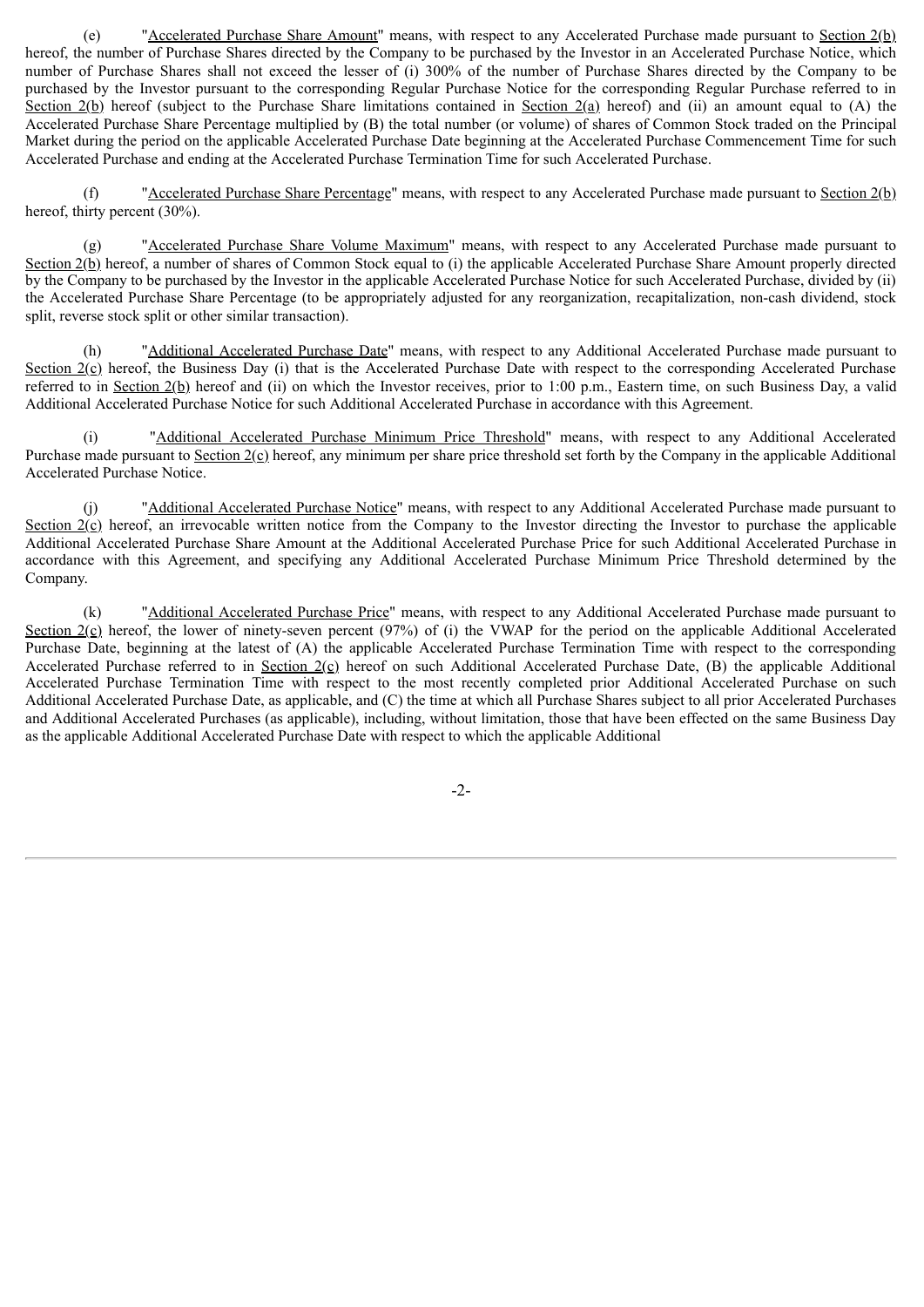Accelerated Purchase relates, have theretofore been received by the Investor as DWAC Shares in accordance with this Agreement (such latest of (i)(A), (i)(B) and (i)(C) above, the "Additional Accelerated Purchase Commencement Time"), and ending at the earliest of (X) 4:00 p.m., Eastern time, on such Additional Accelerated Purchase Date, or such other time publicly announced by the Principal Market as the official close of trading on the Principal Market on such Additional Accelerated Purchase Date, (Y) such time, from and after the Additional Accelerated Purchase Commencement Time for such Additional Accelerated Purchase, that the total number (or volume) of shares of Common Stock traded on the Principal Market has exceeded the applicable Additional Accelerated Purchase Share Volume Maximum, and (Z) such time, from and after the Additional Accelerated Purchase Commencement Time for such Additional Accelerated Purchase, that the Sale Price has fallen below the applicable Additional Accelerated Purchase Minimum Price Threshold (such earliest of  $(i)(X)$ ,  $(i)(Y)$  and  $(i)$ (Z) above, the "Additional Accelerated Purchase Termination Time"), and (ii) the Closing Sale Price of the Common Stock on such Additional Accelerated Purchase Date (to be appropriately adjusted for any reorganization, recapitalization, non-cash dividend, stock split, reverse stock split or other similar transaction).

(l) "Additional Accelerated Purchase Share Amount" means, with respect to any Additional Accelerated Purchase made pursuant to Section  $2(c)$  hereof, the number of Purchase Shares directed by the Company to be purchased by the Investor on an Additional Accelerated Purchase Notice, which number of Purchase Shares shall not exceed the lesser of (i) 300% of the number of Purchase Shares directed by the Company to be purchased by the Investor pursuant to the corresponding Regular Purchase Notice for the corresponding Regular Purchase referred to in Section 2(c) hereof (subject to the Purchase Share limitations contained in Section 2(a) hereof) and (ii) an amount equal to (A) the Additional Accelerated Purchase Share Percentage multiplied by (B) the total number (or volume) of shares of Common Stock traded on the Principal Market during the period on the applicable Additional Accelerated Purchase Date beginning at the Additional Accelerated Purchase Commencement Time for such Additional Accelerated Purchase and ending at the Additional Accelerated Purchase Termination Time for such Additional Accelerated Purchase.

(m) "Additional Accelerated Purchase Share Percentage" means, with respect to any Additional Accelerated Purchase made pursuant to Section 2(c) hereof, thirty percent (30%).

(n) "Additional Accelerated Purchase Share Volume Maximum" means, with respect to any Additional Accelerated Purchase made pursuant to Section 2(c) hereof, a number of shares of Common Stock equal to (i) the applicable Additional Accelerated Purchase Share Amount properly directed by the Company to be purchased by the Investor in the applicable Additional Accelerated Purchase Notice for such Additional Accelerated Purchase, divided by (ii) the Additional Accelerated Purchase Share Percentage (to be appropriately adjusted for any reorganization, recapitalization, non-cash dividend, stock split, reverse stock split or other similar transaction).

(o) "Additional Commitment Shares" has the meaning set forth in Section 5(e).

(p) "Alternate Adjusted Regular Purchase Share Limit" means, with respect to a Regular Purchase made pursuant to Section 2(a) hereof, the maximum number of Purchase Shares which, taking into account the applicable per share Purchase Price therefor calculated in accordance with this Agreement, would enable the Company to deliver to the Investor, on the applicable Purchase Date for such Regular Purchase, a Regular Purchase Notice for a Purchase Amount equal to, or as closely approximating without exceeding, One Hundred Fifty Thousand Dollars (\$150,000).

(q) "Applicable Laws" means, with respect to any Person, the common law and any federal, provincial, state, territorial, local, foreign, multinational or international laws, statutes, codes, treaties,

-3-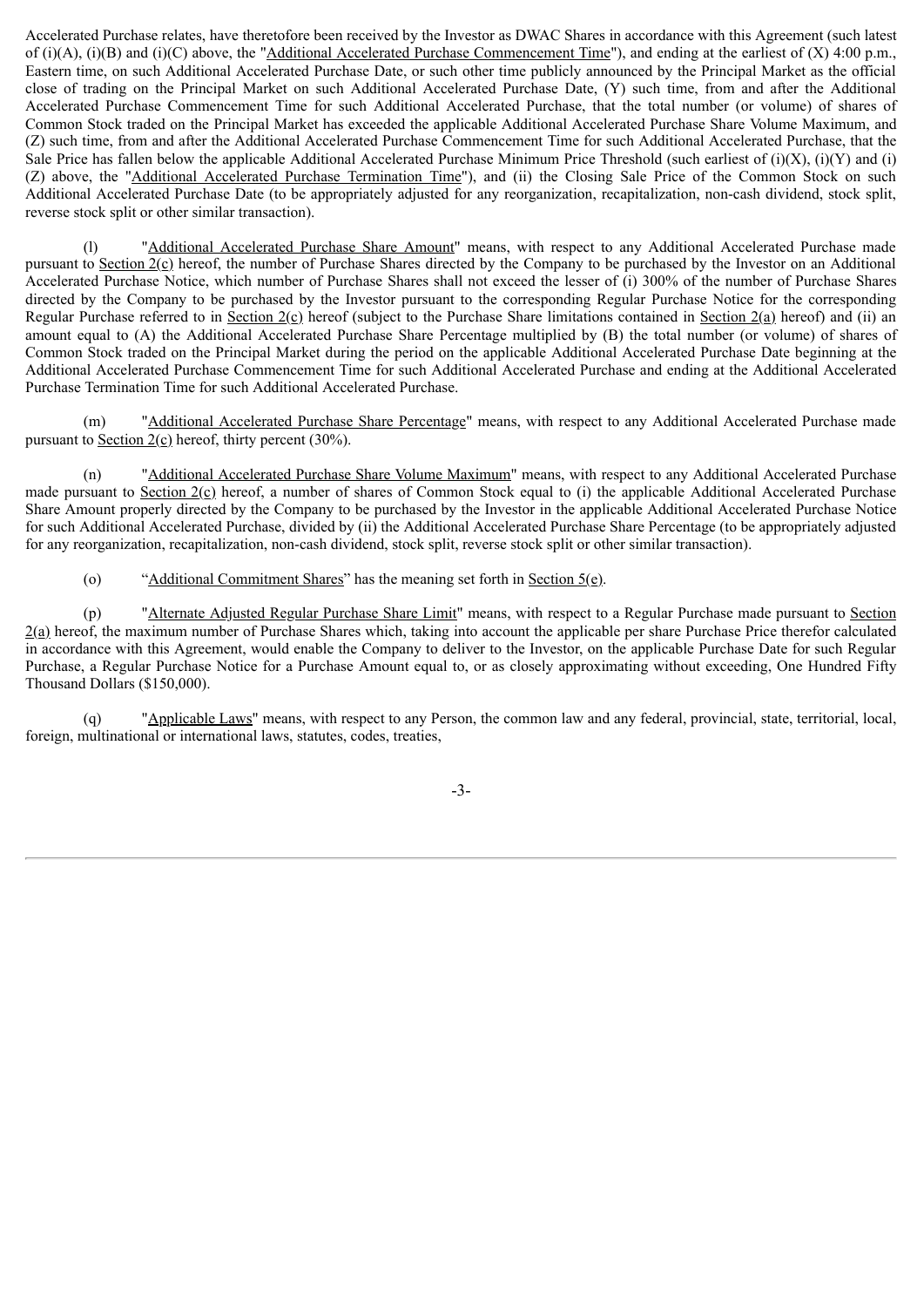standards, rules and regulations, guidelines, ordinances, orders, judgments, writs, injunctions, decrees or settlement agreements (including administrative or judicial precedents or authorities) and the interpretation or administration thereof by, and other determinations, directives, requirements or requests of, any governmental authority, in each case whether or not having the force of law and, in each case, that are applicable to or binding upon such Person or any of its property or to which such Person or any of its property is subject.

(r) "Available Amount" means, initially, Thirty Million Dollars (\$30,000,000) in the aggregate, which amount shall be reduced by the Purchase Amount each time the Investor purchases shares of Common Stock pursuant to Section 2 hereof.

(s) "Bankruptcy Law" means Title 11, U.S. Code, or any similar federal or state law for the relief of debtors.

(t) "Business Day" means any day on which the Principal Market is open for trading, including any day on which the Principal Market is open for trading for a period of time less than the customary time.

- (u) "Bylaws" means the Company's Amended and Restated Bylaws.
- (v) "Charter" means the Company's Second Amended and Restated Certificate of Incorporation.

(w) "Closing Sale Price" means, for any security as of any date, the last closing sale price for such security on the Principal Market as reported by the Principal Market.

(x) "Commitment Shares" has the meaning set forth in Section  $5(e)$ .

(y) "Confidential Information" means any information disclosed by either party to the other party, either directly or indirectly, in writing, orally or by inspection of tangible objects (including, without limitation, documents, prototypes, samples, plant and equipment), which is designated, either orally or in writing, as "Confidential," "Proprietary" or some similar designation. Information communicated orally shall be considered Confidential Information if such information is confirmed in writing as being Confidential Information within ten (10) Business Days after the initial disclosure. Confidential Information may also include information disclosed to a disclosing party by third parties. Confidential Information shall not, however, include any information which (i) was publicly known and made generally available in the public domain prior to the time of disclosure by the disclosing party; (ii) becomes publicly known and made generally available after disclosure by the disclosing party to the receiving party through no action or inaction of the receiving party; (iii) is already in the possession of the receiving party without confidential restriction at the time of disclosure by the disclosing party as shown by the receiving party's files and records; (iv) is obtained by the receiving party from a third party and is not known by the receiving party to be a breach of such third party's obligations of confidentiality; or (v) is independently developed by the receiving party without use of or reference to the disclosing party's Confidential Information, as shown by documents and other competent evidence in the receiving party's possession.

(z) "Custodian" means any receiver, trustee, assignee, liquidator or similar official under any Bankruptcy Law.

(aa) "DTC" means The Depository Trust Company, or any successor performing substantially the same function for the Company.

-4-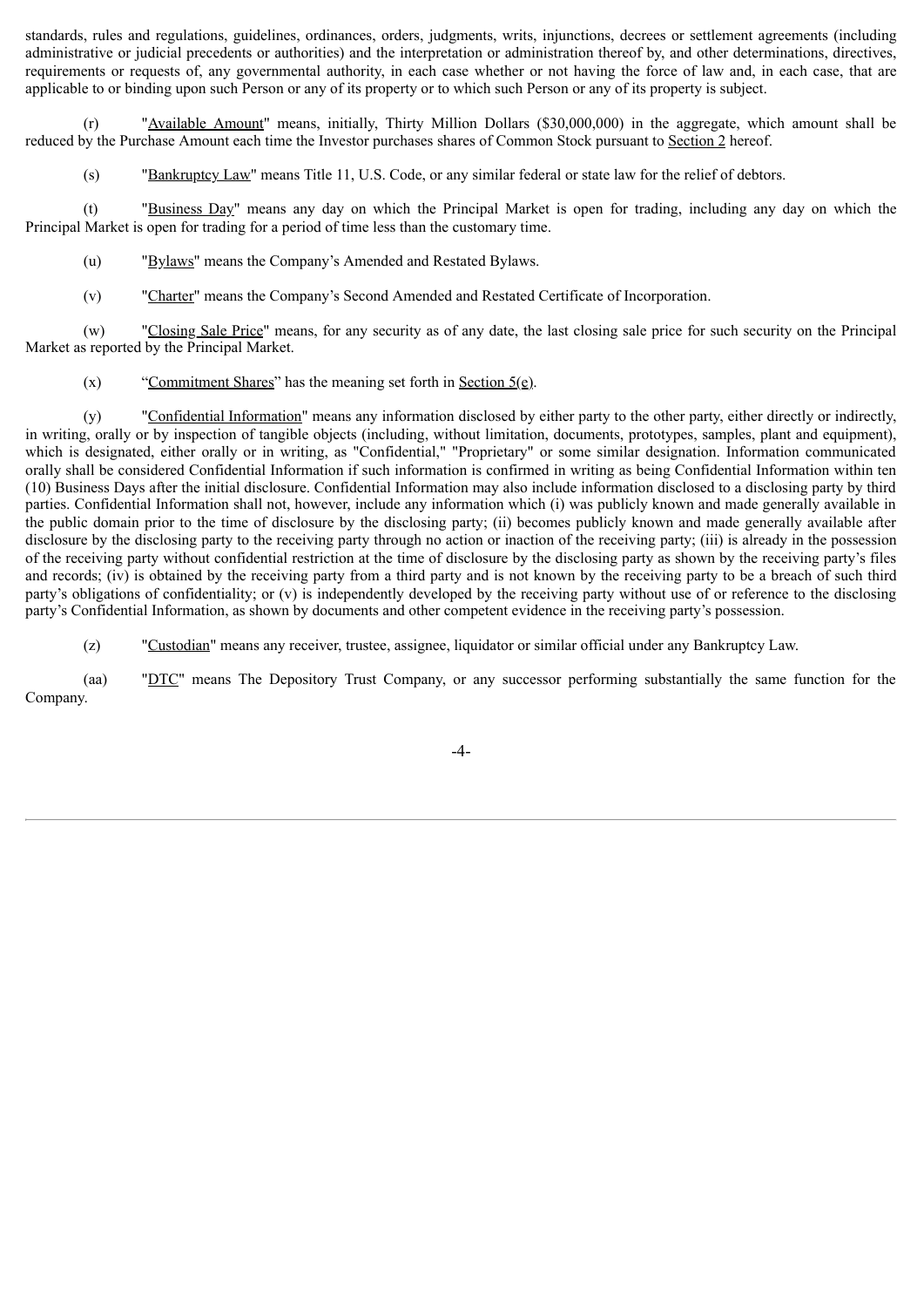(bb) "DWAC Shares" means shares of Common Stock that are (i) issued in electronic form, (ii) freely tradable and transferable and without restriction on resale and (iii) timely credited by the Company, once a DWAC notice is received, to the Investor's or its designee's specified Deposit/Withdrawal at Custodian (DWAC) account with DTC under its Fast Automated Securities Transfer (FAST) Program, or any similar program hereafter adopted by DTC performing substantially the same function.

(cc) "Exchange Act" means the Securities Exchange Act of 1934, as amended, and the rules and regulations promulgated thereunder.

(dd) "Fully Adjusted Regular Purchase Share Limit" means, with respect to any reorganization, recapitalization, non-cash dividend, stock split or other similar transaction from and after the date of this Agreement, the Regular Purchase Share Limit (as defined in Section 2(a) hereof) in effect on the applicable date of determination, after giving effect to the full proportionate adjustment thereto made pursuant to Section 2(a) hereof for or in respect of such reorganization, recapitalization, non-cash dividend, stock split or other similar transaction.

(ee) "Initial Commitment Shares" has the meaning set forth in Section  $5(e)$ .

(ff) "Material Adverse Effect" means any material adverse effect on (i) the enforceability of any Transaction Document, (ii) the results of operations, operations, assets, business or financial condition of the Company and its Subsidiaries, taken as a whole, other than any material adverse effect that resulted exclusively from (A) any change in the United States or foreign economies or securities or financial markets in general that does not have a disproportionate effect on the Company and its Subsidiaries, taken as a whole, (B) any change that generally affects the industry in which the Company and its Subsidiaries operate that does not have a disproportionate effect on the Company and its Subsidiaries, taken as a whole, (C) any change arising in connection with earthquakes, a pandemic, hostilities, acts of war, sabotage or terrorism or military actions or any escalation or material worsening of any such pandemic, hostilities, acts of war, sabotage or terrorism or military actions existing as of the date hereof that does not have a disproportionate effect on the Company and its Subsidiaries, taken as a whole, (D) any action taken by the Investor, its affiliates or its or their successors and assigns with respect to the transactions contemplated by this Agreement, (E) the effect of any change in applicable laws or accounting rules that does not have a disproportionate effect on the Company and its Subsidiaries, taken as a whole, or (F) any change resulting from compliance with terms of this Agreement or the consummation of the transactions contemplated by this Agreement, or (iii) the Company's ability to perform in any material respect on a timely basis its obligations under any Transaction Document to be performed as of the date of determination.

(gg) "Maturity Date" means the first day of the month immediately following the twenty-four (24) month anniversary of the Commencement Date.

(hh) "PEA Period" means the period commencing at 9:30 a.m., Eastern time, on the tenth (10<sup>th</sup>) Business Day immediately prior to the filing of any post-effective amendment to the Registration Statement (as defined herein) or New Registration Statement (as such term is defined in the Registration Rights Agreement), and ending at 9:30 a.m., Eastern time, on the Business Day immediately following, the effective date of any post-effective amendment to the Registration Statement (as defined herein) or New Registration Statement (as such term is defined in the Registration Rights Agreement).

(ii) "Person" means an individual or entity including but not limited to any limited liability company, a partnership, a joint venture, a corporation, a trust, an unincorporated organization and a government or any department or agency thereof.

-5-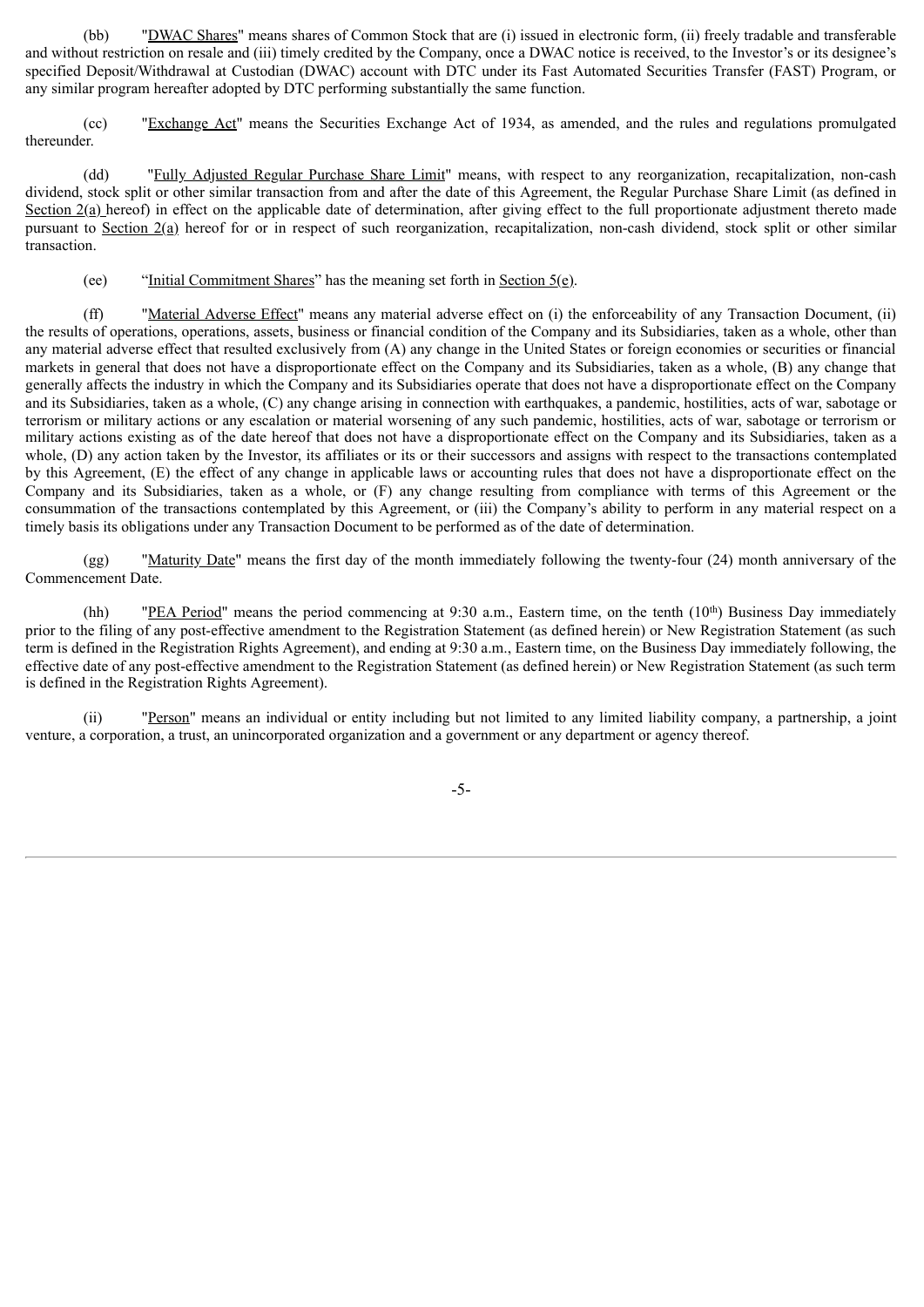(jj) "Principal Market" means The Nasdaq Global Market (or any nationally recognized successor thereto); provided, however, that in the event the Company's Common Stock is at any time not listed on The Nasdaq Global Market (or any nationally recognized successor thereto) but is listed or traded on The Nasdaq Global Select Market, The Nasdaq Capital Market, the New York Stock Exchange, the NYSE American, the NYSE Arca, the OTC Bulletin Board, or the OTCQX or OTCQB operated by the OTC Markets Group, Inc. (or any nationally recognized successor to any of the foregoing), then the "Principal Market" shall mean such other market or exchange which then constitutes the principal trading market for the Company's Common Stock.

(kk) "Purchase Amount" means, with respect to any Regular Purchase, any Accelerated Purchase, or any Additional Accelerated Purchase made hereunder, as applicable, the portion of the Available Amount to be purchased by the Investor pursuant to Section 2 hereof.

(ll) "Purchase Date" means, with respect to a Regular Purchase made pursuant to Section  $2(a)$  hereof, the Business Day on which the Investor receives, after 4:00 p.m., Eastern time, but prior to 10:00 p.m., Eastern time, on such Business Day, a valid Regular Purchase Notice for such Regular Purchase in accordance with this Agreement.

(mm) "Purchase Price" means, with respect to a Regular Purchase made pursuant to Section  $2(a)$  hereof, the lower of: (i) the lowest Sale Price on the Purchase Date for such Regular Purchase and (ii) the arithmetic average of the three (3) lowest Closing Sale Prices for the Common Stock during the ten (10) consecutive Business Days ending on the Business Day immediately preceding such Purchase Date for such Regular Purchase (in each case, to be appropriately adjusted for any reorganization, recapitalization, non-cash dividend, stock split or other similar transaction that occurs on or after the date of this Agreement).

(nn) "Registration Rights Agreement" means that certain Registration Rights Agreement, of even date herewith between the Company and the Investor.

(oo) "Registration Statement" has the meaning set forth in the Registration Rights Agreement.

(pp) "Regular Purchase Notice" means, with respect to a Regular Purchase pursuant to Section  $2(a)$  hereof, an irrevocable written notice from the Company to the Investor directing the Investor to buy a specified number of Purchase Shares (subject to the Purchase Share limitations contained in Section  $2(a)$  hereof) at the applicable Purchase Price for such Regular Purchase in accordance with this Agreement.

(qq) "Sale Price" means any trade price for the shares of Common Stock on the Principal Market as reported by the Principal Market.

(rr) "SEC" means the U.S. Securities and Exchange Commission.

(ss) "Securities" means, collectively, the Purchase Shares and the Commitment Shares (as defined below).

(tt) "Securities Act" means the Securities Act of 1933, as amended, and the rules and regulations promulgated thereunder.

(uu) "Subsidiary" means any Person the Company wholly-owns or controls, or in which the Company, directly or indirectly, owns a majority of the voting stock or similar voting interest, in each case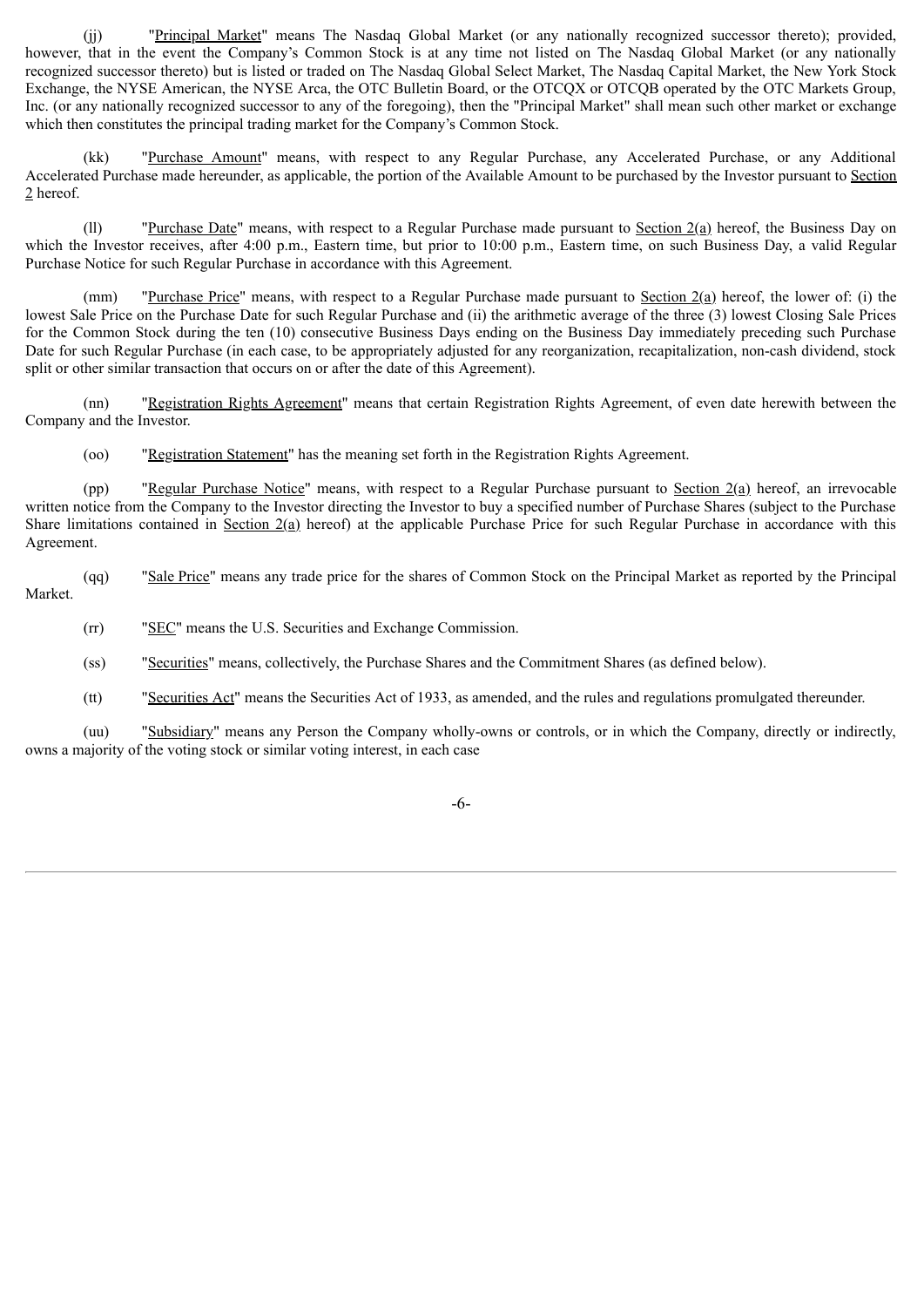that would be disclosable pursuant to Item 601(b)(21) of Regulation S-K promulgated under the Securities Act.

(vv) "Transaction Documents" means, collectively, this Agreement and the schedules and exhibits hereto, the Registration Rights Agreement and the schedules and exhibits thereto.

(ww) "Transfer Agent" means American Stock Transfer & Trust Company, LLC, or such other Person who is then serving as the transfer agent for the Company in respect of the Common Stock.

(xx) "VWAP" means in respect of an Accelerated Purchase Date and an Additional Accelerated Purchase Date, as applicable, the volume weighted average price of the Common Stock on the Principal Market, as reported on the Principal Market.

#### **2. PURCHASE OF COMMON STOCK.**

Subject to the terms and conditions set forth in this Agreement, the Company has the right, but not the obligation to sell to the Investor, in the Company's sole and absolute discretion, and the Investor has the obligation to purchase from the Company, Purchase Shares as follows:

(a) Commencement of Regular Sales of Common Stock. Beginning one Business Day following the satisfaction of the conditions set forth in Sections 7 and 8 hereof (the "Commencement" and the date of satisfaction of such conditions the "Commencement Date") and thereafter, the Company shall have the right, but not the obligation, to direct the Investor, by its delivery to the Investor of a Regular Purchase Notice from time to time, to purchase up to One Hundred Thousand (100,000) Purchase Shares, provided that the Closing Sale Price of the Common Stock on the applicable Purchase Date is not below \$0.25 and subject to adjustment as set forth below in this Section 2(a) (such maximum number of Purchase Shares, as may be adjusted from time to time, the "Regular Purchase Share Limit"), at the Purchase Price on the Purchase Date (each such purchase a "Regular Purchase"); provided, however, that the Regular Purchase Share Limit shall be increased to: (i) Two Hundred Fifty Thousand (250,000) Purchase Shares, if the Closing Sale Price of the Common Stock on the applicable Purchase Date is not below \$1.00, (ii) Three Hundred Thousand (300,000) Purchase Shares, if the Closing Sale Price of the Common Stock on the applicable Purchase Date is not below \$2.50 and (iii) Four Hundred Thousand (400,000) Purchase Shares, if the Closing Sale Price of the Common Stock on the applicable Purchase Date is not below \$4.00 (all of which share and dollar amounts shall be appropriately proportionately adjusted for any reorganization, recapitalization, non-cash dividend, stock split or other similar transaction); provided that if, after giving effect to the full proportionate adjustment to the Regular Purchase Share Limit therefor, the Fully Adjusted Regular Purchase Share Limit then in effect would preclude the Company from delivering to the Investor a Regular Purchase Notice hereunder for a Purchase Amount (calculated by multiplying (X) the number of Purchase Shares equal to the Fully Adjusted Regular Purchase Share Limit, by (Y) the Purchase Price per Purchase Share covered by such Regular Purchase Notice on the applicable Purchase Date therefor) equal to or greater than the Alternate Adjusted Regular Purchase Share Limit, the Regular Purchase Share Limit for such Regular Purchase Notice shall not be fully adjusted to equal the applicable Fully Adjusted Regular Purchase Share Limit, but rather the Regular Purchase Share Limit for such Regular Purchase Notice shall be adjusted to equal the applicable Alternate Adjusted Regular Purchase Share Limit as of the applicable Purchase Date for such Regular Purchase Notice; and provided, further, however, that the Investor's committed obligation under any single Regular Purchase, other than any Regular Purchase with respect to which an Alternate Adjusted Regular Purchase Share Limit shall apply, shall not exceed Two Million Dollars (\$2,000,000). If the Company delivers any Regular Purchase Notice for a Purchase Amount in excess of the limitations contained in the immediately preceding sentence, such Regular Purchase **Notice** 

-7-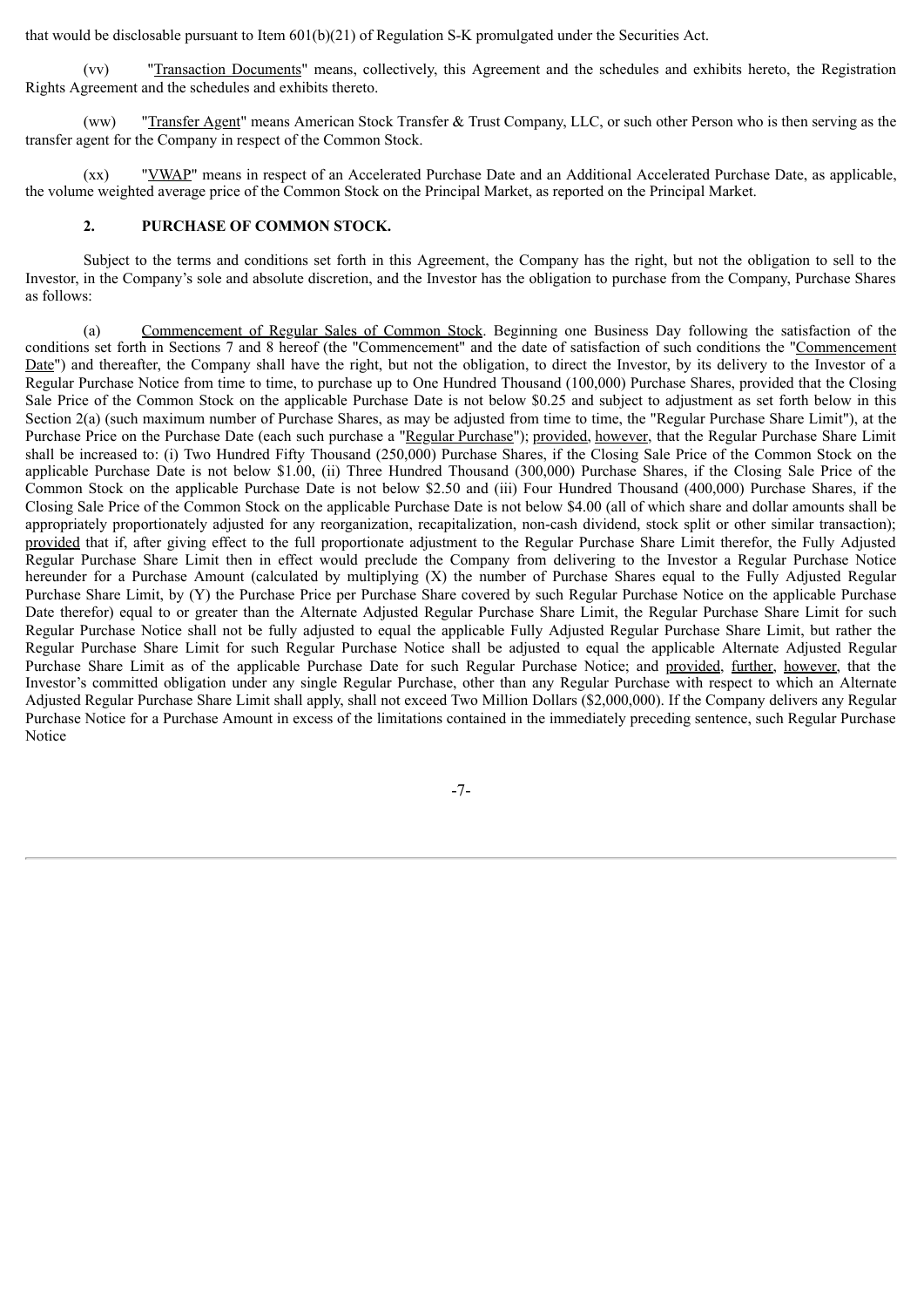shall be void ab initio only with respect to the extent of the amount by which the number of Purchase Shares set forth in such Regular Purchase Notice exceeds the number of Purchase Shares which the Company is permitted to include in such Purchase Notice in accordance herewith, and the Investor shall have no obligation to purchase such excess Purchase Shares in respect of such Regular Purchase Notice; provided, however, that the Investor shall remain obligated to purchase the number of Purchase Shares which the Company is permitted to include in such Regular Purchase Notice. The Company may deliver a Regular Purchase Notice to the Investor multiple times on the same Business Day, provided the Company has not failed to deliver Purchase Shares for the most recent prior Regular Purchase. Notwithstanding the foregoing, the Company shall not deliver any Regular Purchase Notices during the PEA Period.

(b) Accelerated Purchases. Subject to the terms and conditions of this Agreement, from and after one Business Day following the Commencement Date, in addition to purchases of Purchase Shares as described in Section 2(a) above, the Company shall also have the right, but not the obligation, to direct the Investor, by its delivery to the Investor of an Accelerated Purchase Notice from time to time in accordance with this Agreement, to purchase the applicable Accelerated Purchase Share Amount at the Accelerated Purchase Price on the Accelerated Purchase Date therefor in accordance with this Agreement (each such purchase, an "Accelerated Purchase"). The Company may deliver an Accelerated Purchase Notice to the Investor only on a Purchase Date on which the Company also properly submitted a Regular Purchase Notice providing for a Regular Purchase of a number of Purchase Shares not less than the Regular Purchase Share Limit then in effect on such Purchase Date in accordance with this Agreement (including, without limitation, giving effect to any automatic increase to the Regular Purchase Share Limit as a result of the Closing Sale Price of the Common Stock exceeding certain thresholds set forth in Section 2(a) above on such Purchase Date and any other adjustments to the Regular Purchase Share Limit, in each case pursuant to Section 2(a) above). If the Company delivers any Accelerated Purchase Notice directing the Investor to purchase an amount of Purchase Shares that exceeds the Accelerated Purchase Share Amount that the Company is then permitted to include in such Accelerated Purchase Notice, such Accelerated Purchase Notice shall be void *ab initio* only with respect to the extent of the amount by which the number of Purchase Shares set forth in such Accelerated Purchase Notice exceeds the Accelerated Purchase Share Amount that the Company is then permitted to include in such Accelerated Purchase Notice (which shall be confirmed in an Accelerated Purchase Confirmation), and the Investor shall have no obligation to purchase such excess Purchase Shares in respect of such Accelerated Purchase Notice; provided, however, that the Investor shall remain obligated to purchase the Accelerated Purchase Share Amount which the Company is permitted to include in such Accelerated Purchase Notice. Within one (1) Business Day after completion of each Accelerated Purchase Date for an Accelerated Purchase, the Investor will provide to the Company a written confirmation of such Accelerated Purchase setting forth the applicable Accelerated Purchase Share Amount and Accelerated Purchase Price for such Accelerated Purchase (each, an "Accelerated Purchase Confirmation"). Notwithstanding the foregoing, the Company shall not deliver any Accelerated Purchase Notices during the PEA Period.

(c) Additional Accelerated Purchases. Subject to the terms and conditions of this Agreement, from and after one Business Day following the Commencement Date, in addition to purchases of Purchase Shares as described in Section  $2(a)$  and Section  $2(b)$  above, the Company shall also have the right, but not the obligation, to direct the Investor, by its timely delivery to the Investor of an Additional Accelerated Purchase Notice on an Additional Accelerated Purchase Date in accordance with this Agreement, to purchase the applicable Additional Accelerated Purchase Share Amount at the applicable Additional Accelerated Purchase Price therefor in accordance with this Agreement (each such purchase, an "Additional Accelerated Purchase"). The Company may deliver multiple Additional Accelerated Purchase Notices to the Investor on an Additional Accelerated Purchase Date; provided, however, that the Company may deliver an Additional Accelerated Purchase Notice to the Investor only (i) on a Business Day that is also the

-8-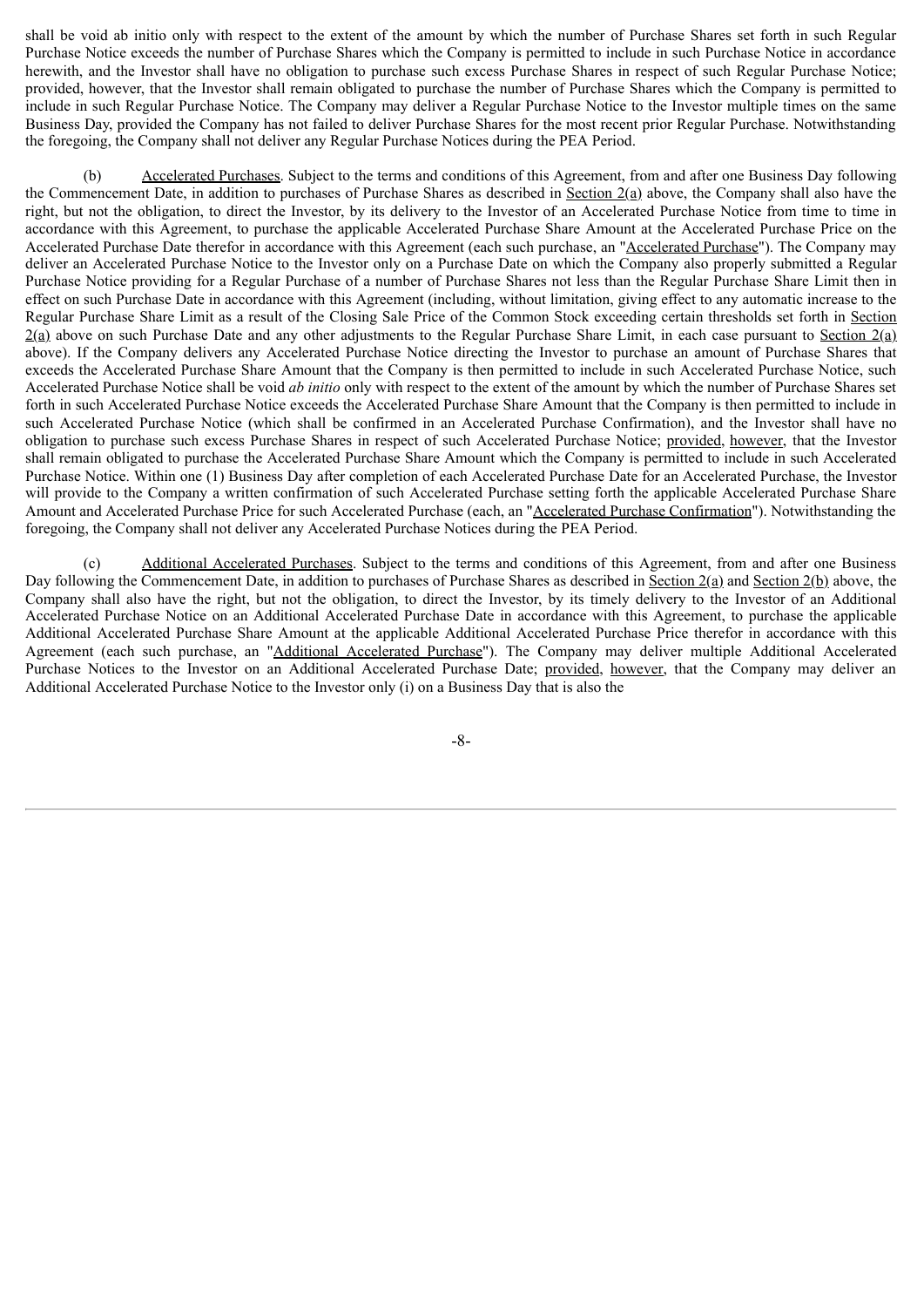Accelerated Purchase Date for an Accelerated Purchase with respect to which the Company properly submitted to the Investor an Accelerated Purchase Notice in accordance with this Agreement on the applicable Purchase Date for a Regular Purchase of a number of Purchase Shares not less than the Regular Purchase Share Limit then in effect in accordance with this Agreement (including, without limitation, giving effect to any automatic increase to the Regular Purchase Share Limit as a result of the Closing Sale Price of the Common Stock exceeding certain thresholds set forth in Section 2(a) above on such Purchase Date and any other adjustments to the Regular Purchase Share Limit, in each case pursuant to Section 2(a) above), and (ii) if all Purchase Shares subject to all prior Regular Purchases, Accelerated Purchases and Additional Accelerated Purchases, including, without limitation, those that have been effected on the same Business Day as the applicable Additional Accelerated Purchase Date with respect to which the applicable Additional Accelerated Purchase relates, in each case have theretofore been received by the Investor as DWAC Shares in accordance with this Agreement. If the Company delivers any Additional Accelerated Purchase Notice directing the Investor to purchase an amount of Purchase Shares that exceeds the Additional Accelerated Purchase Share Amount that the Company is then permitted to include in such Additional Accelerated Purchase Notice, such Additional Accelerated Purchase Notice shall be void *ab initio* only with respect to the extent of the amount by which the number of Purchase Shares set forth in such Additional Accelerated Purchase Notice exceeds the Additional Accelerated Purchase Share Amount that the Company is then permitted to include in such Additional Accelerated Purchase Notice (which shall be confirmed in an Additional Accelerated Purchase Confirmation), and the Investor shall have no obligation to purchase such excess Purchase Shares in respect of such Additional Accelerated Purchase Notice; provided, however, that the Investor shall remain obligated to purchase the Additional Accelerated Purchase Share Amount which the Company is permitted to include in such Additional Accelerated Purchase Notice. Within one (1) Business Day after completion of each Additional Accelerated Purchase Date, the Investor will provide to the Company a written confirmation of each Additional Accelerated Purchase on such Additional Accelerated Purchase Date setting forth the applicable Additional Accelerated Purchase Share Amount and Additional Accelerated Purchase Price for each such Additional Accelerated Purchase on such Additional Accelerated Purchase Date (each, an "Additional Accelerated Purchase Confirmation"). Notwithstanding the foregoing, the Company shall not deliver any Additional Accelerated Purchase Notices during the PEA Period.

(d) Compliance with Principal Market Rules. Notwithstanding anything in this Agreement to the contrary, and in addition to the limitations set forth in Section 2(e), the Company shall not issue more than 14,643,920 shares (including the Commitment Shares) of Common Stock (the "Exchange Cap") under this Agreement, which equals 19.99% of the Company's outstanding shares of Common Stock as of the date hereof, unless stockholder approval is obtained to issue in excess of the Exchange Cap; provided, however, that the foregoing limitation shall not apply if at any time the Exchange Cap is reached and at all times thereafter the average price paid for all shares of Common Stock issued under this Agreement is equal to or greater than \$0.62 (the "Minimum Price"), a price equal to the lower of (i) the Nasdaq Official Closing Price immediately preceding the execution of this Agreement and (ii) the arithmetic average of the five (5) Nasdaq Official Closing Prices for the Common Stock immediately preceding the execution of this Agreement, as calculated in accordance with the rules of the Principal Market (in such circumstance, for purposes of the Principal Market, the transaction contemplated hereby would not be "below market" and the Exchange Cap would not apply). Notwithstanding the foregoing, the Company shall not be required or permitted to issue, and the Investor shall not be required to purchase, any shares of Common Stock under this Agreement if such issuance would violate the rules or regulations of the Principal Market. The Company may, in its sole discretion, determine whether to obtain stockholder approval to issue more than 19.99% of its outstanding shares of Common Stock hereunder if such issuance would require stockholder approval under the rules or regulations of the Principal Market. The Exchange Cap shall be reduced, on a

-9-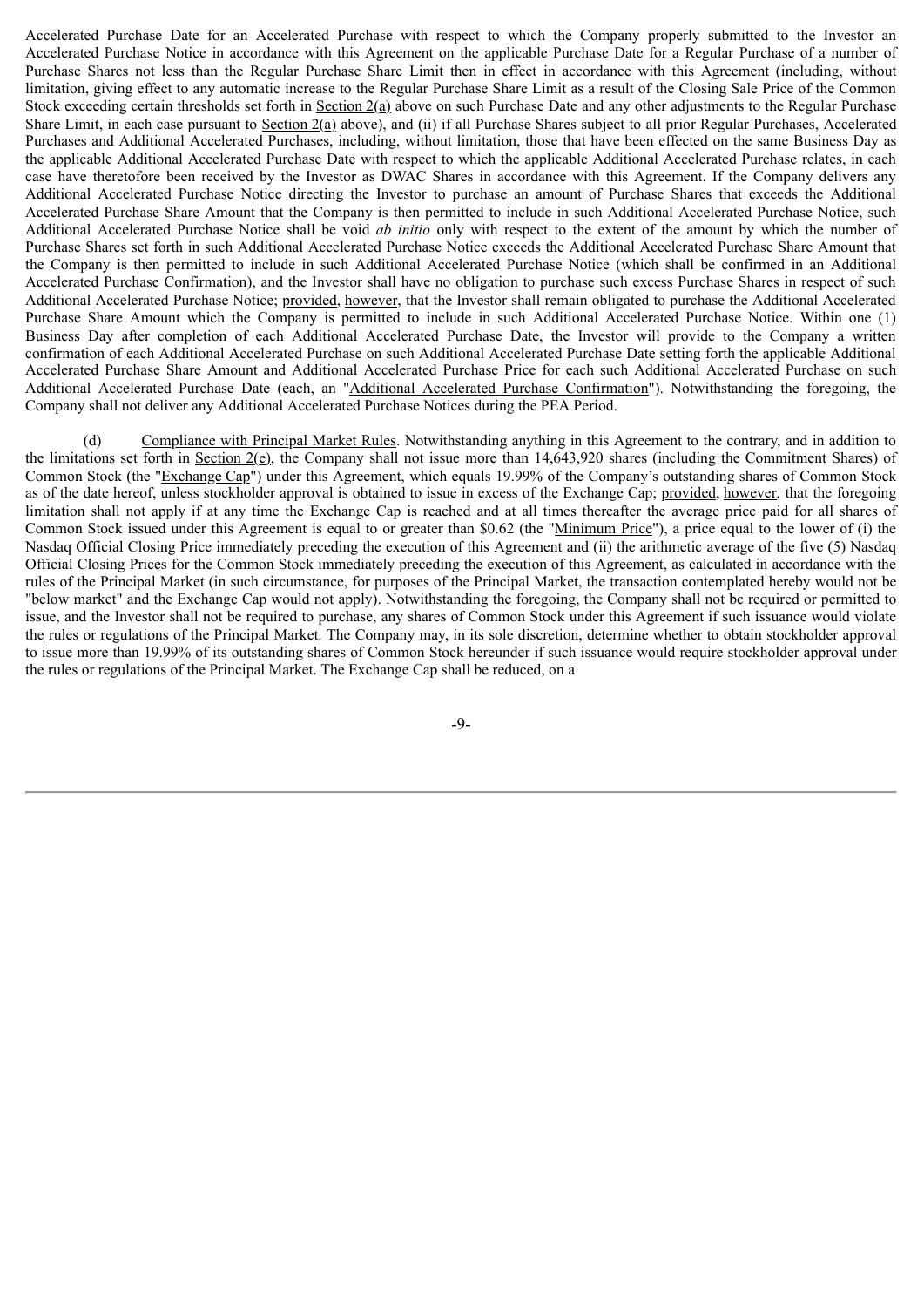share-for-share basis, by the number of shares of Common Stock issued or issuable that may be aggregated with the transactions contemplated by this Agreement under applicable rules of the Principal Market.

(e) Payment for Purchase Shares. For each Regular Purchase, the Investor shall pay to the Company an amount equal to the Purchase Amount with respect to such Regular Purchase, as applicable, as full payment for such Purchase Shares via wire transfer of immediately available funds on the same Business Day that the Investor receives such Purchase Shares, if such Purchase Shares are received by the Investor before 1:00 p.m., Eastern time, or, if such Purchase Shares are received by the Investor after 1:00 p.m., Eastern time, the next Business Day. For each Accelerated Purchase and each Additional Accelerated Purchase, the Investor shall pay to the Company an amount equal to the Purchase Amount with respect to such Accelerated Purchase and Additional Accelerated Purchase, respectively, as full payment for such Purchase Shares via wire transfer of immediately available funds on the second Business Day following the date that the Investor receives such Purchase Shares. If the Company or the Transfer Agent shall fail for any reason or for no reason to electronically transfer any Purchase Shares as DWAC Shares with respect to any Regular Purchase, Accelerated Purchase or Additional Accelerated Purchase (as applicable) within two (2) Business Days following the receipt by the Company of the Purchase Price, Accelerated Purchase Price or Additional Accelerated Purchase Price, respectively, therefor in compliance with this  $Section 2(e)$ , and if on or after such Business Day the Investor purchases (in an open market transaction or otherwise) shares of Common Stock to deliver in satisfaction of a sale by the Investor of such Purchase Shares that the Investor anticipated receiving from the Company in respect of such Regular Purchase, Accelerated Purchase or Additional Accelerated Purchase (as applicable), then the Company shall, within two (2) Business Days after the Investor's request, either (i) pay cash to the Investor in an amount equal to the Investor's total purchase price (including customary brokerage commissions, if any) for the shares of Common Stock so purchased (the "Cover Price"), at which point the Company's obligation to deliver such Purchase Shares as DWAC Shares shall terminate, or (ii) promptly honor its obligation to deliver to the Investor such Purchase Shares as DWAC Shares and pay cash to the Investor in an amount equal to the excess (if any) of the Cover Price over the total Purchase Amount paid by the Investor pursuant to this Agreement for all of the Purchase Shares to be purchased by the Investor in connection with such purchases. The Company shall not issue any fraction of a share of Common Stock upon any Regular Purchase, Accelerated Purchase or Additional Accelerated Purchase. If the issuance would result in the issuance of a fraction of a share of Common Stock, the Company shall round such fraction of a share of Common Stock up or down to the nearest whole share (with 0.5 rounded up). All payments made under this Agreement shall be made in lawful money of the United States of America or wire transfer of immediately available funds to such account as the Company may from time to time designate by written notice in accordance with the provisions of this Agreement. Whenever any amount expressed to be due by the terms of this Agreement is due on any day that is not a Business Day, the same shall instead be due on the next succeeding day that is a Business Day.

(f) Beneficial Ownership Limitation. Notwithstanding anything to the contrary contained in this Agreement, the Company shall not issue or sell, and the Investor shall not purchase or acquire, any shares of Common Stock under this Agreement which, when aggregated with all other shares of Common Stock then beneficially owned by the Investor and its affiliates (as calculated pursuant to Section 13(d) of the Exchange Act and Rule 13d-3 promulgated thereunder), would result in the beneficial ownership by the Investor and its affiliates of more than 9.99% of the then issued and outstanding shares of Common Stock (the "Beneficial Ownership Limitation"). Upon the written or oral request of the Investor, the Company shall promptly (but not later than one Business Day) confirm orally or in writing to the Investor the number of shares of Common Stock then outstanding. The Investor and the Company shall each cooperate in good faith in the determinations required hereby and the application hereof. The Investor's written certification to the Company of the applicability of the Beneficial Ownership Limitation, and the resulting effect thereof

-10-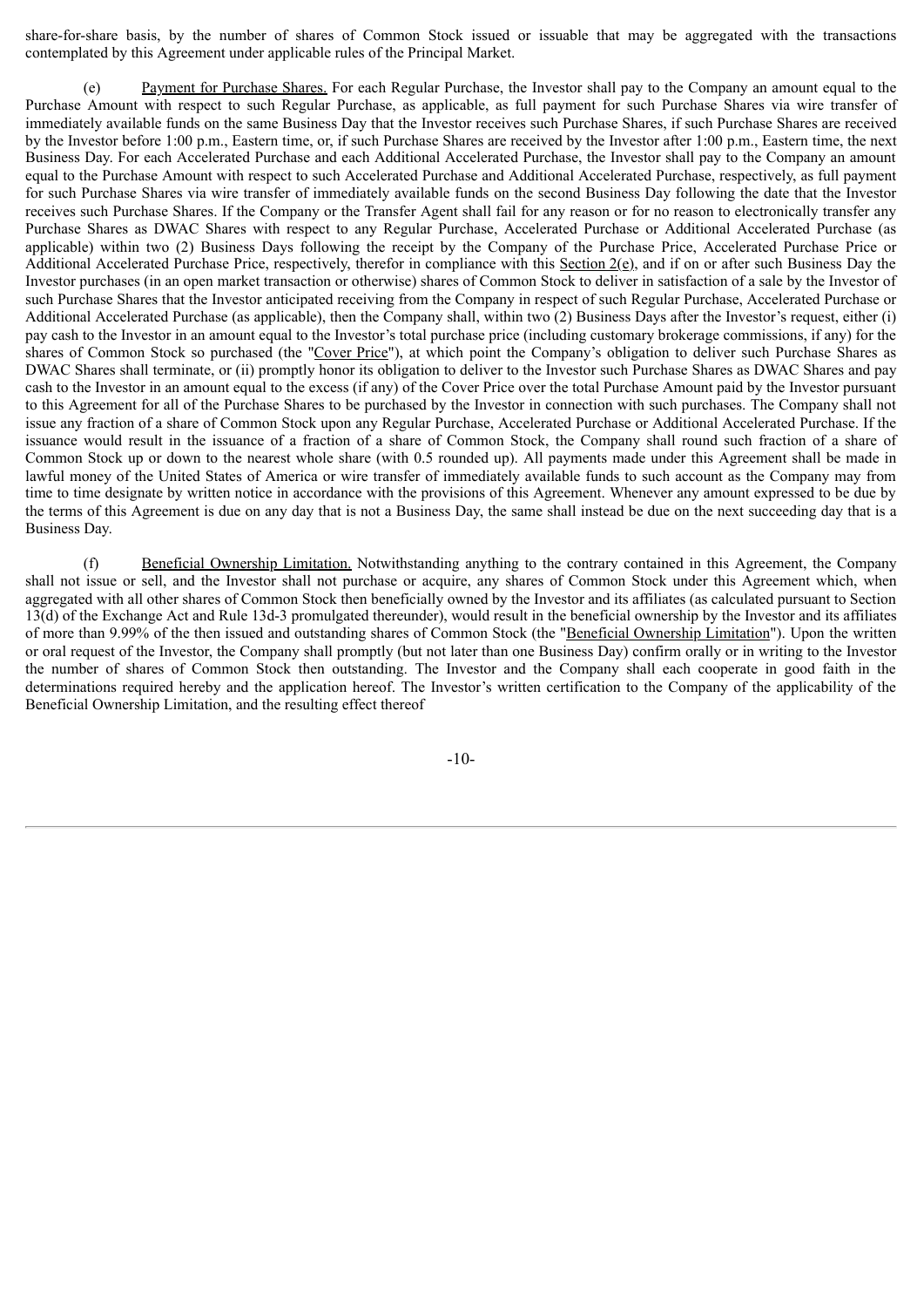hereunder at any time, shall be conclusive with respect to the applicability thereof and such result absent manifest error.

## **3. INVESTOR'S REPRESENTATIONS AND WARRANTIES.**

The Investor represents and warrants to the Company that as of the date hereof and as of the Commencement Date:

(a) Organization, Authority. Investor is an entity duly organized, validly existing and in good standing under the laws of the jurisdiction of its organization, with the requisite power and authority to enter into and to consummate the transactions contemplated by this Agreement and the other Transaction Documents to which it is a party and otherwise to carry out its obligations hereunder and thereunder.

Reliance on Exemptions. The Investor understands that the Securities may be offered and sold to it in reliance on specific exemptions from the registration requirements of United States federal and state securities laws and that the Company is relying in part upon the truth and accuracy of, and the Investor's compliance with, the representations, warranties, agreements, acknowledgments and understandings of the Investor set forth herein in order to determine the availability of such exemptions and the eligibility of the Investor to acquire the Securities.

(c) Investment Purpose. The Investor is acquiring the Securities as principal for its own account for investment only and not with a view to or for distributing or reselling such Securities or any part thereof in violation of the Securities Act or any applicable state securities law, has no present intention of distributing any of such Securities in violation of the Securities Act or any applicable state securities law and has no direct or indirect arrangement or understandings with any other Persons to distribute or regarding the distribution of such Securities in violation of the Securities Act or any applicable state securities law (this representation and warranty not limiting the Investor's right to sell the Securities at any time pursuant to the Registration Statement described herein or otherwise in compliance with applicable federal and state securities laws). The Investor is acquiring the Securities hereunder in the ordinary course of its business.

(d) Accredited Investor Status. The Investor is an "accredited investor" as that term is defined in Rule  $501(a)(3)$  of Regulation D promulgated under the Securities Act.

(e) Information. The Investor understands that its investment in the Securities involves a high degree of risk. The Investor (i) is able to bear the economic risk of an investment in the Securities including a total loss thereof, (ii) has such knowledge and experience in financial and business matters that it is capable of evaluating the merits and risks of the proposed investment in the Securities and (iii) has had an opportunity to ask questions of and receive answers from the officers of the Company concerning the financial condition and business of the Company and other matters related to an investment in the Securities. Neither such inquiries nor any other due diligence investigations conducted by the Investor or its representatives shall modify, amend or affect the Investor's right to rely on the Company's representations and warranties contained in Section 4 below. The Investor has sought such accounting, legal and tax advice as it has considered necessary to make an informed investment decision with respect to its acquisition of the Securities and is not relying on any accounting, legal tax or other advice from the Company or its officers, employees or representatives. The Investor acknowledges and agrees that the Company neither makes nor has made any representations or warranties with respect to the transactions contemplated hereby other than those specifically set forth in Section 4 hereof.

-11-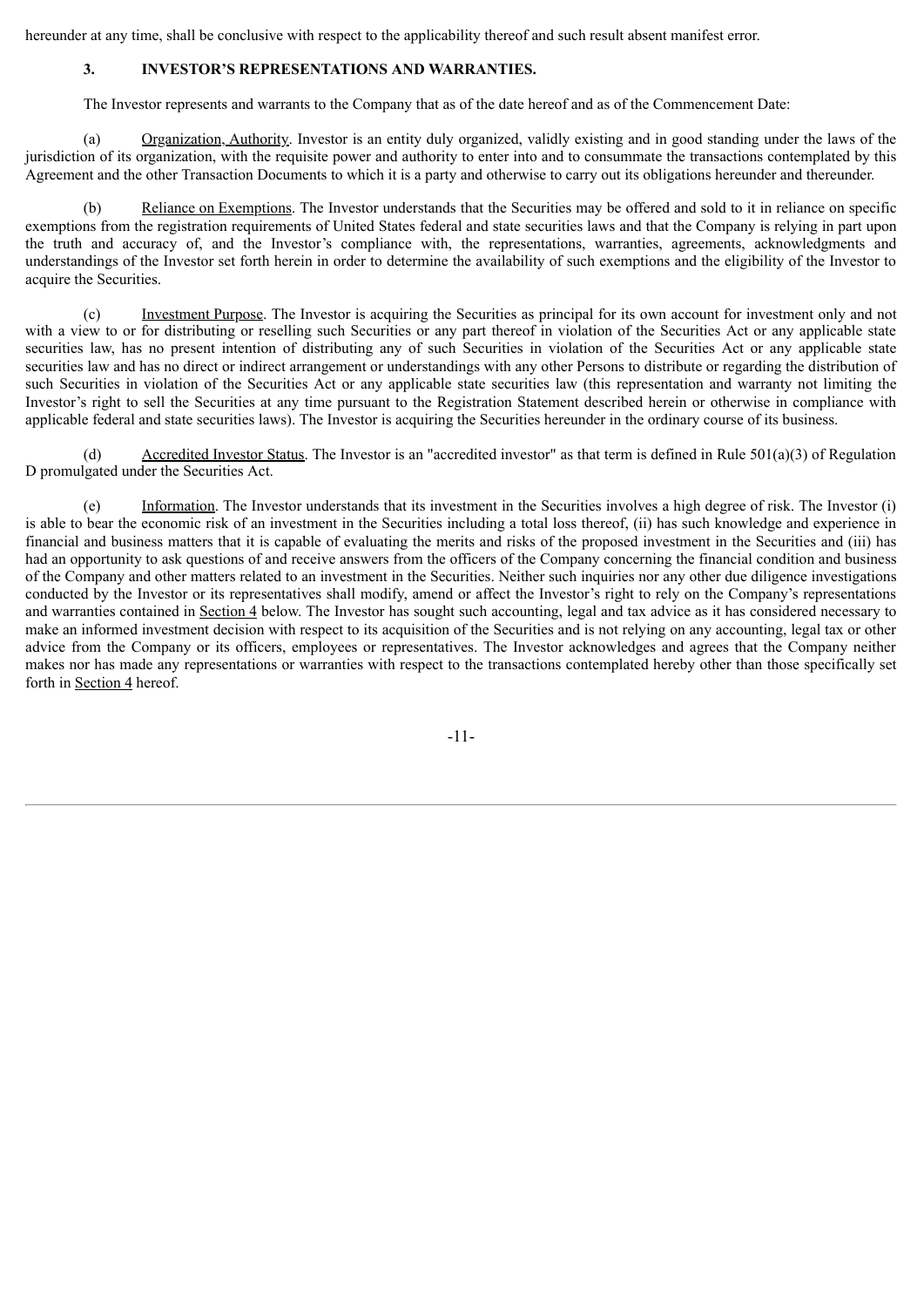(f) No Governmental Review. The Investor understands that no U.S. federal or state agency or any other government or governmental agency has passed on or made any recommendation or endorsement of the Securities or the fairness or suitability of an investment in the Securities nor have such authorities passed upon or endorsed the merits of the offering of the Securities.

(g) Transfer or Sale. The Investor understands that (i) the Securities may not be offered for sale, sold, assigned or transferred unless (A) registered pursuant to the Securities Act (pursuant to the Registration Statement or otherwise) or (B) an exemption exists permitting such Securities to be sold, assigned or transferred without such registration; (ii) any sale of the Securities made in reliance on Rule 144 may be made only in accordance with the terms of Rule 144.

(h) Validity; Enforcement. This Agreement and the other Transaction Documents have been duly and validly authorized, executed and delivered on behalf of the Investor and each is a valid and binding agreement of the Investor enforceable against the Investor in accordance with its terms, subject as to enforceability to general principles of equity and to applicable bankruptcy, insolvency, reorganization, moratorium, liquidation and other similar laws relating to, or affecting generally, the enforcement of applicable creditors' rights and remedies.

(i) Residency. The Investor's principal place of business is located in of the State of Illinois.

(j) No Short Selling. The Investor represents and warrants to the Company that at no time prior to the date of this Agreement has any of the Investor, its agents (in their capacities as such), representatives or affiliates (in their capacities as such) engaged in or effected, in any manner whatsoever, directly or indirectly, any (i) "short sale" (as such term is defined in Rule 200 of Regulation SHO of the Exchange Act) of the Common Stock or (ii) hedging transaction that establishes a net short position with respect to the Common Stock.

### **4. REPRESENTATIONS AND WARRANTIES OF THE COMPANY.**

The Company represents and warrants to the Investor that, as of the date hereof and as of the Commencement Date:

(a) Organization and Qualification. The Company and each of its Subsidiaries is an entity duly incorporated or otherwise organized, validly existing and in good standing under the laws of the jurisdiction of its incorporation or organization, with the requisite corporate power and authority to own and use its properties and assets and to carry on its business as currently conducted. Neither the Company nor any of its Subsidiaries is in violation or default of any of the provisions of its respective certificate or articles of formation or incorporation, bylaws or other organizational or charter documents except as would not be expected to result in a Material Adverse Effect. Each of the Company and its Subsidiaries is duly qualified to conduct business and is in good standing as a foreign corporation or other entity in each jurisdiction in which the nature of the business conducted or property owned by it makes such qualification necessary, and no proceeding has been instituted in any such jurisdiction revoking, limiting or curtailing or seeking to revoke, limit or curtail such power and authority or qualification, except where the failure to be so qualified or in good standing or such proceeding, as the case may be, would not reasonably be expected to result in a Material Adverse Effect. The Company has no Subsidiaries except for the subsidiaries set forth on Exhibit 21.1 to the Company's Annual Report on Form 10-K for the year ended December 31, 2021.

(b) Authorization; Enforcement; Validity. (i) The Company has the requisite corporate power and authority to enter into and perform its obligations under this Agreement and each of the other Transaction

-12-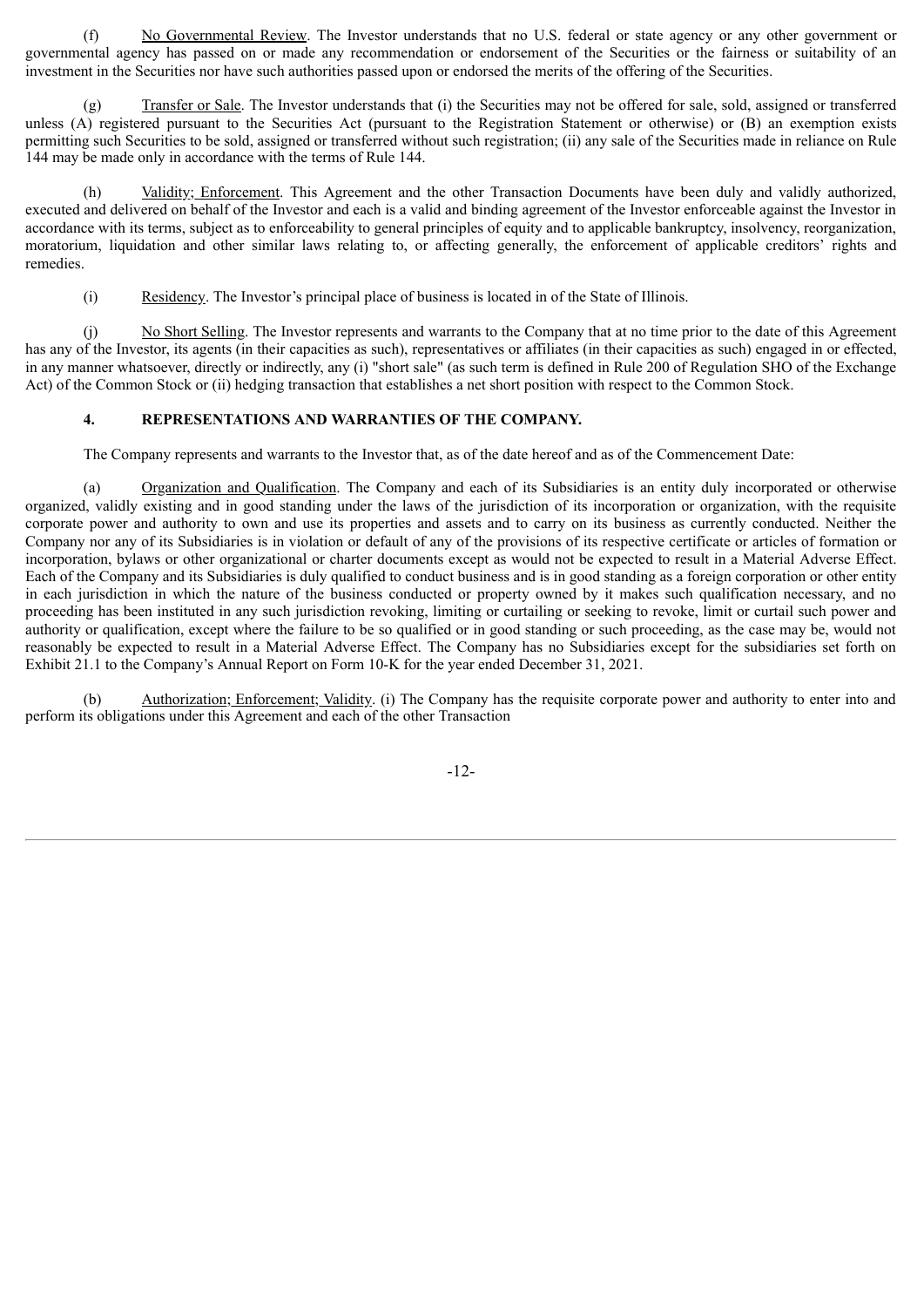Documents, and to issue the Securities in accordance with the terms hereof and thereof, (ii) the execution and delivery of the Transaction Documents by the Company and the consummation by it of the transactions contemplated hereby and thereby, including without limitation, the issuance of the Commitment Shares (as defined below in Section  $5(\text{e})$ ), the reservation for issuance and the issuance of the Purchase Shares issuable under this Agreement, have been duly authorized by the Company's board of directors, or a validly authorized committee thereof (collectively, the "Board of Directors"), and no further consent or authorization is required by the Company, its Board of Directors or any committee thereof, or its stockholders (save to the extent provided in this Agreement), (iii) this Agreement has been, and each other Transaction Document shall be on the Commencement Date, duly executed and delivered by the Company and (iv) this Agreement constitutes, and each other Transaction Document upon its execution on behalf of the Company, shall constitute, the valid and binding obligations of the Company enforceable against the Company in accordance with their terms, except as such enforceability may be limited by general principles of equity or applicable bankruptcy, insolvency, reorganization, moratorium, liquidation or similar laws relating to, or affecting generally, the enforcement of creditors' rights and remedies. The Board of Directors of the Company has approved the resolutions (the "Signing Resolutions") substantially in the form as set forth as Exhibit B attached hereto to authorize this Agreement and the transactions contemplated hereby. The Signing Resolutions are valid, in full force and effect and have not been modified or supplemented in any respect. The Company has delivered to the Investor a true and correct copy of the Signing Resolutions. Except as set forth in this Agreement, no other approvals or consents of the Board of Directors, any other authorized committee thereof, and/or stockholders is necessary under applicable laws and the Company's Charter and/or Bylaws to authorize the execution and delivery of this Agreement or any of the transactions contemplated hereby, including, but not limited to, the issuance of the Commitment Shares and the issuance of the Purchase Shares.

(c) Capitalization. As of the date hereof, the authorized capital stock of the Company consists of 350,000,000 shares of \$0.0001 par value Common Stock and 1,000,000 shares of \$0.0001 par value preferred stock. Except as disclosed in the SEC Documents (as defined below), (i) no shares of the Company's capital stock are subject to preemptive rights or any other similar rights or any liens or encumbrances suffered or permitted by the Company, (ii) there are no outstanding debt securities, (iii) there are no outstanding options, warrants, scrip, rights to subscribe to, calls or commitments of any character whatsoever relating to, or securities or rights convertible into, any shares of capital stock of the Company or any of its Subsidiaries, or contracts, commitments, understandings or arrangements by which the Company or any of its Subsidiaries is or may become bound to issue additional shares of capital stock of the Company or any of its Subsidiaries or options, warrants, scrip, rights to subscribe to, calls or commitments of any character whatsoever relating to, or securities or rights convertible into, any shares of capital stock of the Company or any of its Subsidiaries, (iv) there are no agreements or arrangements under which the Company or any of its Subsidiaries is obligated to register the sale of any of their securities under the Securities Act (except the Registration Rights Agreement and those registration rights for which a registration statement has been filed), (v) there are no outstanding securities or instruments of the Company or any of its Subsidiaries which contain any redemption or similar provisions, and there are no contracts, commitments, understandings or arrangements by which the Company or any of its Subsidiaries is or may become bound to redeem a security of the Company or any of its Subsidiaries, (vi) there are no securities or instruments containing anti-dilution or similar provisions that will be triggered by the issuance of the Securities as described in this Agreement and (vii) the Company does not have any stock appreciation rights or "phantom stock" plans or agreements or any similar plan or agreement. The Company has furnished to the Investor true and correct copies of the Charter and the Bylaws, each as in effect on the date hereof, and copies of any documents containing the material rights of holders of securities convertible or exercisable for Common Stock, to the extent not filed as an exhibit to the Company's Annual Report on Form 10-K for the fiscal year ended December 31, 2021 or other Exchange Act reports.

-13-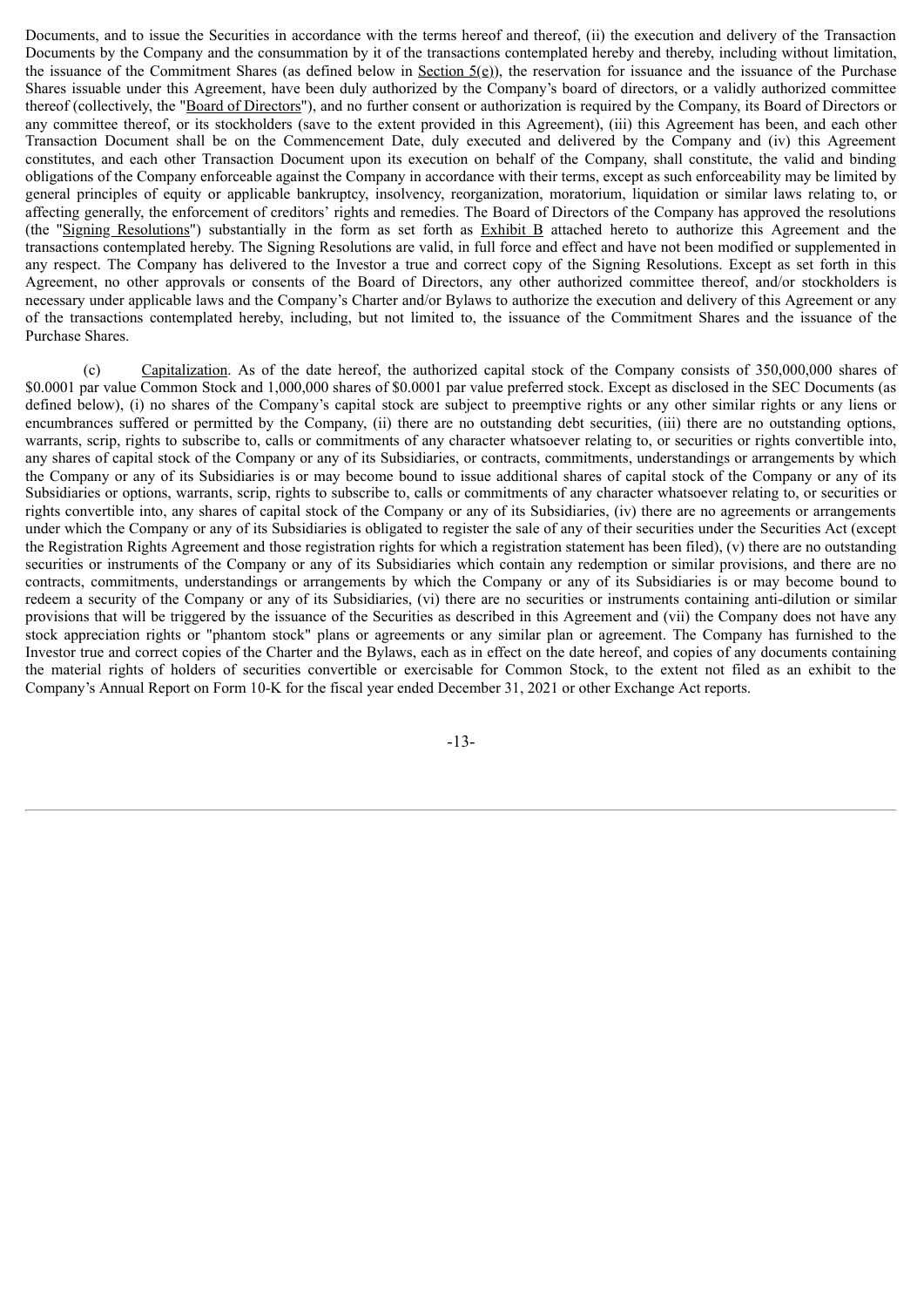(d) Issuance of Securities. Upon issuance and payment therefor in accordance with the terms and conditions of this Agreement, the Purchase Shares shall be validly issued, fully paid and nonassessable and free from all taxes, liens, charges, restrictions, rights of first refusal and preemptive rights with respect to the issue thereof, with the holders being entitled to all rights accorded to a holder of Common Stock. 13,697,749 shares of Common Stock have been duly authorized and reserved for issuance upon purchase under this Agreement as Purchase Shares. 728,385 shares of Common Stock have been duly authorized and reserved for issuance as Initial Commitment Shares, and 182,096 shares of Common Stock have been duly authorized and reserved for issuance as Additional Commitment Shares in accordance with this Agreement (subject, in each case, to equitable adjustment for any reorganization, recapitalization, non-cash dividend, stock split or other similar transaction). Upon issuance in accordance with the terms and conditions of this Agreement, each of the Purchase Shares and the Commitment Shares shall be validly issued, fully paid and nonassessable and free from all taxes, Liens, charges, restrictions, rights of first refusal and preemptive rights with respect to the issue thereof, with the holders being entitled to all rights accorded to a holder of Common Stock. Upon receipt of the Purchase Shares and the Commitment Shares, the Investor will have good and marketable title to such Securities and such Securities will be immediately freely tradeable on the Principal Market by any holder who is not an "affiliate" of the Company under the Securities Act.

(e) No Conflicts. The execution, delivery and performance of the Transaction Documents by the Company and the consummation by the Company of the transactions contemplated hereby and thereby (including, without limitation, the reservation for issuance and issuance of the Purchase Shares and the Commitment Shares) will not (i) result in a violation of the Charter, any certificate of designations, preferences and rights of any outstanding series of preferred stock of the Company or the Bylaws or (ii) conflict with, or constitute a default (or an event which with notice or lapse of time or both would become a default) under, or give to others any rights of termination, amendment, acceleration or cancellation of, any agreement, indenture or instrument to which the Company or any of its Subsidiaries is a party, or result in a violation of any law, rule, regulation, order, judgment or decree (including federal and state securities laws and regulations and the rules and regulations of the Principal Market applicable to the Company or any of its Subsidiaries) or by which any property or asset of the Company or any of its Subsidiaries is bound or affected, except in the case of conflicts, defaults, terminations, amendments, accelerations, cancellations and violations under clause (ii), which would not reasonably be expected to result in a Material Adverse Effect. Neither the Company nor its Subsidiaries is in violation of any term of or in default under its Certificate of Incorporation, any certificate of designation, preferences and rights of any outstanding series of preferred stock of the Company or Bylaws or their organizational charter or bylaws, respectively. Neither the Company nor any of its Subsidiaries is in violation of any term of or is in default under any material contract, agreement, mortgage, indebtedness, indenture, instrument, judgment, decree or order or any statute, rule or regulation applicable to the Company or its Subsidiaries, except for possible conflicts, defaults, terminations or amendments that would not reasonably be expected to have a Material Adverse Effect. The business of the Company and its Subsidiaries is not being conducted, and shall not be conducted, in violation of any law, ordinance or regulation of any governmental entity, except for possible violations, the sanctions for which either individually or in the aggregate would not reasonably be expected to have a Material Adverse Effect. Except as specifically contemplated by this Agreement and as required under the Securities Act or applicable state securities laws and the rules and regulations of the Principal Market, the Company is not required to obtain any consent, authorization or order of, or make any filing or registration with, any court or governmental agency or any regulatory or self-regulatory agency in order for it to execute, deliver or perform any of its obligations under or contemplated by the Transaction Documents in accordance with the terms hereof or thereof. Except as set forth elsewhere in this Agreement, (i) all consents, authorizations, orders, filings and registrations which the Company is required to obtain pursuant to the preceding sentence on or prior to the date hereof or on or prior to the Commencement Date shall have been obtained or effected on or prior to the date hereof and on or prior to the Commencement Date,

-14-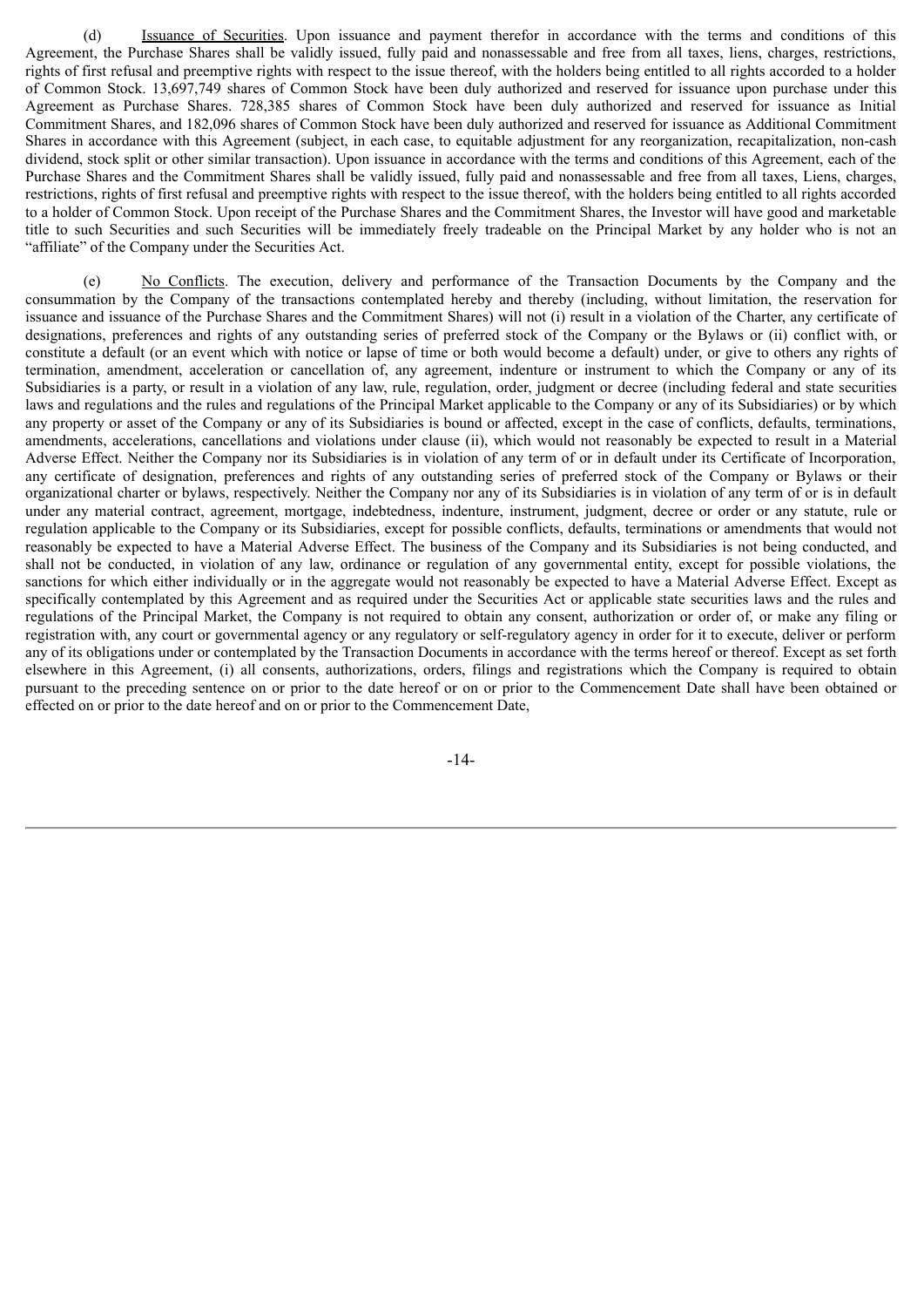respectively, and (ii) all consents, authorizations, orders, filings and registrations which the Company is required to obtain pursuant to the preceding sentence with respect to the Commencement shall be obtained or effected on or prior to the Commencement Date.

(f) SEC Documents; Financial Statements. The Company has filed all reports, schedules, forms, statements and other documents required to be filed by the Company under the Securities Act and the Exchange Act, including pursuant to Section 13(a) or 15(d) thereof, since January 13, 2022 (the foregoing materials, including the exhibits thereto and documents incorporated by reference therein, together with the Registration Statement, being collectively referred to herein as the "SEC Documents") on a timely basis or has received a valid extension of such time of filing and has filed any such SEC Documents prior to the expiration of any such extension. As of their respective dates, the SEC Documents complied in all material respects with the requirements of the Securities Act and the Exchange Act, as applicable. None of the SEC Documents, when filed, contained any untrue statement of a material fact or omitted to state a material fact required to be stated therein or necessary in order to make the statements therein, in the light of the circumstances under which they were made, not misleading. The financial statements of the Company included in the SEC Documents comply in all material respects with applicable accounting requirements and the rules and regulations of the SEC with respect thereto as in effect at the time of filing. Such financial statements have been prepared in accordance with United States generally accepted accounting principles applied on a consistent basis during the periods involved ("GAAP"), except as may be otherwise specified in such financial statements or the notes thereto and except that unaudited financial statements may not contain all footnotes required by GAAP, and fairly present in all material respects the financial position of the Company and its consolidated Subsidiaries as of and for the dates thereof and the results of operations and cash flows for the periods presented, subject, in the case of unaudited financial statements, to normal, immaterial, year-end audit adjustments. Except as publicly available through the SEC's Electronic Data Gathering, Analysis, and Retrieval system (EDGAR), or with respect the Company's registration statement on Form S-1 filed with the SEC on April 21, 2022 (the "SPAC Registration Statement"), the Company has received no notices or correspondence from the SEC for the one year preceding the date hereof other than SEC comment letters relating to the Company's filings under the Exchange Act and the Securities Act. There are no SEC comments that have not been resolved to the satisfaction of the SEC staff. To the Company's knowledge, the SEC has not commenced any enforcement proceedings against the Company or any of its Subsidiaries.

(g) Absence of Certain Changes. Except as disclosed in the SEC Documents, since March 31, 2022, there has been no material adverse change in the business, properties, operations, financial condition or results of operations of the Company or its Subsidiaries. The Company has not taken any steps, and does not currently expect to take any steps, to seek protection pursuant to any Bankruptcy Law nor does the Company or any of its Subsidiaries have any knowledge or reason to believe that its creditors intend to initiate involuntary bankruptcy or insolvency proceedings. The Company is financially solvent and is generally able to pay its debts as they become due. Notwithstanding the foregoing, the Company and the Investor acknowledge the matters set forth in the explanatory paragraph related to the Company's ability to continue as a going concern in the report of the Company's independent registered public accounting firm contained in the Company's Annual Report on Form 10-K for the year ended December 31, 2021, which shall not be deemed to be a breach of this Section  $3(g)$ .

(h) Absence of Litigation. Except as disclosed in the SEC Documents, there is no action, suit, proceeding, inquiry or investigation before or by any court, public board, government agency, self-regulatory organization or body pending or, to the knowledge of the Company or any of its Subsidiaries, threatened against the Company, the Common Stock or any of the Company's or its Subsidiaries' officers

-15-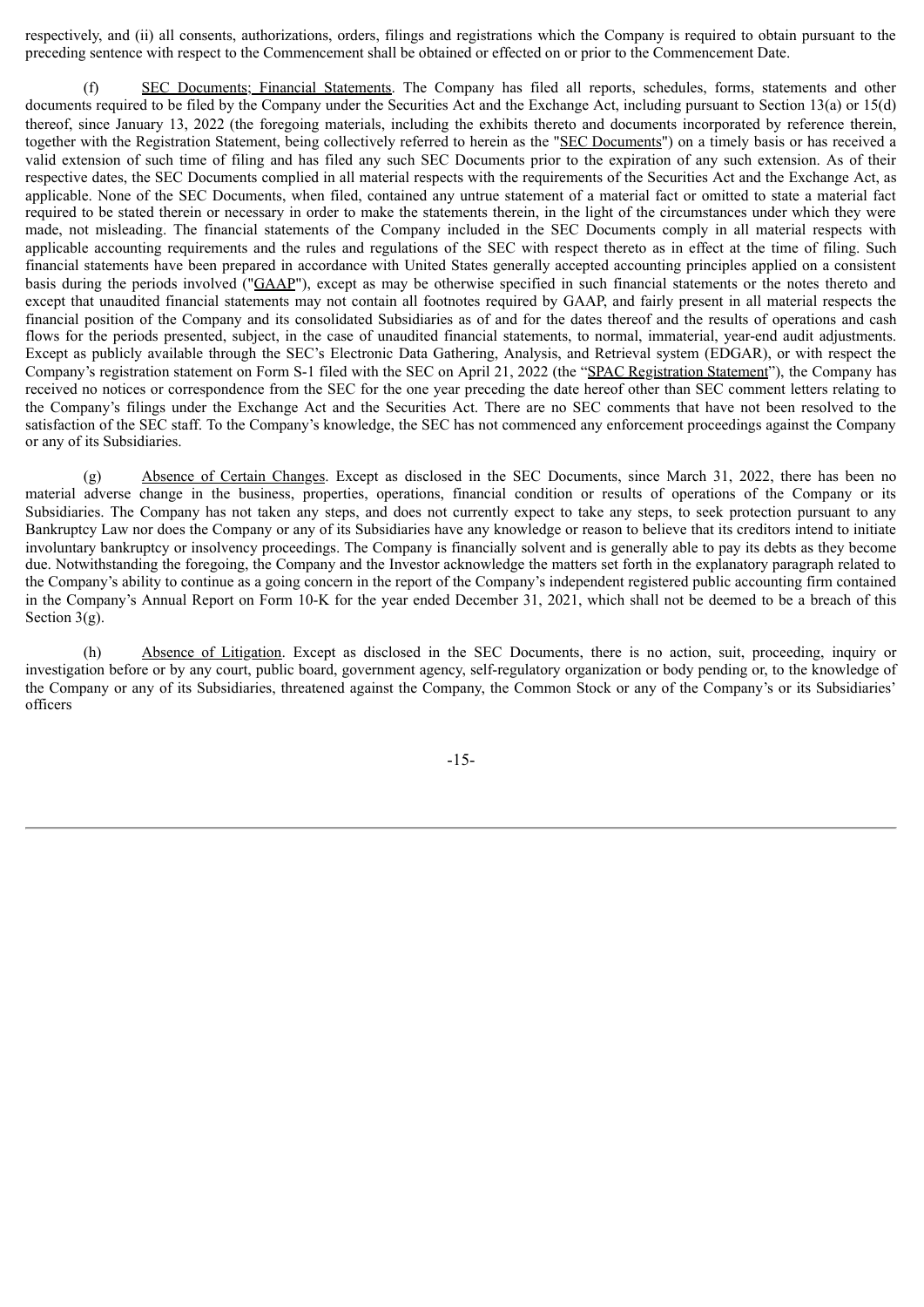or directors in their capacities as such, which could reasonably be expected to have a Material Adverse Effect.

(i) Acknowledgment Regarding Investor's Status. The Company acknowledges and agrees that the Investor is acting solely in the capacity of arm's length purchaser with respect to the Transaction Documents and the transactions contemplated hereby and thereby. The Company further acknowledges that the Investor is not acting as a financial advisor or fiduciary of the Company (or in any similar capacity) with respect to the Transaction Documents and the transactions contemplated hereby and thereby and any advice given by the Investor or any of its representatives or agents in connection with the Transaction Documents and the transactions contemplated hereby and thereby is merely incidental to the Investor's purchase of the Securities. The Company further represents to the Investor that the Company's decision to enter into the Transaction Documents has been based solely on the independent evaluation by the Company and its representatives and advisors.

(j) No Aggregated Offering. Neither the Company, nor any of its affiliates, nor any Person acting on its or their behalf has, directly or indirectly, made any offers or sales of any security or solicited any offers to buy any security, under circumstances that would cause this offering of the Securities to be integrated or aggregated with prior offerings by the Company in a manner that would require stockholder approval pursuant to the rules of the Principal Market on which any of the securities of the Company are listed or designated. The issuance and sale of the Commitment Shares hereunder does not, and subject to the terms of this Agreement, the issuance and sale of the additional Purchase Shares will not, contravene the rules and regulations of the Principal Market.

(k) Intellectual Property Rights. The Company and its Subsidiaries own or possess adequate rights or licenses to use all material trademarks, trade names, service marks, service mark registrations, service names, patents, patent rights, copyrights, inventions, licenses, approvals, governmental authorizations, trade secrets and rights necessary to conduct their respective businesses as now conducted, except as such failure to own, possess or acquire such rights would not reasonably be expected, individually or in the aggregate, to result in a Material Adverse Effect. None of the Company's material trademarks, trade names, service marks, service mark registrations, service names, patents, patent rights, copyrights, inventions, licenses, approvals, government authorizations, trade secrets or other intellectual property rights have expired or terminated, or, by the terms and conditions thereof, could expire or terminate within two years from the date of this Agreement, except as would not reasonably be expected to have a Material Adverse Effect. Except as set forth in the SEC Documents, the Company and its Subsidiaries do not have any knowledge of any infringement by the Company or its Subsidiaries of any material trademark, trade name rights, patents, patent rights, copyrights, inventions, licenses, service names, service marks, service mark registrations, trade secret or other similar rights of others, or of any such development of similar or identical trade secrets or technical information by others, and there is no claim, action or proceeding that has been brought against, or to the Company's knowledge, being threatened against, the Company or its Subsidiaries regarding trademark, trade name, patents, patent rights, invention, copyright, license, service names, service marks, service mark registrations, trade secret or other infringement, which could reasonably be expected to have a Material Adverse Effect.

(l) Environmental Laws. The Company and its Subsidiaries (i) are in compliance with any and all applicable foreign, federal, state and local laws and regulations relating to the protection of human health and safety, the environment or hazardous or toxic substances or wastes, pollutants or contaminants ("Environmental Laws"), (ii) have received all permits, licenses or other approvals required of them under applicable Environmental Laws to conduct their respective businesses and (iii) are in compliance with all terms and conditions of any such permit, license or approval, except where, in each of the three foregoing

-16-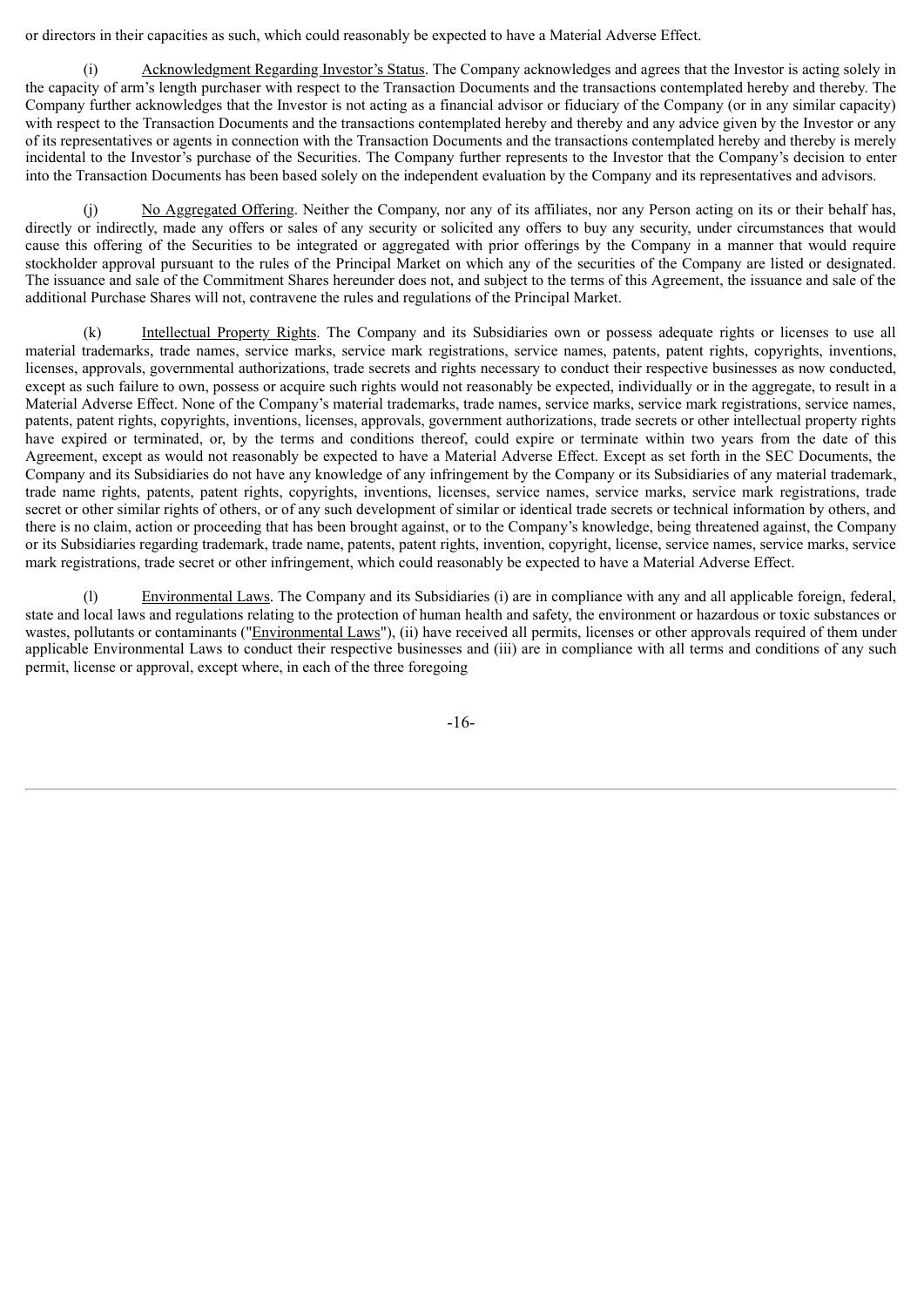clauses, the failure to so comply could not reasonably be expected to have, individually or in the aggregate, a Material Adverse Effect.

(m) Title. Except as set forth in the SEC Documents, the Company and its Subsidiaries have good and marketable title in fee simple to all real property owned by them and good and marketable title in all personal property owned by them that is material to the business of the Company and its Subsidiaries, taken as a whole, in each case free and clear of all liens, encumbrances and defects ("Liens") and, except for Liens as do not materially affect the value of such property and do not materially interfere with the use made and proposed to be made of such property by the Company and its Subsidiaries and Liens for the payment of federal, state or other taxes, the payment of which is neither delinquent nor subject to penalties. Any real property and facilities held under lease by the Company and its Subsidiaries are held by them under valid, subsisting and enforceable leases with which the Company and its Subsidiaries are in compliance with such exceptions as are not material and do not interfere with the use made and proposed to be made of such property and buildings by the Company and its Subsidiaries, taken as a whole, except for such interference which would not reasonably be expected to have a Material Adverse Effect.

(n) Insurance. The Company and each of its Subsidiaries are insured by insurers of recognized financial responsibility against such losses and risks and in such amounts as management of the Company believes to be prudent and customary in the businesses in which the Company and its Subsidiaries are engaged (including in respect of directors and officers liability insurance). Neither the Company nor any such Subsidiary has been refused any insurance coverage sought or applied for and neither the Company nor any such Subsidiary has any reason to believe that any condition exists that would cause the Company not to be able to renew its existing insurance coverage as and when such coverage expires or to obtain similar coverage from similar insurers as may be necessary to continue its business at a cost that would not materially and adversely affect the condition, financial or otherwise, or the earnings, business or operations of the Company and its Subsidiaries, taken as a whole.

(o) Regulatory Permits. Except as disclosed in the SEC Documents, the Company and its Subsidiaries possess all material certificates, authorizations and permits issued by the appropriate federal, state or foreign regulatory authorities necessary to conduct their respective businesses as currently conducted, except where the failure to possess such certificates, authorizations, or permits would not reasonably be expected to have a Material Adverse Effect, and neither the Company nor any such Subsidiary has received any written notice of proceedings relating to the revocation or modification of any such material certificate, authorization or permit.

(p) Compliance with Laws. The Company is not in violation of any Applicable Law, except as would not reasonably be expected to have a Material Adverse Effect.

(q) Tax Status. Except as disclosed in the SEC Documents, the Company and each of its Subsidiaries has made or filed all federal, state, local or foreign income and all other material tax returns, reports and declarations required by any jurisdiction to which it is subject (unless and only to the extent that the Company and each of its Subsidiaries has set aside on its books provisions reasonably adequate for the payment of all unpaid and unreported taxes) and has paid all taxes and other governmental assessments and charges that are material in amount, shown or determined to be due on such returns, reports and declarations, except those being contested in good faith and has set aside on its books provision reasonably adequate for the payment of all taxes for periods subsequent to the periods to which such returns, reports or declarations apply, and except as would not reasonably be expected to have a Material Adverse Effect. To the Company's knowledge, there are no unpaid taxes in any material amount claimed to be due by the taxing authority of any jurisdiction.

-17-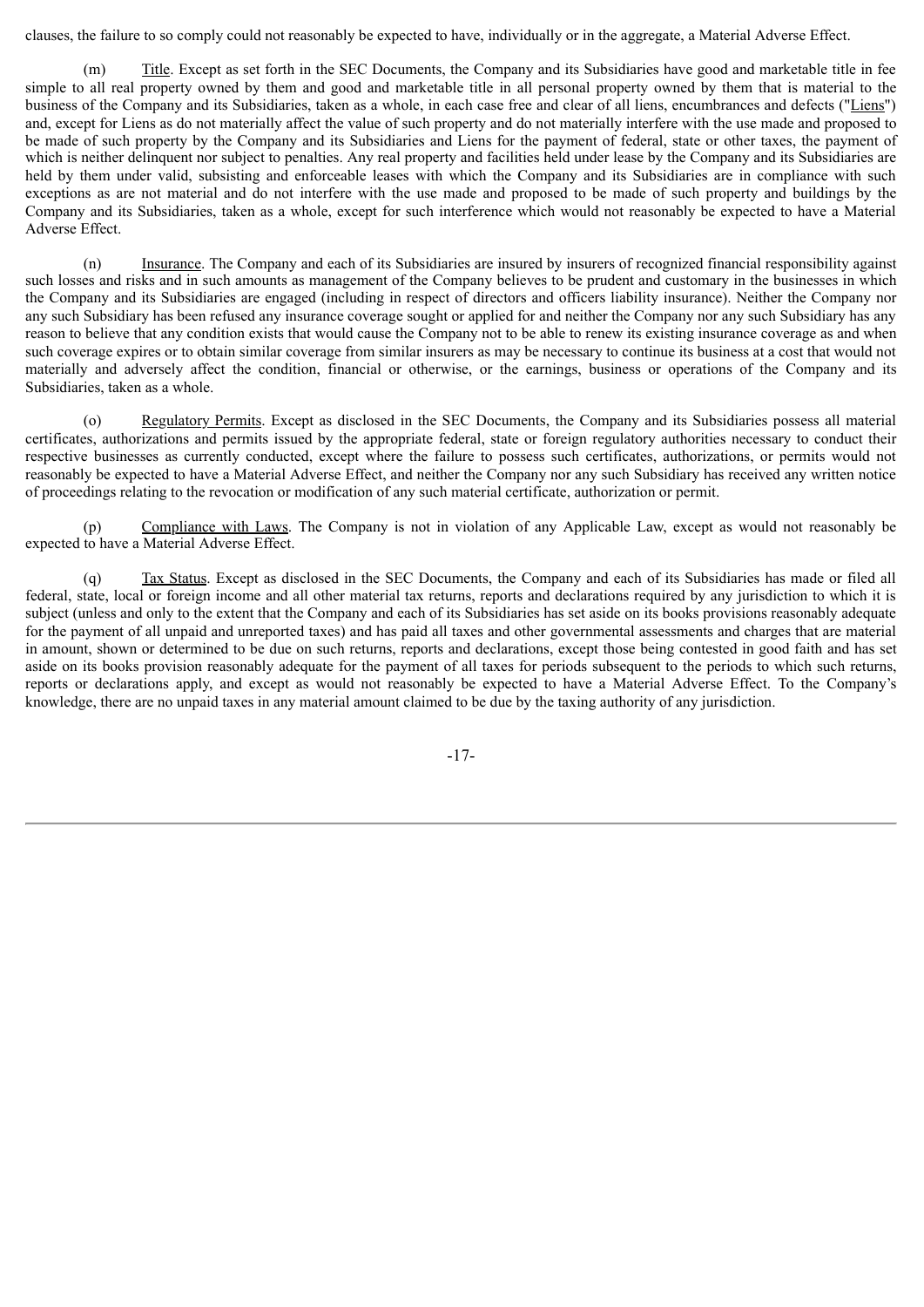(r) Transactions With Affiliates. Except as disclosed in the SEC Documents, none of the Company's stockholders covered by Item 403(a) of Regulation S-K, officers or directors or any family member or affiliate of any of the foregoing, has either directly or indirectly an interest in, or is a party to, any transaction that would be required to be disclosed as a related party transaction pursuant to Item 404 of Regulation S-K promulgated under the Securities Act.

(s) Application of Takeover Protections. The Company and its board of directors have taken or will take prior to the Commencement Date all necessary action, if any, in order to render inapplicable any control share acquisition, business combination, poison pill (including any distribution under a rights agreement) or other similar anti-takeover provision under the Charter or the laws of the state of its incorporation which is or could become applicable to the Investor as a result of the transactions contemplated by this Agreement, including, without limitation, the Company's issuance of the Securities and the Investor's ownership of the Securities.

(t) Disclosure. Except with respect to the material terms and conditions of the transactions contemplated by the Transaction Documents or any other agreements to be entered into by the Company and the Investor that, in each case, which shall be timely publicly disclosed by the Company, the Company confirms that neither it nor any other Person acting on its behalf has provided the Investor or its agents or counsel with any information that the Company believes constitutes or might constitute material, non-public information which is not otherwise disclosed in the Registration Statement or the SEC Documents. The Company understands and confirms that the Investor will rely on the foregoing representation in effecting purchases and sales of securities of the Company. All of the disclosure furnished by or on behalf of the Company to the Investor regarding the Company, its business and the transactions contemplated hereby, including the disclosure schedules to this Agreement, is true and correct and does not contain any untrue statement of a material fact or omit to state any material fact necessary in order to make the statements made therein, in light of the circumstances under which they were made, not misleading. The Company acknowledges and agrees that the Investor neither makes nor has made any representations or warranties with respect to the transactions contemplated hereby other than those specifically set forth in Section 3 hereof.

(u) Foreign Corrupt Practices. Neither the Company nor any of its Subsidiaries nor any director or officer, nor, to the knowledge of the Company, any agent, employee or affiliate of the Company or any Subsidiary is aware of or has taken any action, directly or indirectly, that would result in a violation by such persons of the Foreign Corrupt Practices Act of 1977, as amended, and the rules and regulations thereunder (the "FCPA"), including, without limitation, making use of the mails or any means or instrumentality of interstate commerce corruptly in furtherance of an offer, payment, promise to pay or authorization of the payment of any money, or other property, gift, promise to give, or authorization of the giving of anything of value to any "foreign official" (as such term is defined in the FCPA) or any foreign political party or official thereof or any candidate for foreign political office, in contravention of the FCPA; and the Company, each of its Subsidiaries and, to the knowledge of the Company, its affiliates have conducted their businesses in compliance with the FCPA and have instituted and maintain policies and procedures designed to ensure, and which are reasonably expected to continue to ensure, continued compliance therewith. The operations of the Company and each of its Subsidiaries are and have been conducted at all times in compliance with applicable financial recordkeeping and reporting requirements and the money laundering statutes and the rules and regulations thereunder and any related or similar rules, regulations or guidelines, issued, administered or enforced by any applicable governmental agency, including, without limitation, Title 18 U.S. Code section 1956 and 1957, the Patriot Act, the Bank Secrecy Act, and international anti-money laundering principles or procedures by an intergovernmental group or organization, such as the Financial Action Task Force on Money Laundering, of which the United States is a member and with which

-18-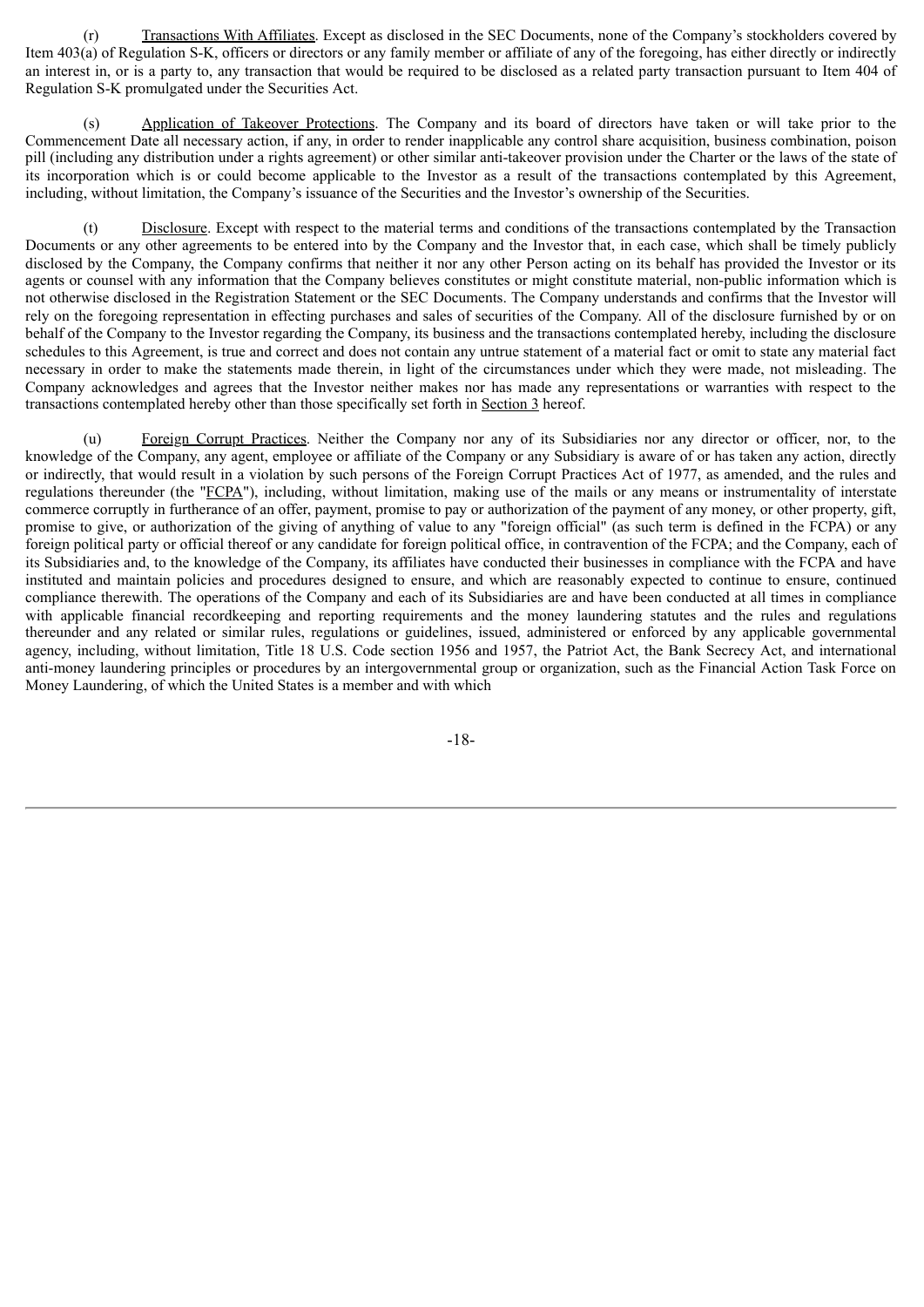designation the United States representative to the group or organization continues to concur, all as amended, and any Executive order, directive or regulation pursuant to the authority of any of the foregoing, or any orders or licenses issued thereunder (collectively, the "Money Laundering Laws"), and no action, suit or proceeding by or before any court or governmental agency, authority or body or any arbitrator involving the Company or any of its Subsidiaries with respect to the Money Laundering Laws is pending or, to the knowledge of the Company, threatened. Neither the Company nor any of its Subsidiaries, nor to the knowledge of the Company any of the directors, officers or employees, agents, affiliates or representatives of the Company or each of its Subsidiaries, is an individual or entity that is, or is owned or controlled by an individual or entity that is: (i) the subject of any sanctions administered or enforced by the U.S. Department of Treasury's Office of Foreign Assets Control, the United Nations Security Council, the European Union, Her Majesty's Treasury, or other relevant sanctions authority (collectively, "Sanctions"), nor (ii) located, organized or resident in a country or territory that is the subject of Sanctions (including, without limitation, the Balkans, Belarus, Burma/Myanmar, Cote D'Ivoire, Cuba, Democratic Republic of Congo, Iran, Iraq, Liberia, Libya, North Korea, Russia, Sudan, Syria, Venezuela and Zimbabwe). Neither the Company nor any of its Subsidiaries will, directly or indirectly, use the proceeds of the transactions contemplated hereby, or lend, contribute or otherwise make available such proceeds to any subsidiary, joint venture partner or other individual or entity: (i) to fund or facilitate any activities or business of or with any individual or entity or in any country or territory that, at the time of such funding or facilitation, is the subject of Sanctions or (ii) in any other manner that will result in a violation of Sanctions by any individual or entity (including any individual or entity participating in the transactions contemplated hereby, whether as underwriter, advisor, investor or otherwise). For the past five years, neither the Company nor any of its Subsidiaries has knowingly engaged in, and is not now knowingly engaged in, any dealings or transactions with any individual or entity, or in any country or territory, that at the time of the dealing or transaction is or was the subject of Sanctions.

(v) DTC Eligibility. The Company, through the Transfer Agent, currently participates in the DTC Fast Automated Securities Transfer (FAST) Program and the Common Stock can be transferred electronically to third parties via the DTC Fast Automated Securities Transfer (FAST) Program. The Common Stock is not subject to any DTC "chill," freeze or similar restriction with respect to any DTC services, including the clearing of shares of Common Stock through DTC.

(w) Sarbanes-Oxley. The Company is in material compliance with all provisions of the Sarbanes-Oxley Act of 2002, as amended, which are applicable to it as of the date hereof.

(x) Certain Fees. No brokerage or finder's fees or commissions are or will be payable by the Company to any broker, financial advisor or consultant, finder, placement agent, investment banker, bank or other Person with respect to the transactions contemplated by the Transaction Documents. The Investor shall have no obligation with respect to any fees or with respect to any claims made by or on behalf of other Persons for fees of a type contemplated in this Section  $4(x)$  that may be due in connection with the transactions contemplated by the Transaction Documents.

(y) Investment Company. The Company is not required to be registered as, and immediately after receipt of any payment for the Purchase Shares will not be required to be registered as, an "investment company" within the meaning of the Investment Company Act of 1940, as amended.

(z) Listing and Maintenance Requirements. The Common Stock is registered pursuant to Section 12(b) of the Exchange Act, and the Company has taken no action designed to, or which to its knowledge is likely to have the effect of, terminating the registration of the Common Stock pursuant to the Exchange Act nor has the Company received any notification that the SEC is currently contemplating terminating such

-19-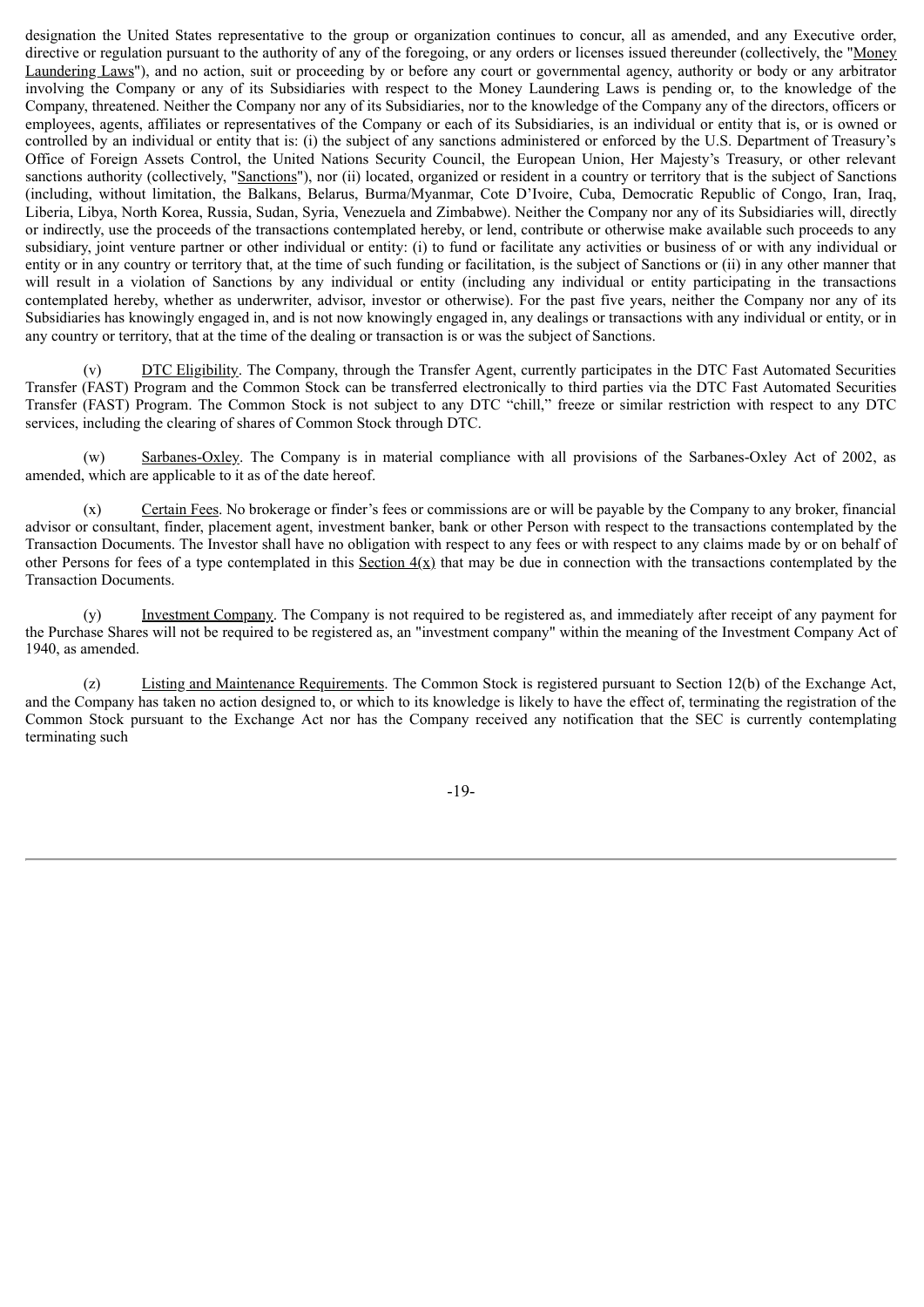registration. The Company has filed with The Nasdaq Stock Market a Notification Form: Listing of Additional Shares for the listing of the Securities. The Company has taken no action designed to, or likely to have the effect of, delisting the Common Stock from the Principal Market, nor has the Company received any notice from any Person to the effect that the Company is not in compliance with the listing or maintenance requirements of the Principal Market. The Company is in compliance with all such listing and maintenance requirements; provided that the Company has failed the Principal Market's \$1.00 minimum bid price requirement for the 10 consecutive trading days immediately preceding the date of this Agreement.

(aa) Accountants. The Company's accountants are set forth in the SEC Documents and, to the knowledge of the Company, such accountants are an independent registered public accounting firm as required by the Securities Act.

(bb) No Market Manipulation. The Company has not, and to its knowledge no Person acting on its behalf has, (i) taken, directly or indirectly, any action designed to cause or to result in the stabilization or manipulation of the price of any security of the Company to facilitate the sale or resale of any of the Securities, (ii) sold, bid for, purchased, or, paid any compensation for soliciting purchases of, any of the Securities, or (iii) paid or agreed to pay to any Person any compensation for soliciting another to purchase any other securities of the Company in connection with the transactions contemplated in this Agreement.

(cc) Shell Company Status. The Company was previously an issuer identified in Rule 144(i)(1) under the Securities Act and filed with the SEC on February 10, 2022 current "Form 10 information" (as defined in Rule 144(i)(3) under the Securities Act) reflecting its status as an entity that is not an issuer identified in Rule  $144(i)(1)(i)$  under the Securities Act.

(dd) No Disqualification Events. None of the Company, any of its predecessors, any affiliated issuer, any director, executive officer, other officer of the Company participating in the offering contemplated hereby, any beneficial owner of 20% or more of the Company's outstanding voting equity securities, calculated on the basis of voting power, nor any promoter (as that term is defined in Rule 405 under the Securities Act) connected with the Company in any capacity at the time of sale (each, an "Issuer Covered Person") is subject to any of the "Bad Actor" disqualifications described in Rule 506(d)(1)(i) to (viii) under the Securities Act (a "Disqualification Event"), except for a Disqualification Event covered by Rule 506(d)(2) or (d)(3) under the Securities Act. The Company has exercised reasonable care to determine whether any Issuer Covered Person is subject to a Disqualification Event.

(ee) Absence of Schedules. In the event that on the date hereof, or the Commencement Date, the Company does not deliver any disclosure schedule contemplated by this Agreement, the Company hereby acknowledges and agrees that each such undelivered disclosure schedule shall be deemed to read as follows: "Nothing to Disclose."

## **5. COVENANTS.**

(a) Filing of Current Report and Registration Statement. The Company agrees that it shall, within the time required under the Exchange Act, file with the SEC a report on Form 8-K relating to the transactions contemplated by, and describing the material terms and conditions of, the Transaction Documents (the "Current Report"). The Company shall also file with the SEC, as soon as practicable, and in any event within the later of (i) twenty (20) Business Days of the date of this Agreement or (10) Business Days from the date the SPAC Registration Statement is declared effective by the SEC, a Registration Statement on Form S-1 covering the resale of the Purchase Shares and all of the Commitment Shares in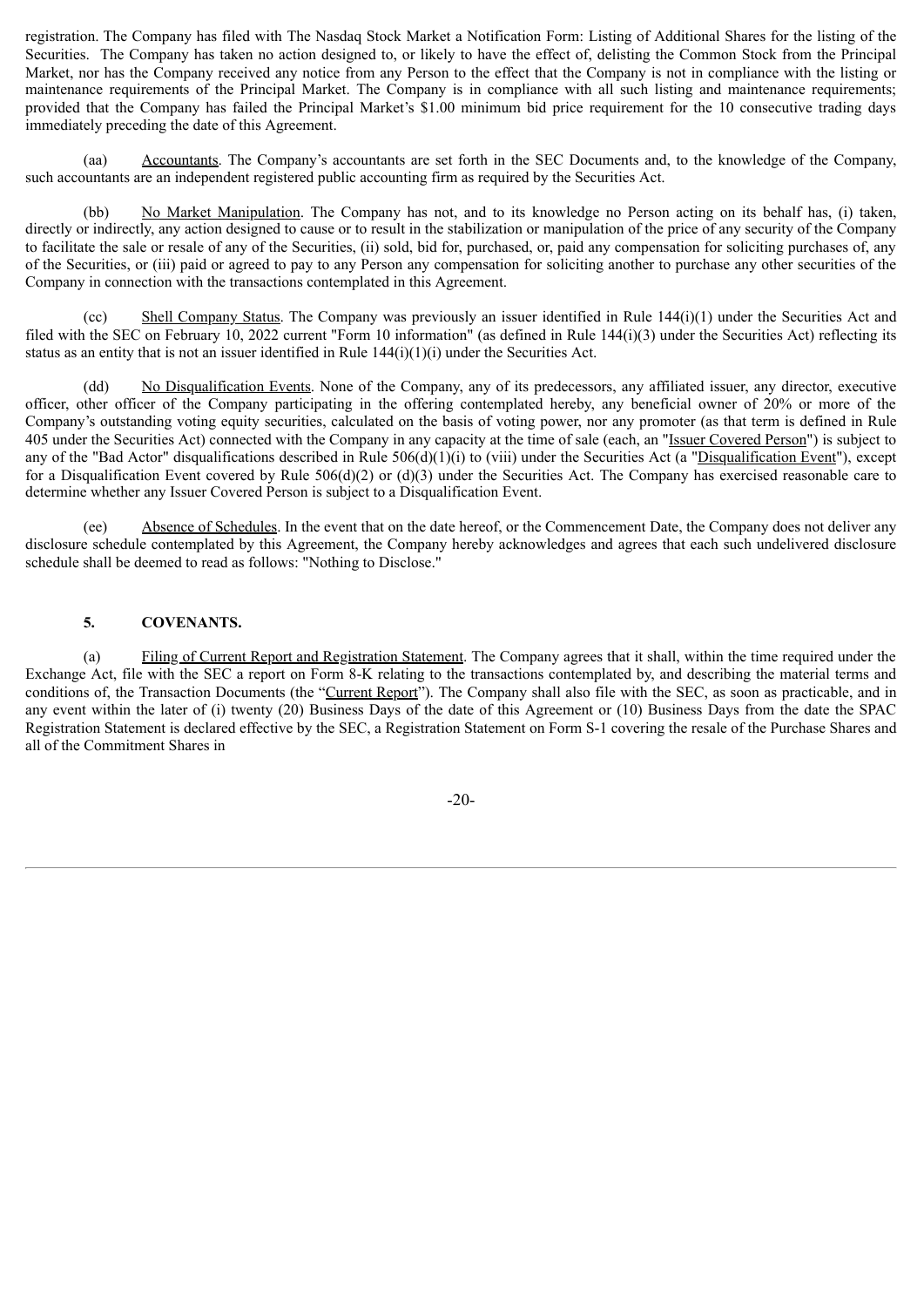accordance with the terms of the Registration Rights Agreement. The Company shall permit the Investor to review and comment upon the final pre-filing draft version of each of the Current Report and the Registration Statement at least two (2) Business Days prior to their respective filing with the SEC and, with respect to information regarding the Investor or the transaction contemplated hereby, the Company shall not file the Current Report or the Registration Statement with the SEC in a form to which the Investor reasonably objects. The Investor shall use its reasonable best efforts to comment upon the final pre-filing draft version of the Current Report and the Registration Statement within one (1) Business Day from the date the Investor receives it from the Company.

(b) Blue Sky. The Company shall take all such action, if any, as is reasonably necessary in order to obtain an exemption for or to register or qualify (i) the issuance and the sale of the Securities to the Investor under this Agreement and (ii) any subsequent resale of all Commitment Shares and all Purchase Shares by the Investor, in each case, under applicable securities or "Blue Sky" laws of the states of the United States in such states as is reasonably requested by the Investor from time to time, and shall provide evidence of any such action so taken to the Investor.

(c) Listing/DTC. The Company shall use commercially reasonable efforts to maintain, so long as any shares of Common Stock shall be so listed, such listing of all Purchase Shares and Commitment Shares from time to time issuable hereunder. The Company shall use commercially reasonable efforts to maintain the listing of the Common Stock on the Principal Market and shall use commercially reasonable efforts to comply in all respects with the Company's reporting, filing and other obligations under the Exchange Act, or rules and regulations of the Principal Market. The Company shall not take any action that would reasonably be expected to result in the delisting or suspension of the Common Stock on the Principal Market. The Company shall promptly, and in no event later than the following Business Day, provide to the Investor copies of any notices it receives from any Person regarding the continued eligibility of the Common Stock for listing on the Principal Market; provided, however, that the Company shall not be required to provide the Investor copies of any such notice that the Company reasonably believes constitutes material non-public information that the Company would not be required to contemporaneously publicly disclose in any report or statement filed with the SEC under the Exchange Act or the Securities Act. The Company shall pay all fees and expenses in connection with satisfying its obligations under this Section 5(c). The Company shall take all commercially reasonable action necessary to ensure that its Common Stock can be transferred electronically as DWAC Shares.

(d) Prohibition of Short Sales and Hedging Transactions. The Investor agrees that beginning on the date of this Agreement and ending on the date of termination of this Agreement as provided in Section 11, the Investor and its agents (in their capacities as such), representatives (in their capacities as such) and affiliates shall not in any manner whatsoever enter into or effect, directly or indirectly, any (i) "short sale" (as such term is defined in Rule 200 of Regulation SHO of the Exchange Act) of the Common Stock or (ii) hedging transaction, which establishes a net short position with respect to the Common Stock.

(e) Issuance of Commitment Shares. In consideration for the Investor's execution and delivery of this Agreement, the Company shall cause the Transfer Agent to (i) issue on the date of this Agreement 728,385 shares of Common Stock (the "Initial Commitment Shares") directly to the Investor in accordance with Section 6 hereto and the Irrevocable Transfer Agent Instructions and (ii) issue on the first Purchase Date 182,096 shares of Common Stock (to be appropriately adjusted for any reorganization, recapitalization, noncash dividend, stock split, reverse stock split or other similar transaction) (the "Additional Commitment Shares" and, together with the Initial Commitment Shares, the "Commitment Shares") directly to the Investor in accordance with Section 6 hereto. For the avoidance of doubt, all of the Initial Commitment Shares shall be fully earned as of the date of this Agreement, whether or not the

-21-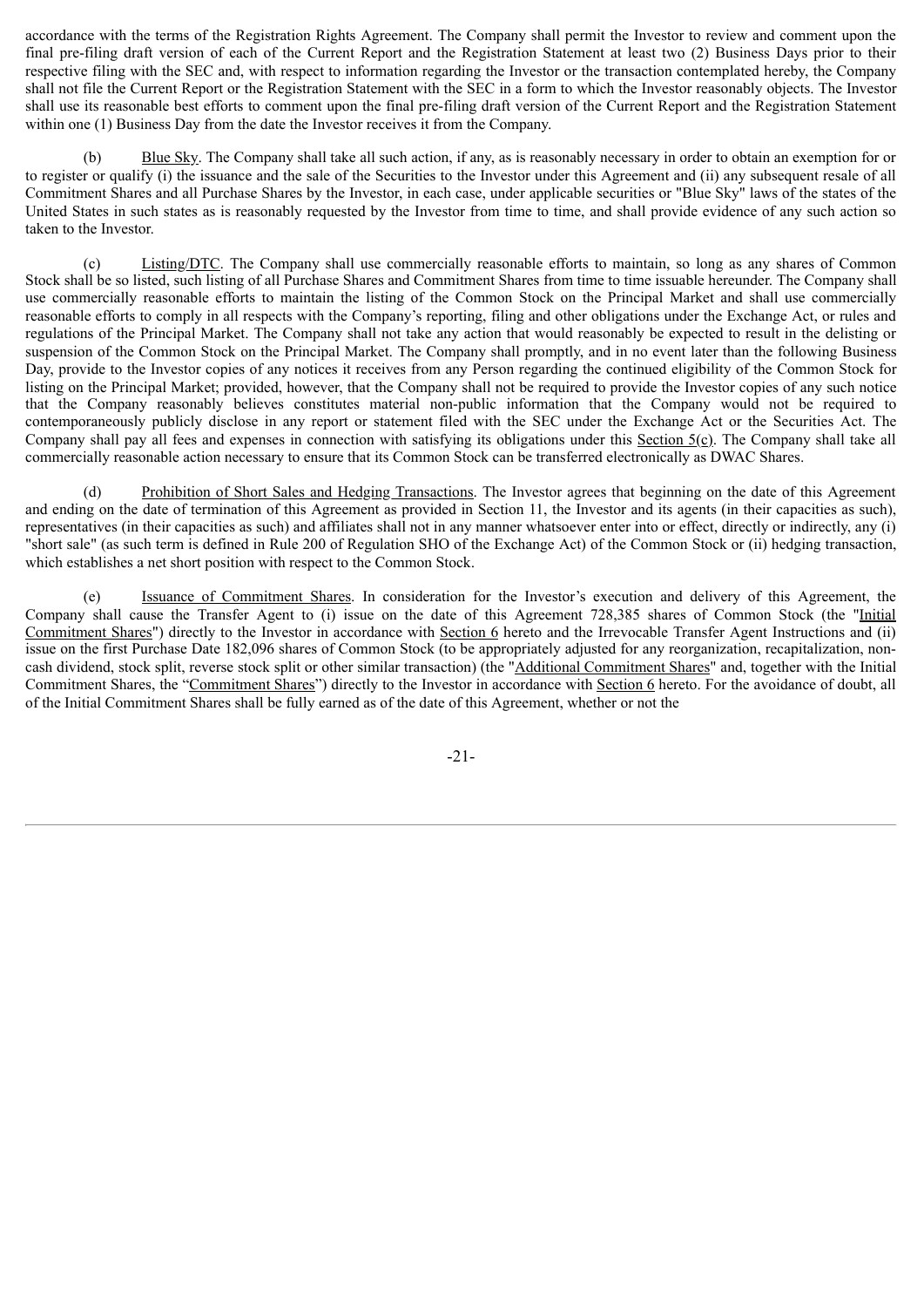Commencement shall occur or any Purchase Shares are purchased by the Investor under this Agreement and irrespective of any termination of this Agreement.

(f) Due Diligence; Non-Public Information. During the term of this Agreement, the Investor shall have the right, from time to time as the Investor may reasonably deem appropriate, and upon reasonable advance notice to the Company, to perform reasonable due diligence on the Company during normal business hours. The Company and its officers and employees shall provide material information and reasonably cooperate with the Investor in connection with any reasonable request by the Investor related to the Investor's due diligence of the Company. Each party hereto agrees not to disclose any Confidential Information of the other party to any third party and shall not use the Confidential Information for any purpose other than in connection with, or in furtherance of, the transactions contemplated hereby. Each party hereto acknowledges that the Confidential Information shall remain the property of the disclosing party and agrees that it shall take all reasonable measures to protect the secrecy of any Confidential Information disclosed by the other party. The receiving party may disclose Confidential Information to the extent such information is required to be disclosed by law, regulation or order of a court of competent jurisdiction or regulatory authority, provided that the receiving party shall promptly notify the disclosing party when such requirement to disclose arises, and shall cooperate with the disclosing party so as to enable the disclosing party to: (i) seek an appropriate protective order; and (ii) make any applicable claim of confidentiality in respect of such Confidential Information; and provided, further, that the receiving party shall disclose Confidential Information only to the extent required by the protective order or other similar order, if such an order is obtained, and, if no such order is obtained, the receiving party shall disclose only the minimum amount of such Confidential Information required to be disclosed in order to comply with the applicable law, regulation or order. In addition, any such Confidential Information disclosed pursuant to this section shall continue to be deemed Confidential Information. Notwithstanding anything in this Agreement to the contrary, (x) the Company shall not be obligated to provide the Investor with any information that constitutes or may reasonably be considered to constitute material, non-public information pursuant to a request for information hereunder, and (y) the Company and the Investor agree that (A) neither the Company nor any other Person acting on its behalf shall provide the Investor or its agents or counsel with any information that constitutes or may reasonably be considered to constitute material, non-public information, unless a simultaneous public announcement thereof is made by the Company in the manner contemplated by Regulation FD, and (B) in the absence of any indication from the Company that a notice or communication to the Investor contains any material, nonpublic information, the Investor and its affiliates, agents and representatives shall be allowed to presume that all matters relating to such notice or communication do not constitute material, non-public information. In the event of any breach of the foregoing covenants by the Company or any Person acting on its behalf (as determined in the reasonable good faith judgment of the Investor), in addition to any other remedy provided herein or in the other Transaction Documents, if the Investor is holding any Securities at the time of the disclosure of such material non-public information, the Investor shall have the right to make a public disclosure, in the form of a press release, public advertisement or otherwise, of such material, non-public information without the prior approval by the Company; provided the Investor shall have first provided notice to the Company that it believes it has received information that constitutes material, non-public information; and the Company shall have at least two Business Days from such notice to either publicly disclose such material, non-public information or to demonstrate to the Investor that such information does not constitute material, non-public information, and (assuming the Investor and Investor's counsel disagree in their reasonable good faith judgment with the Company's determination) prior to any such disclosure by the Investor; and the Company shall have failed to publicly disclose such material, non-public information. The Investor shall not have any liability to the Company, any of its Subsidiaries, or any of their respective directors, officers, employees, stockholders or agents, for any such disclosure in accordance with this Section 5(f). The Company understands and confirms that the Investor shall be relying on the foregoing covenants in effecting

 $-22-$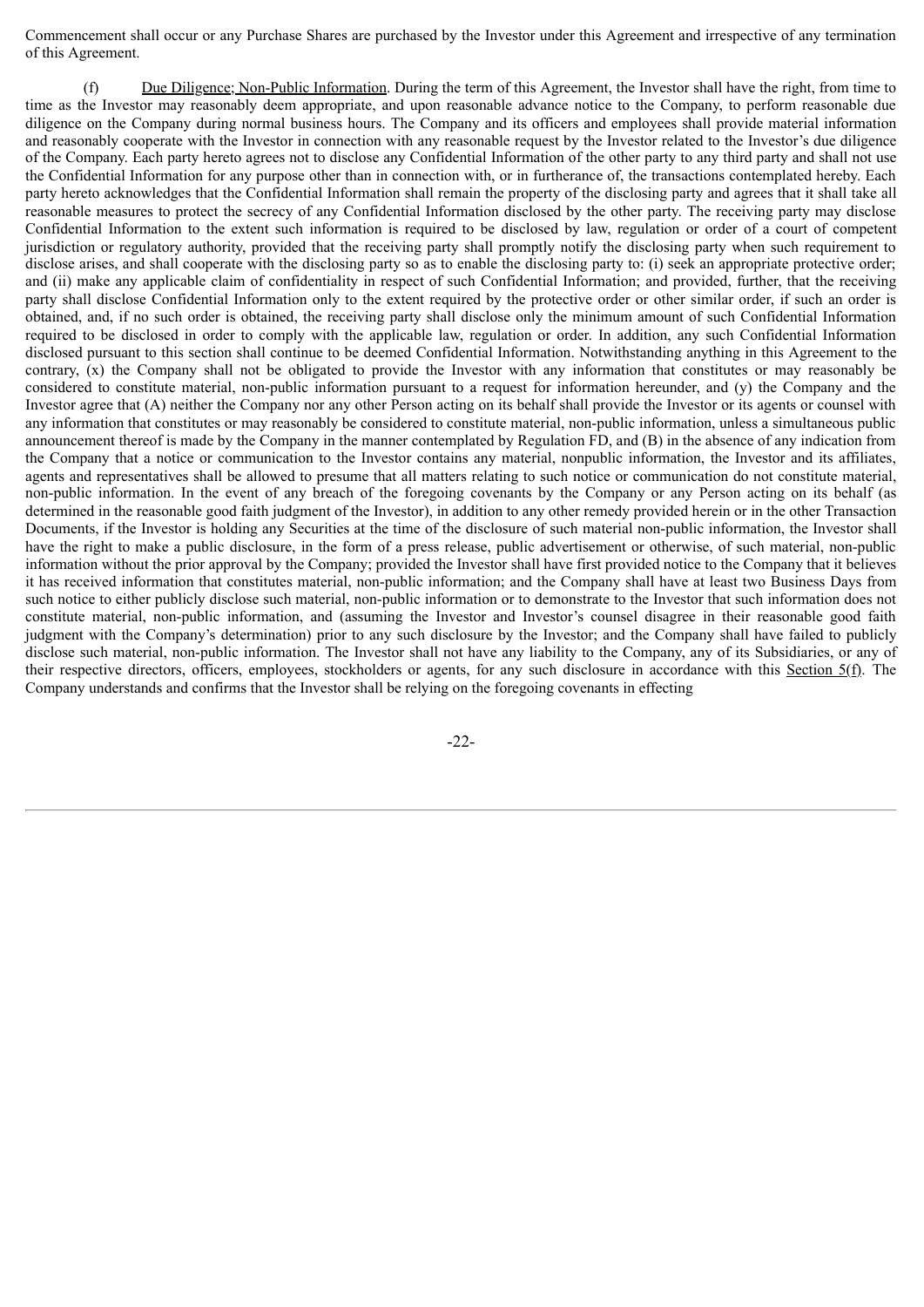transactions in securities of the Company. The Company hereby acknowledges and agrees that, notwithstanding the provisions of this Section 5(f), if there is a breach or violation of any representation, covenant, provision or agreement of the Company set forth in this Section 5(f) or Section 5(a) resulting in the Investor obtaining or otherwise possessing material nonpublic information, neither the Investor nor any of the Investor's affiliates, attorneys, agents or representatives shall have any duty of trust or confidence (including any obligation under any confidentiality or non-disclosure agreement entered into by the Investor with the Company) with respect to, or obligation not to trade in any securities while aware of, such material nonpublic information.

(g) Purchase Records. The Investor and the Company shall each maintain records showing the remaining Available Amount at any given time and the dates and Purchase Amounts for each Regular Purchase, Accelerated Purchase and Additional Accelerated Purchase or shall use such other method, reasonably satisfactory to the Investor and the Company.

(h) Taxes. The Company shall pay any and all transfer, stamp or similar taxes that may be payable with respect to the issuance and delivery of any shares of Common Stock to the Investor made under this Agreement.

(i) Use of Proceeds. The Company will use the net proceeds from the offering for any corporate purpose at the sole discretion of the Company.

(j) Other Transactions. The Company shall not enter into, announce or recommend to its stockholders any agreement, plan, arrangement or transaction in or of which the terms thereof would restrict, materially delay, conflict with or impair the ability or right of the Company to perform its obligations under the Transaction Documents, including, without limitation, the obligation of the Company to deliver the Commitment Shares to the Investor in accordance with the terms of the Transaction Documents.

(k) Aggregation. From and after the date of this Agreement, neither the Company, nor or any of its affiliates will, and the Company shall use its reasonable best efforts to ensure that no Person acting on their behalf will, directly or indirectly, make any offers or sales of any security or solicit any offers to buy any security, under circumstances that would cause this offering of the Securities by the Company to the Investor to be aggregated with other offerings by the Company in a manner that would require stockholder approval pursuant to the rules of the Principal Market on which any of the securities of the Company are listed or designated, unless stockholder approval is obtained before the closing of such subsequent transaction in accordance with the rules of such Principal Market.

(l) Limitation on Variable Rate Transactions. From and after the date of this Agreement until the earlier of (i) twenty-four (24) month anniversary of the date of the Commencement Date and (ii) the six (6) month anniversary of the termination of this Agreement, the Company shall be prohibited from effecting or entering into an agreement to effect any issuance by the Company or any of its Subsidiaries of Common Stock involving a Variable Rate Transaction other than with the Investor. "Variable Rate Transaction" includes, without limitation, an "equity line of credit" or any similar transaction whereby an investor is irrevocably bound to purchase securities over a period of time from the Company at a price based on the market price of the Company's Common Stock at the time of each such purchase; provided, however, that this Section 5(l) shall not be deemed to prohibit the issuance and sale of Common Stock pursuant to an "at-themarket offering" by the Company exclusively through a registered broker-dealer acting as agent of the Company pursuant to a written agreement between the Company and such registered broker-dealer.

-23-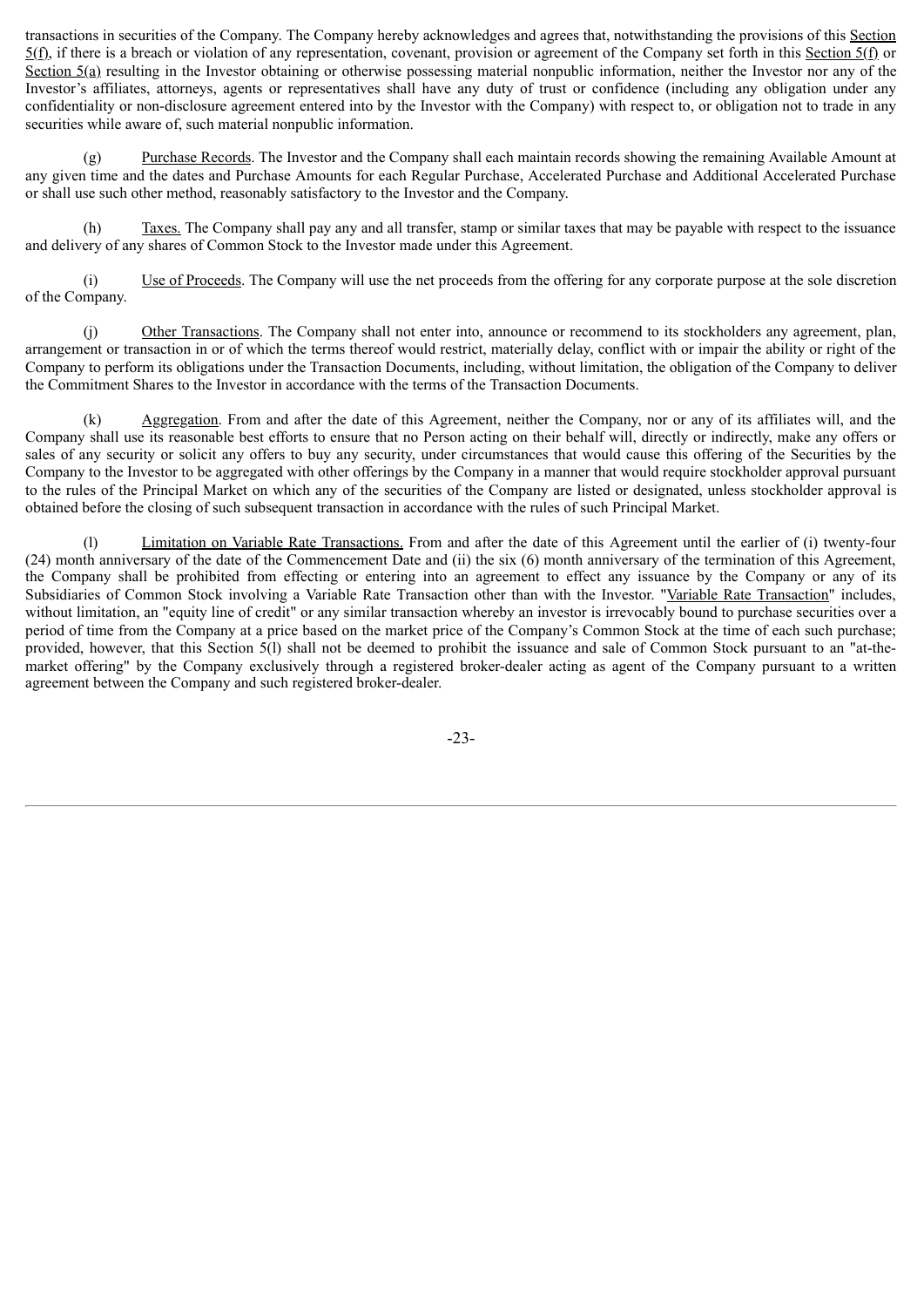#### **6. TRANSFER AGENT INSTRUCTIONS.**

(a) Initial Commitment Shares. On the date of this Agreement, the Company shall issue to the Transfer Agent (and any subsequent transfer agent) irrevocable instructions, in the form agreed to prior to the date hereof (the "Irrevocable Transfer Agent Instructions"), to issue the Initial Commitment Shares in accordance with the terms of this Agreement. All Initial Commitment Shares to be issued to or for the benefit of the Investor pursuant to this Agreement shall be issued as DWAC Shares. The book-entry statement(s) representing the Initial Commitment Shares shall bear the following restrictive legend (the "Restrictive Legend") and no other legend whatsoever:

THE SECURITIES REPRESENTED BY THIS CERTIFICATE HAVE NOT BEEN REGISTERED UNDER THE SECURITIES ACT OF 1933, AS AMENDED, OR APPLICABLE STATE SECURITIES LAWS. THE SECURITIES HAVE BEEN ACQUIRED FOR INVESTMENT AND MAY NOT BE OFFERED FOR SALE, SOLD, TRANSFERRED OR ASSIGNED IN THE ABSENCE OF AN EFFECTIVE REGISTRATION STATEMENT FOR THE SECURITIES UNDER THE SECURITIES ACT OF 1933, AS AMENDED, OR APPLICABLE STATE SECURITIES LAWS, UNLESS SOLD PURSUANT TO: (1) RULE 144 UNDER THE SECURITIES ACT OF 1933, AS AMENDED, OR (2) AN OPINION OF HOLDER'S COUNSEL, IN A CUSTOMARY FORM, THAT REGISTRATION IS NOT REQUIRED UNDER SAID ACT OR APPLICABLE STATE SECURITIES LAWS.

The Company warrants to the Investor that, while the Agreement is effective, no instruction other than the Irrevocable Transfer Agent Instructions referred to in this Section 6 will be given by the Company to the Transfer Agent with respect to the Initial Commitment Shares, and the Initial Commitment Shares shall otherwise be freely transferable on the books and records of the Company.

The Company agrees that, following the effective date of the initial Registration Statement, it will, no later than two (2) Business Days following the delivery by the Investor to the Company or the Transfer Agent of a certificate representing any Initial Commitment Shares issued with the Restrictive Legend (or, in the case of Initial Commitment Shares represented by book entries, delivery by the Investor to the Company or the Company's transfer agent of a legend removal request) cause the Initial Commitment Shares to be delivered to the Investor's or its designee's specified Deposit/Withdrawal at Custodian (DWAC) account with DTC under its Fast Automated Securities Transfer (FAST) Program as DWAC Shares.

(b) Additional Commitment Shares. On the first Purchase Date, the Company shall issue to the Transfer Agent (and any subsequent transfer agent) irrevocable instructions, in substantially the form agreed to prior to the date hereof, to issue the Additional Commitment Shares in accordance with the terms of this Agreement (the "Irrevocable Additional Transfer Agent Instructions"). All Additional Commitment Shares to be issued to or for the benefit of the Investor pursuant to this Agreement shall be issued as DWAC Shares. The Company warrants to the Investor that, while the Agreement is effective, no instruction other than the Irrevocable Additional Transfer Agent Instructions referred to in this Section 6 will be given by the Company to the Transfer Agent with respect to the Additional Commitment Shares, and the Additional Commitment Shares shall otherwise be freely transferable on the books and records of the Company.

(c) Purchase Shares. Within two (2) Business Days from the date on which the Registration Statement is declared effective by the SEC, the Company shall issue to the Transfer Agent, and any subsequent transfer agent, (i) irrevocable instructions in the form agreed to prior to the date hereof (the "Commencement Irrevocable Transfer Agent Instructions") and (ii) the notice of effectiveness of the

-24-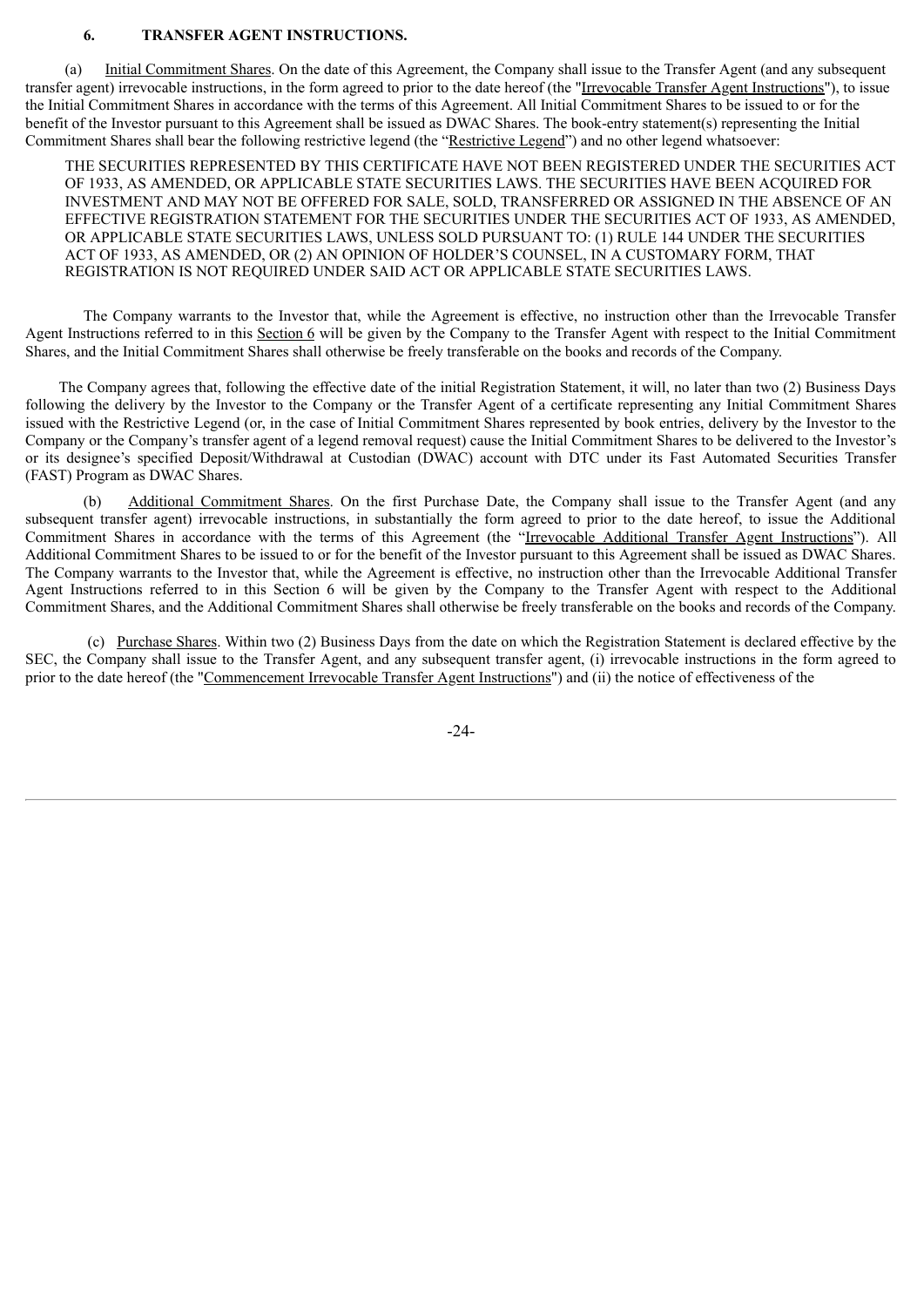Registration Statement in a form acceptable to the Transfer Agent (the "Notice of Effectiveness of Registration Statement"), in each case to issue the Purchase Shares in accordance with the terms of this Agreement and the Registration Rights Agreement. All Purchase Shares to be issued from and after Commencement to or for the benefit of the Investor pursuant to this Agreement shall be issued only as DWAC Shares. The Company represents and warrants to the Investor that, while this Agreement is effective, no instruction other than as contemplated by the Commencement Irrevocable Transfer Agent Instructions and the Notice of Effectiveness of Registration Statement will be given by the Company to the Transfer Agent with respect to the Purchase Shares from and after Commencement, and no instruction or other communication to the Transfer Agent with respect to the issuance of the Purchase Shares shall be made without the approval of the Investor. The Company shall provide confirmation of receipt by the Transfer Agent of all instructions pursuant to the Commencement Irrevocable Transfer Agent Instructions with respect to Purchase Shares within one Business Day of delivery of any Purchase Notice. The Purchase Shares covered by the Registration Statement shall otherwise be freely transferable on the books and records of the Company.

#### **7. CONDITIONS TO THE COMPANY'S RIGHT TO COMMENCE SALES OF SHARES OF COMMON STOCK.**

The right of the Company hereunder to commence sales of Purchase Shares is subject to the satisfaction, or where legally permissible, the waiver of each of the following conditions:

(a) The Investor shall have executed each of the Transaction Documents and delivered the same to the Company;

(b) The representations and warranties of the Investor shall be true and correct in all material respects (except to the extent that any of such representations and warranties is already qualified as to materiality in Section 3 above, in which case, such representations and warranties shall be true and correct without further qualification) as of the date hereof and as of the Commencement Date as though made at that time; and

(c) The Registration Statement covering the resale of all of the Commitment Shares and the Purchase Shares shall have been declared effective under the Securities Act by the SEC and no stop order with respect to the Registration Statement shall be pending or threatened by the SEC.

## **8. CONDITIONS TO THE INVESTOR'S OBLIGATION TO PURCHASE SHARES OF COMMON STOCK.**

The obligation of the Investor to buy Purchase Shares under this Agreement is subject to the satisfaction or, where legally permissible, the waiver of each of the following conditions on or prior to the Commencement Date and, once such conditions have been initially satisfied, there shall not be any ongoing obligation to satisfy such conditions after the Commencement has occurred:

(a) The Company shall have executed each of the Transaction Documents and delivered the same to the Investor;

(b) The Company shall have issued or caused to be issued to the Investor a number of shares of Common Stock equal to the number of Initial Commitment Shares, and on the first Purchase Date shall have issued or caused to be issued to the Investor a number of shares of Common Stock equal to the number of Additional Commitment Shares as DWAC Shares, in each case in accordance with Section 6;

-25-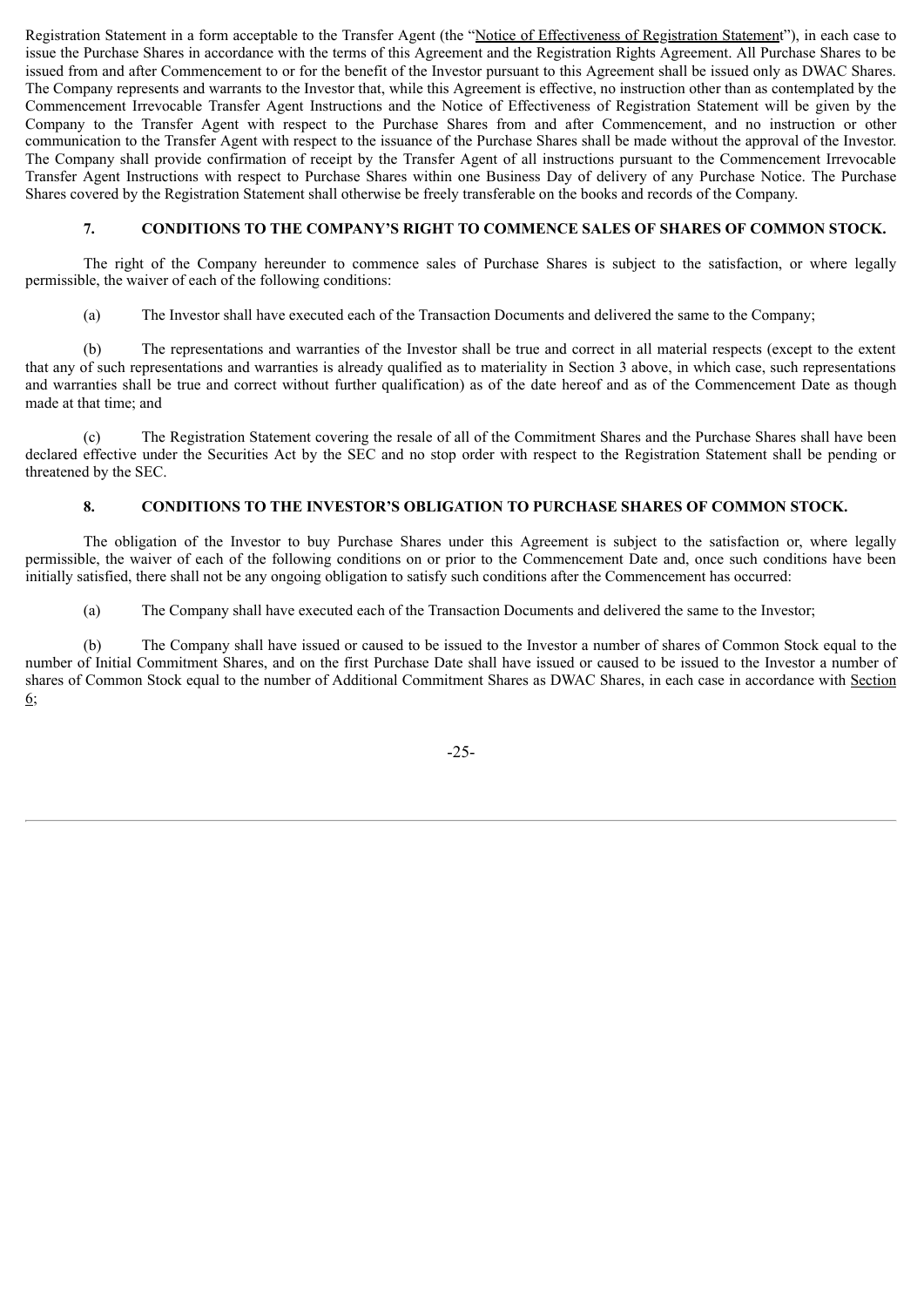(c) The Common Stock shall be listed on the Principal Market, trading in the Common Stock shall not have been suspended by the SEC or the Principal Market within the last 365 days, and the Company shall have filed with The Nasdaq Stock Market a Notification Form: Listing of Additional Shares for the listing of the Securities, and Nasdaq shall have raised no objection to the consummation of the transactions contemplated by this Agreement;

(d) The Investor shall have received the opinion and negative assurances letter of the Company's legal counsel dated as of the Commencement Date substantially in the forms agreed prior to the date of this Agreement by the Company's legal counsel and the Investor's legal counsel;

(e) The representations and warranties of the Company shall be true and correct in all material respects (except to the extent that any of such representations and warranties is already qualified as to materiality in Section 4 above, in which case, such representations and warranties shall be true and correct without further qualification) as of the date hereof and as of the Commencement Date as though made at that time (except for representations and warranties that speak as of a specific date, which shall be true and correct in all material respects as of such date) and the Company shall have performed, satisfied and complied in all material respects with the covenants, agreements and conditions required by the Transaction Documents to be performed, satisfied or complied with by the Company at or prior to the Commencement Date. The Investor shall have received a certificate, executed by the CEO, President or CFO of the Company, dated as of the Commencement Date, to the foregoing effect in the form attached hereto as **Exhibit A**;

(f) The Board of Directors of the Company shall have adopted Signing Resolutions, which shall be in full force and effect without any amendment or supplement thereto as of the Commencement Date;

(g) As of the Commencement Date, the Company shall have reserved out of its authorized and unissued Common Stock, (i) solely for the purpose of effecting purchases of Purchase Shares hereunder, 13,697,749 shares of Common Stock and (ii) solely for the purpose of effecting the issuance of Additional Commitment Shares hereunder, 182,096 shares of Common Stock;

(h) The Commencement Irrevocable Transfer Agent Instructions and the Notice of Effectiveness of Registration Statement, each shall have been delivered to and acknowledged in writing by the Company and the Transfer Agent (or any successor transfer agent);

(i) The Company shall have delivered to the Investor a certificate of good standing of the Company in the State of Delaware issued by the Secretary of State of the State of Delaware and a certificate or its equivalent evidencing the good standing of the Company as a foreign corporation in any other jurisdiction where the Company is duly qualified to conduct business, in each case, as of a date within ten (10) Business Days of the Commencement Date;

(j) The Company shall have delivered to the Investor a certified copy of the Charter as certified by the Secretary of State of the State of Delaware within ten (10) Business Days of the Commencement Date;

(k) The Company shall have delivered to the Investor a secretary's certificate executed by the Secretary of the Company, dated as of the Commencement Date, in the form attached hereto as **Exhibit C**;

(l) The Registration Statement covering the resale of the Commitment Shares and Purchase Shares shall have been declared effective under the Securities Act by the SEC and no stop order with respect to the Registration Statement shall be pending or threatened by the SEC. The Company shall have prepared

-26-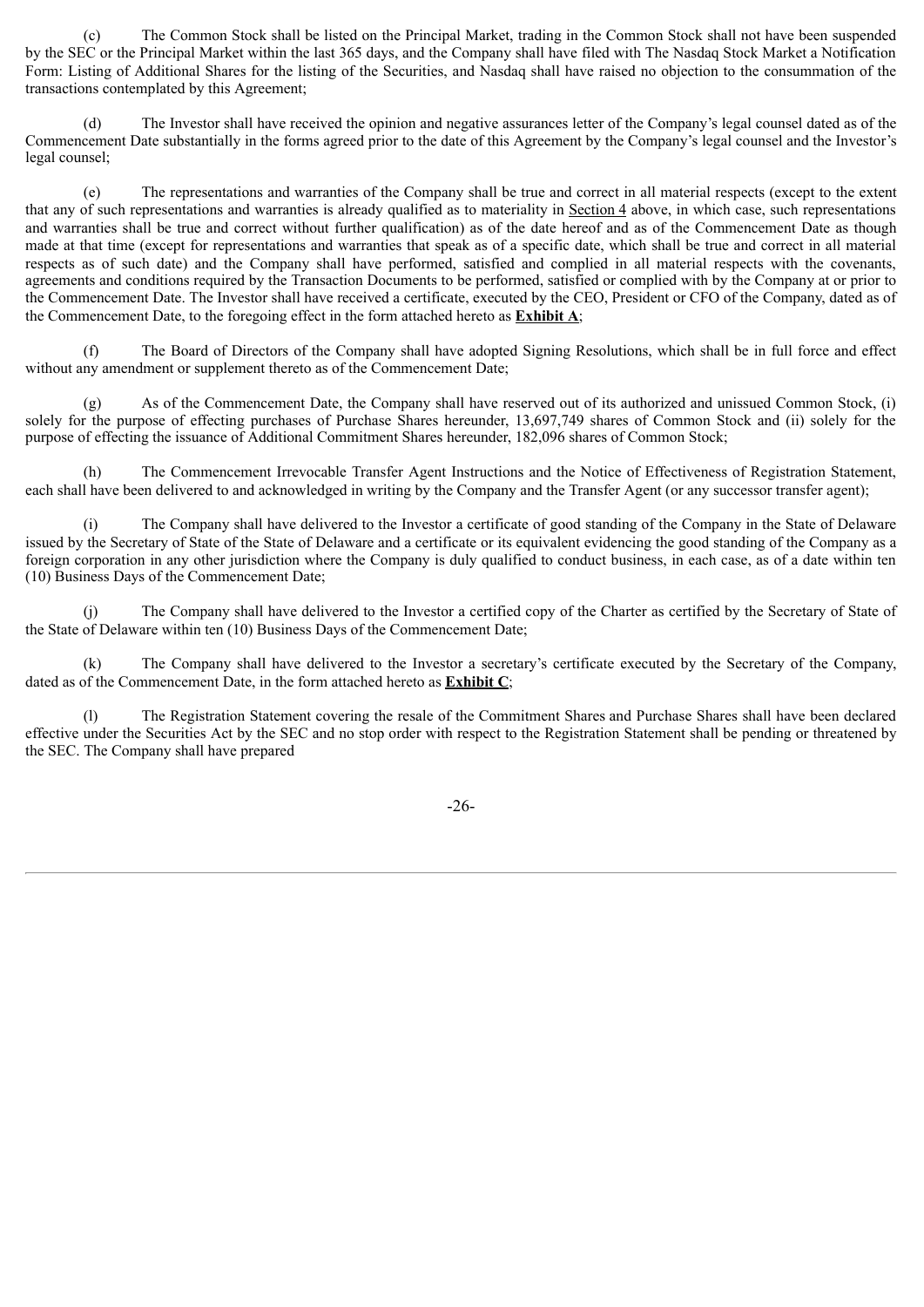and filed with the SEC, not later than one (1) Business Day after the effective date of the Registration Statement, a final and complete prospectus (the preliminary form of which shall be included in the Registration Statement) and shall have delivered to the Investor a true and complete copy thereof. Such prospectus shall be current and available for the resale by the Investor of all of the Securities covered thereby. The Current Report shall have been filed with the SEC, as required pursuant to Section 5(a). All reports, schedules, registrations, forms, statements, information and other documents required to have been filed by the Company with the SEC at or prior to the Commencement Date pursuant to the reporting requirements of the Exchange Act shall have been filed with the SEC within the applicable time periods prescribed for such filings under the Exchange Act;

(m) No Event of Default (as defined below) shall have occurred, and no event which, after notice and/or lapse of time, would reasonably be expected to become an Event of Default shall have occurred;

### (n) Reserved;

(o) All federal, state and local governmental laws, rules and regulations applicable to the transactions contemplated by the Transaction Documents and necessary for the execution, delivery and performance of the Transaction Documents and the consummation of the transactions contemplated thereby in accordance with the terms thereof shall have been complied with, and all consents, authorizations and orders of, and all filings and registrations with, all federal, state and local courts or governmental agencies and all federal, state and local regulatory or self-regulatory agencies necessary for the execution, delivery and performance of the Transaction Documents and the consummation of the transactions contemplated thereby in accordance with the terms thereof shall have been obtained or made, including, without limitation, in each case those required under the Securities Act, the Exchange Act, applicable state securities or "Blue Sky" laws or applicable rules and regulations of the Principal Market, or otherwise required by the SEC, the Principal Market or any state securities regulators;

(p) No statute, regulation, order, decree, writ, ruling or injunction shall have been enacted, entered, promulgated, threatened or endorsed by any federal, state or local or foreign court or governmental authority of competent jurisdiction which prohibits the consummation of or which would materially modify or delay any of the transactions contemplated by the Transaction Documents;

(q) No action, suit or proceeding before any federal, state, local or foreign arbitrator or any court or governmental authority of competent jurisdiction shall have been commenced or threatened, and no inquiry or investigation by any federal, state, local or foreign governmental authority of competent jurisdiction shall have been commenced or threatened, against the Company, or any of the officers, directors or affiliates of the Company, seeking to restrain, prevent or change the transactions contemplated by the Transaction Documents, or seeking material damages in connection with such transactions; and

(r) The Company shall have provided the Investor with the information requested by the Investor in connection with its due diligence requests in accordance with the terms of Section 5(f) hereof.

#### **9. INDEMNIFICATION.**

In consideration of the Investor's execution and delivery of the Transaction Documents and acquiring the Purchase Shares hereunder and in addition to all of the Company's other obligations under the Transaction Documents, the Company shall defend, protect, indemnify and hold harmless the Investor and all of its affiliates, equityholders, members, managers, officers, directors and employees and any of the

-27-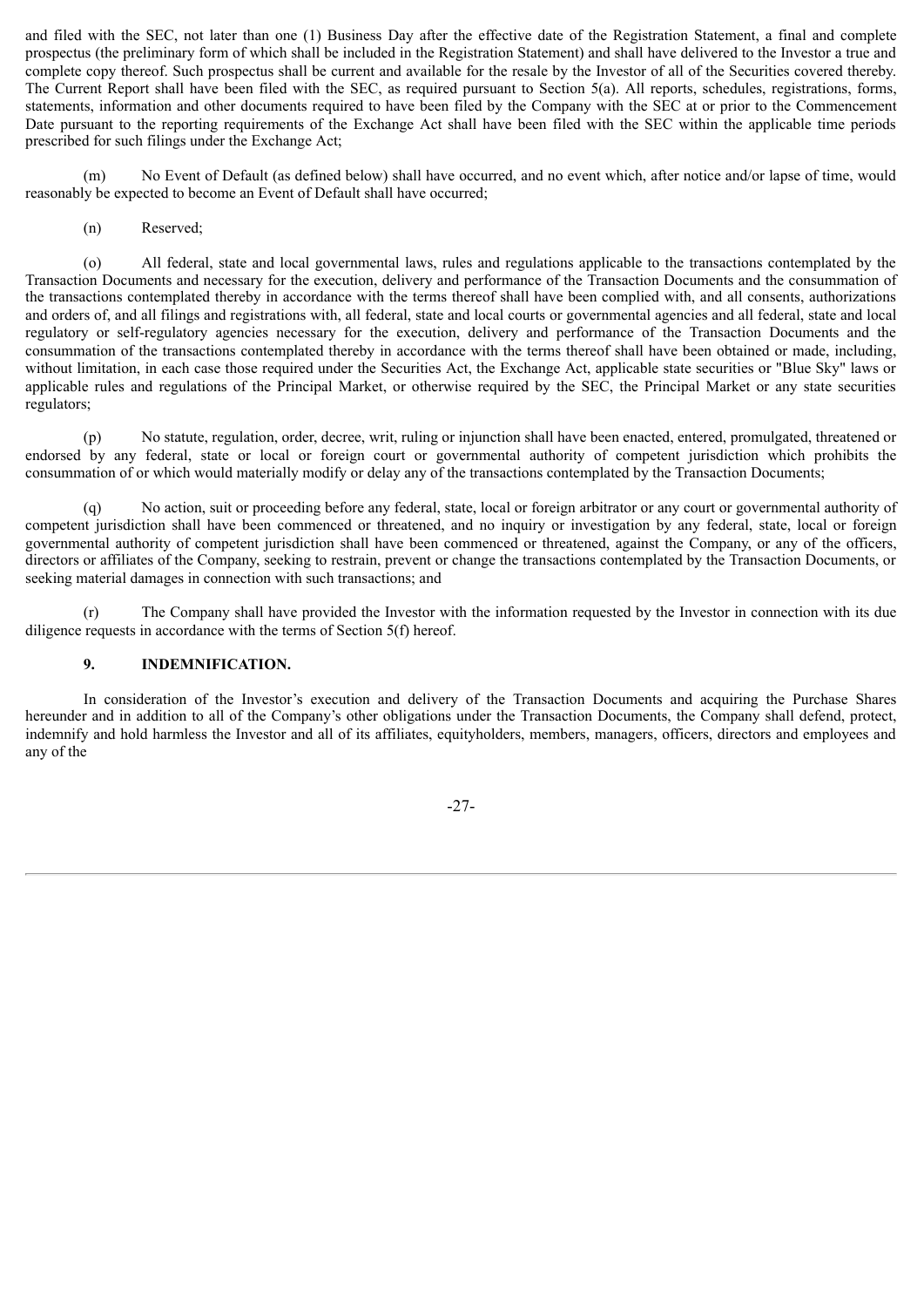foregoing Person's agents or other representatives (including, without limitation, those retained in connection with the transactions contemplated by this Agreement) (collectively, the "Indemnitees") from and against any and all actions, causes of action, suits, claims, losses, costs, penalties, fees, liabilities and damages, and reasonable expenses in connection therewith (irrespective of whether any such Indemnitee is a party to the action for which indemnification hereunder is sought), and including reasonable attorneys' fees and disbursements (the "Indemnified Liabilities"), incurred by any Indemnitee as a result of, or arising out of, or relating to (a) any misrepresentation or breach of any representation or warranty made by the Company in the Transaction Documents or any other certificate, instrument or document executed by the Company contemplated hereby or thereby, (b) any breach of any covenant, agreement or obligation of the Company contained in the Transaction Documents or any other certificate, instrument or document executed by the Company contemplated hereby or thereby, (c) any cause of action, suit or claim brought or made against such Indemnitee and arising out of or resulting from the execution, delivery, performance or enforcement of the Transaction Documents or any other certificate, instrument or document contemplated hereby or thereby, other than, in the case of clause (c) with respect to Indemnified Liabilities which directly and primarily result from the fraud, gross negligence or willful misconduct of an Indemnitee. The indemnity in this Section 9 shall not apply to amounts paid in settlement of any claim if such settlement is effected without the prior written consent of the Company, which consent shall not be unreasonably withheld, conditioned or delayed. To the extent that the foregoing undertaking by the Company may be unenforceable for any reason, the Company shall make the maximum contribution to the payment and satisfaction of each of the Indemnified Liabilities which is permissible under applicable law. Payment under this indemnification shall be made within thirty (30) days from the date the Investor makes written request for it. A certificate containing reasonable detail as to the amount of such indemnification submitted to the Company by the Investor shall be conclusive evidence, absent manifest error, of the amount due from the Company to the Investor, provided that the Indemnitee shall undertake to repay any amounts paid to it hereunder if it is ultimately determined, by a final and non-appealable order of a court of competent jurisdiction, that the Indemnitee is not entitled to be indemnified against such Indemnified Liabilities by the Company pursuant to this Agreement. If any action shall be brought against any Indemnitee in respect of which indemnity may be sought pursuant to this Agreement, such Indemnitee shall promptly notify the Company in writing, and the Company shall have the right to assume the defense thereof with counsel of its own choosing reasonably acceptable to the Indemnitee. Any Indemnitee shall have the right to employ separate counsel in any such action and participate in the defense thereof, but the fees and expenses of such counsel shall be at the expense of such Indemnitee, except to the extent that (i) the employment thereof has been specifically authorized by the Company in writing, (ii) the Company has failed after a reasonable period of time to assume such defense and to employ counsel or (iii) in such action there is, in the reasonable opinion of such separate counsel, a material conflict on any material issue between the position of the Company and the position of such Indemnitee, in which case the Company shall be responsible for the reasonable fees and expenses of no more than one such separate counsel (plus local counsel). The Company shall not, without the consent of the Indemnitee, consent to the entry of any judgment or enter into any settlement or other compromise which does not include as an unconditional term thereof the giving by the claimant or plaintiff to such Indemnitee of a release from all liability in respect to such claim or litigation or which includes any admission as to fault, culpability or failure to act on the part of such Indemnitee.

#### **10. EVENTS OF DEFAULT.**

An "Event of Default" shall be deemed to have occurred at any time as any of the following events occurs:

(a) the effectiveness of a Registration Statement registering the sale or resale of the Securities lapses for any reason (including, without limitation, the issuance of a stop order or similar order) or such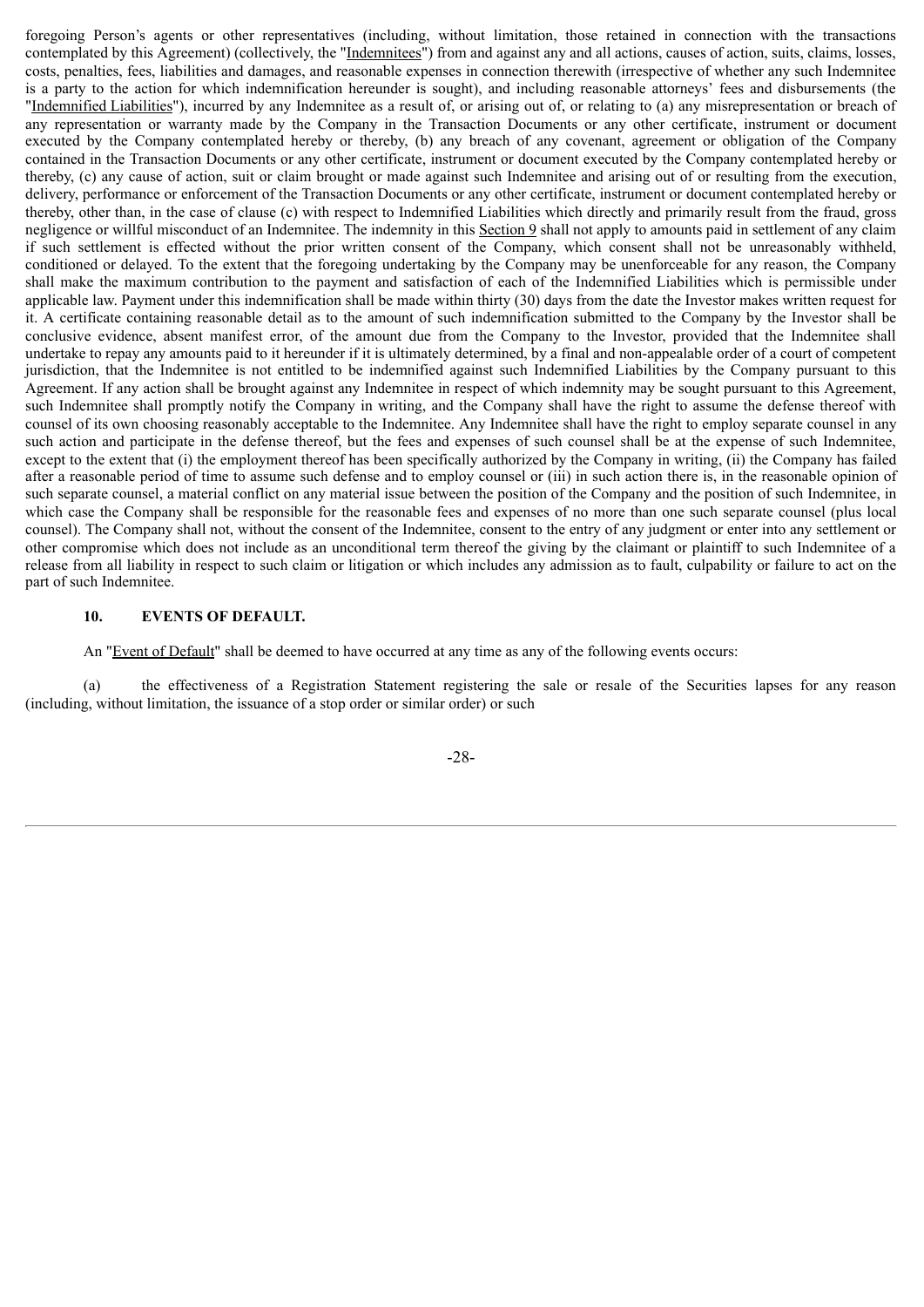registration statement (or the prospectus forming a part thereof) is unavailable to the Investor for sale or resale of any or all of the Securities to be issued to the Investor under the Transaction Documents that are required to be included therein, and such lapse or unavailability continues for a period of ten (10) consecutive Business Days or for more than an aggregate of thirty (30) Business Days in any 365-day period, but excluding a lapse or unavailability where (i) the Company terminates a Registration Statement after the Investor has confirmed in writing that all of the Securities covered thereby have been resold or (ii) the Company supersedes one Registration Statement with another Registration Statement, including (without limitation) by terminating a prior Registration Statement when it is effectively replaced with a new Registration Statement covering Securities (provided in the case of this clause (ii) that all of the Securities covered by the superseded (or terminated) Registration Statement that have not theretofore been resold are included in the superseding (or new) Registration Statement);

(b) the suspension of the Common Stock from trading on the Principal Market for a period of at least one (1) Business Day, provided that the Company may not direct the Investor to purchase any shares of Common Stock during any such suspension;

(c) the delisting of the Common Stock from The NASDAQ Global Market provided, however, that the Common Stock is not immediately thereafter trading on The NASDAQ Global Select Market, The NASDAQ Capital Market, the New York Stock Exchange, the NYSE American, the NYSE Arca, the OTC Bulletin Board, or the OTCQB or the OTCQX operated by the OTC Markets Group, Inc. (or any nationally recognized successor to any of the foregoing);

(d) the failure for any reason by the Transfer Agent to issue (i) the Additional Commitment Shares to the Investor within two (2) Business Days after the date on which the Investor is entitled to receive such Additional Commitment Shares pursuant to Section 5(e) hereof and (ii) the Purchase Shares to the Investor within two (2) Business Days after the applicable Purchase Date, Accelerated Purchase Date or Additional Accelerated Purchase Date (as applicable) on which the Investor is entitled to receive such Purchase Shares;

(e) the Company breaches any representation, warranty, covenant or other term or condition under this Agreement, any other Transaction Document or any other certificate, instrument or document executed by the Company contemplated hereby or thereby, if such breach would reasonably be expected to have a Material Adverse Effect and except, in the case of a breach of a covenant which is reasonably curable, only if such breach continues for a period of at least five (5) Business Days;

(f) if any Person commences a proceeding against the Company pursuant to or within the meaning of any Bankruptcy Law;

(g) if the Company is at any time insolvent, or, pursuant to or within the meaning of any Bankruptcy Law, (i) commences a voluntary case, (ii) consents to the entry of an order for relief against it in an involuntary case, (iii) consents to the appointment of a Custodian of it or for all or substantially all of its property, or (iv) makes a general assignment for the benefit of its creditors or is generally unable to pay its debts as the same become due;

(h) a court of competent jurisdiction enters an order or decree under any Bankruptcy Law that (i) is for relief against the Company in an involuntary case, (ii) appoints a Custodian of the Company or for all or substantially all of its property, or (iii) orders the liquidation of the Company; or

(i) if at any time the Company is not eligible to transfer its Common Stock electronically as DWAC Shares or if the Company fails to maintain the service of its Transfer Agent (or a successor Transfer Agent)

-29-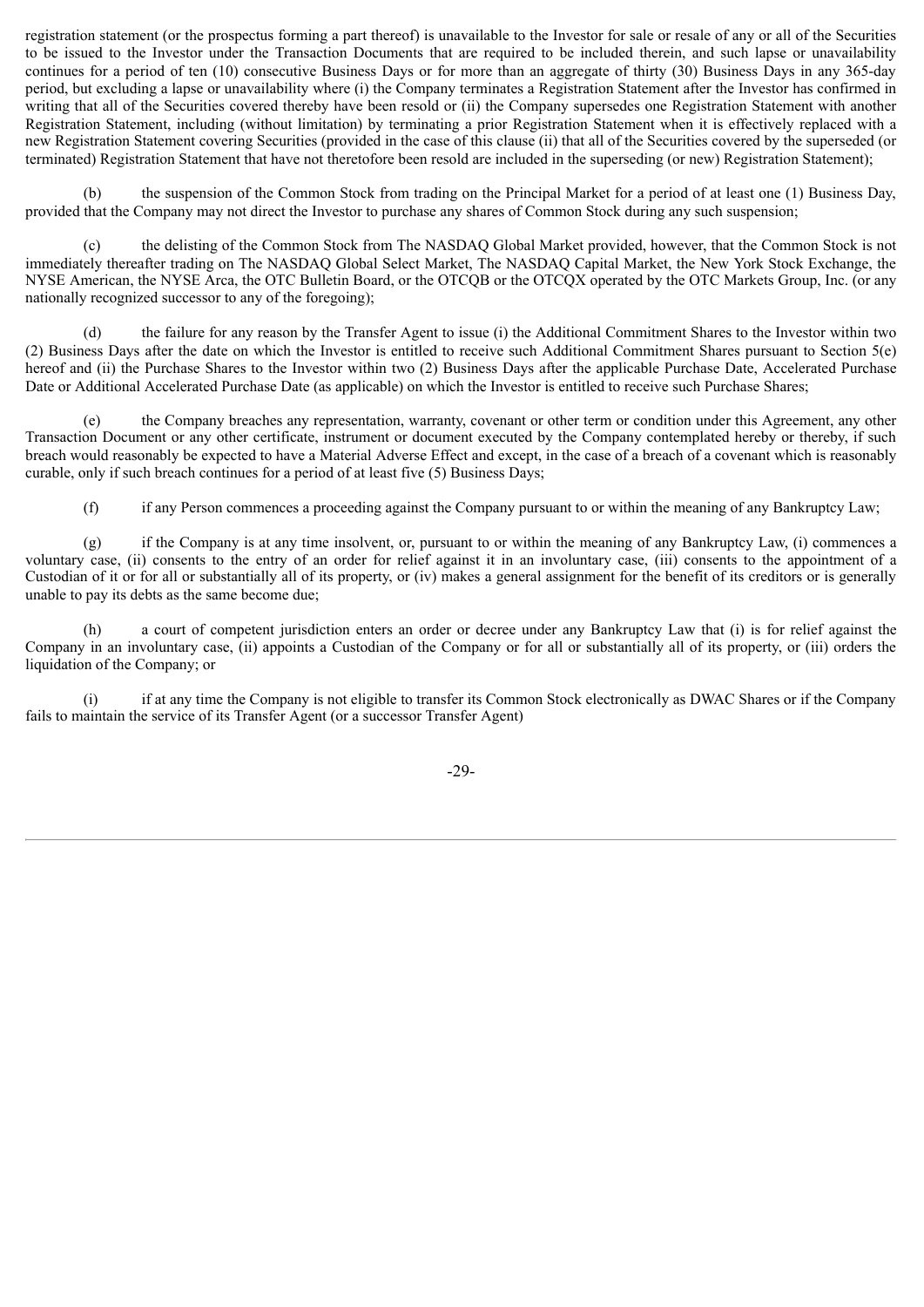with respect to the issuance of Purchase Shares under this Agreement, including but not limited to, maintaining the effectiveness of the Commencement Irrevocable Transfer Instructions, payment of all fees owed to the Transfer Agent and satisfaction of all conditions required by the Transfer Agent to issue Purchase Shares pursuant to the Commencement Irrevocable Transfer Agent Instructions.

In addition to any other rights and remedies under applicable law and this Agreement, so long as (i) an Event of Default has occurred and is continuing, or if any event that, after notice and/or lapse of time, would reasonably be expected to become an Event of Default, has occurred and is continuing or (ii) if at any time after the Commencement Date, the Exchange Cap is reached (to the extent the Exchange Cap is applicable pursuant to Section 2(d) hereof), the Company shall not deliver to the Investor any Regular Purchase Notice, Accelerated Purchase Notice or Additional Accelerated Purchase Notice.

#### **11. TERMINATION**

This Agreement may be terminated only as follows:

(a) If pursuant to or within the meaning of any Bankruptcy Law, the Company commences a voluntary case or any Person commences a proceeding against the Company, a Custodian is appointed for the Company or for all or substantially all of its property, or the Company makes a general assignment for the benefit of its creditors (any of which would be an Event of Default as described in Sections  $10(f)$ ,  $10(g)$  and  $10(h)$  hereof), this Agreement shall automatically terminate without any liability or payment to the Company (except as set forth below) without further action or notice by any Person.

(b) In the event that the Commencement shall not have occurred on or before November 1, 2022, due to the failure to satisfy the conditions set forth in Sections 7 and 8 above with respect to the Commencement, then this Agreement may be terminated by any party at the close of business on November 1, 2022 or thereafter, in each case without liability of such party to the other party (except as set forth below); provided, however, that the right to terminate this Agreement under this Section 11(b) shall not be available to any party if such party is then in breach of any covenant or agreement contained in this Agreement or any representation or warranty of such party contained in this Agreement fails to be true and correct such that the conditions set forth in Section  $7(b)$  or Section  $8(e)$ , as applicable, could not then be satisfied.

(c) At any time after the Commencement Date, the Company shall have the option to terminate this Agreement for any reason or for no reason by delivering notice (a "Company Termination Notice") to the Investor electing to terminate this Agreement without any liability whatsoever of any party to any other party under this Agreement (except as set forth below). The Company Termination Notice shall not be effective until one (1) Business Day after it has been received by the Investor.

(d) This Agreement shall automatically terminate on the date that the Company sells and the Investor purchases the full Available Amount as provided herein, without any action or notice on the part of any party and without any liability whatsoever of any party to any other party under this Agreement (except as set forth below).

(e) If, for any reason or for no reason, the full Available Amount has not been purchased in accordance with Section 2 of this Agreement by the Maturity Date, this Agreement shall automatically terminate on the Maturity Date, without any action or notice on the part of any party and without any liability whatsoever of any party to any other party under this Agreement (except as set forth below).

-30-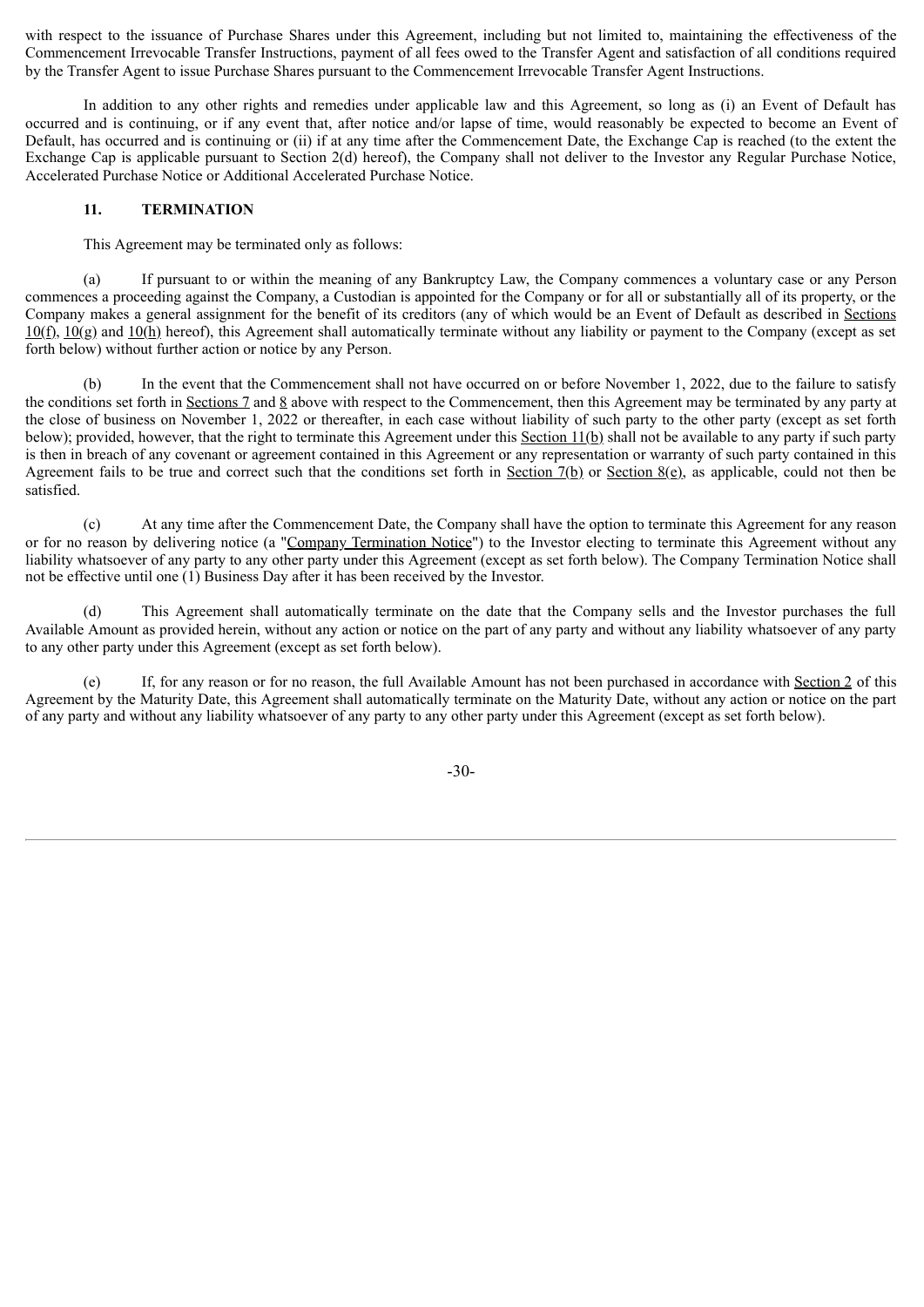Except as set forth in Sections 11(a) (in respect of an Event of Default under Sections 10(f), 10(g) and 10(h)), and 11(d), any termination of this Agreement pursuant to this Section 11 shall be effected by written notice from the Company to the Investor, or the Investor to the Company, as the case may be, setting forth the basis for the termination hereof. The representations and warranties and covenants of the Company and the Investor contained in Sections 3, 4, 5, and 6 hereof, the indemnification provisions set forth in Section 9 hereof and the agreements and covenants set forth in Sections 10, 11 and 12 shall survive the execution and delivery of this Agreement and any termination of this Agreement. No termination of this Agreement shall (i) affect the Company's or the Investor's rights or obligations under (A) this Agreement with respect to any pending Regular Purchases, Accelerated Purchases, or Additional Accelerated Purchases, and the Company and the Investor shall complete their respective obligations with respect to any pending Regular Purchases, Accelerated Purchases and Additional Accelerated Purchases under this Agreement and (B) the Registration Rights Agreement, which shall survive any such termination in accordance with its terms, or (ii) be deemed to release the Company or the Investor from any liability for intentional misrepresentation or willful breach of any of the Transaction Documents.

#### **12. MISCELLANEOUS.**

(a) Governing Law; Jurisdiction; Jury Trial. The corporate laws of the State of Delaware shall govern all issues concerning the relative rights of the Company and its stockholders. All other questions concerning the construction, validity, enforcement and interpretation of this Agreement and the other Transaction Documents shall be governed by the internal laws of the State of New York, without giving effect to any choice of law or conflict of law provision or rule (whether of the State of New York or any other jurisdictions) that would cause the application of the laws of any jurisdictions other than the State of New York. Each party hereby irrevocably submits to the exclusive jurisdiction of and venue in the U.S. District Court for the Southern District of New York or, if that court does not have subject matter jurisdiction, in any state court located in the City and County of New York, for the adjudication of any dispute hereunder or under the other Transaction Documents or in connection herewith or therewith, or with any transaction contemplated hereby or discussed herein, and hereby irrevocably waives, and agrees not to assert in any suit, action or proceeding, any claim that it is not personally subject to the jurisdiction of any such court, that such suit, action or proceeding is brought in an inconvenient forum or that the venue of such suit, action or proceeding is improper. Each party hereby irrevocably waives personal service of process and consents to process being served in any such suit, action or proceeding by mailing a copy thereof to such party at the address for such notices to it under this Agreement and agrees that such service shall constitute good and sufficient service of process and notice thereof. Nothing contained herein shall be deemed to limit in any way any right to serve process in any manner permitted by law. **EACH PARTY HEREBY IRREVOCABLY WAIVES ANY RIGHT IT MAY HAVE, AND AGREES NOT TO REQUEST, A JURY TRIAL FOR THE ADJUDICATION OF ANY DISPUTE HEREUNDER OR IN CONNECTION HEREWITH OR ARISING OUT OF THIS AGREEMENT OR ANY TRANSACTION CONTEMPLATED HEREBY.**

(b) Counterparts. This Agreement may be executed in two or more identical counterparts, all of which shall be considered one and the same agreement and shall become effective when counterparts have been signed by each party and delivered to the other party. Signatures transmitted by Adobe Sign, DocuSign, RightSignature, electronic mail, or other digital or electronic means will be treated as original signatures for all purposes hereunder, each of which shall be of the same legal effect, validity, and enforceability as a manually executed signature.

(c) Headings. The headings of this Agreement are for convenience of reference and shall not form part of, or affect the interpretation of, this Agreement.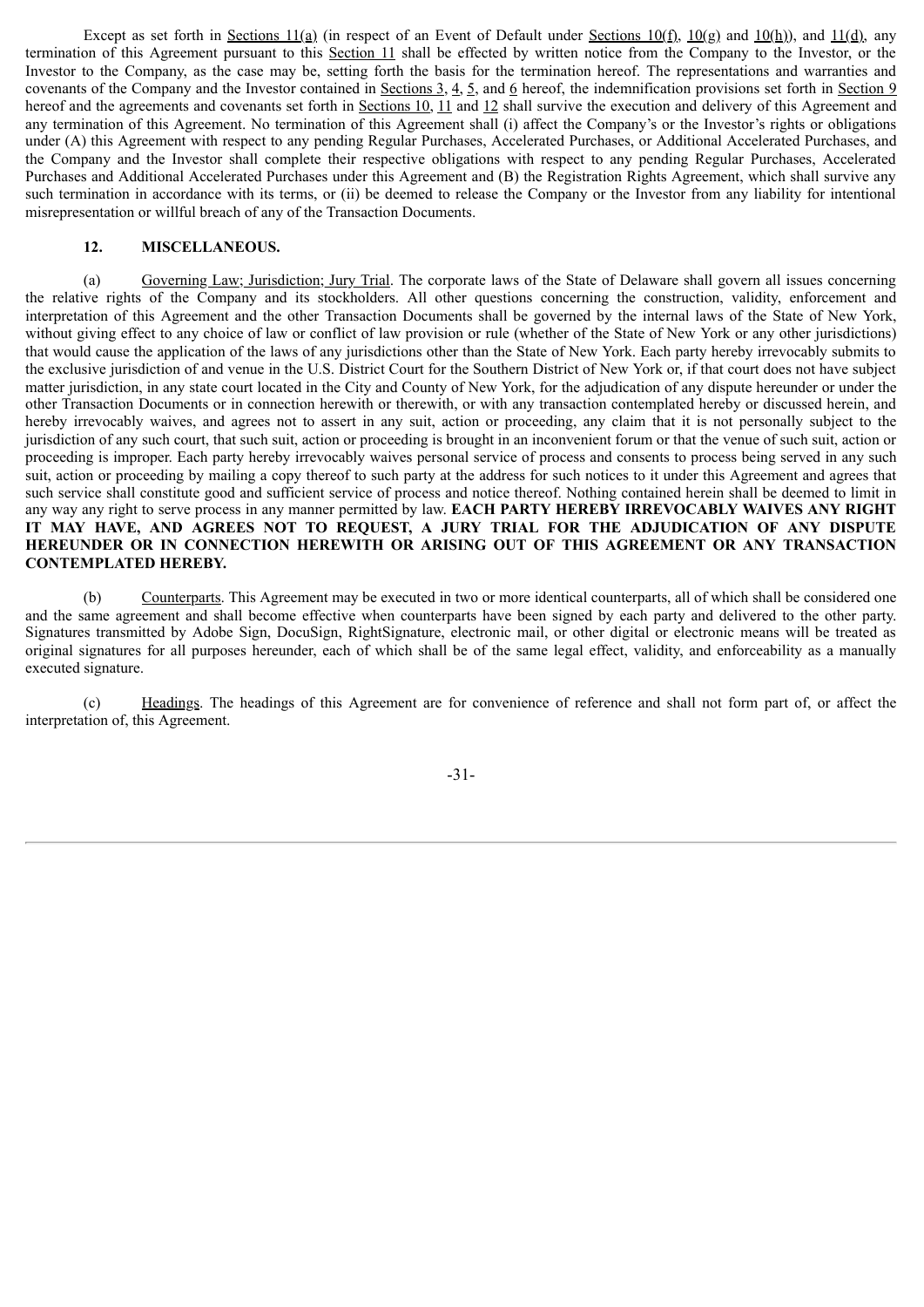(d) Severability. If any provision of this Agreement shall be invalid or unenforceable in any jurisdiction, such invalidity or unenforceability shall not affect the validity or enforceability of the remainder of this Agreement in that jurisdiction or the validity or enforceability of any provision of this Agreement in any other jurisdiction.

(e) Entire Agreement. Except as to the Company's obligation in respect of fees and expenses due and payable in connection with the negotiation and entry into the Transaction Documents, which are set forth in the Term Sheet dated April 27, 2022, the Transaction Documents supersede all other prior oral or written agreements between the Investor, the Company, their affiliates and Persons acting on their behalf with respect to the subject matter thereof, and this Agreement, the other Transaction Documents and the instruments referenced herein contain the entire understanding of the parties with respect to the matters covered herein and therein and, except as specifically set forth herein or therein, neither the Company nor the Investor makes any representation, warranty, covenant or undertaking with respect to such matters. The Company acknowledges and agrees that it has not relied on, in any manner whatsoever, any representations or statements, written or oral, other than as expressly set forth in the Transaction Documents. The Investor acknowledges and agrees that it has not relied on, in any manner whatsoever, any representations or statements, written or oral, other than as expressly set forth in the Transaction Documents.

(f) Notices. Any notices, consents or other communications required or permitted to be given under the terms of this Agreement must be in writing and will be deemed to have been delivered: (i) upon receipt when delivered personally; (ii) upon receipt when sent by facsimile or email (provided confirmation of transmission is mechanically or electronically generated and kept on file by the sending party); or (iii) one Business Day after deposit with a nationally recognized overnight delivery service, in each case properly addressed to the party to receive the same. The addresses for such communications shall be:

If to the Company:

Fast Radius, Inc. 113 N. May Street Chicago, Illinois 60607 E-mail: erin.stone@fastradius.com; notices@fastradius.com Attention: Erin Stone, General Counsel

With a copy to (which shall not constitute notice or service of process):

DLA Piper LLP (US) 200 S. Biscayne Blvd., St. 2500 Miami, Florida 33131 Email: Joshua.Samek@us.dlapiper.com Attention: Joshua M. Samek

If to the Investor:

Lincoln Park Capital Fund, LLC 440 North Wells, Suite 410 Chicago, IL 60654

With a copy to (which shall not constitute notice or service of process):

-32-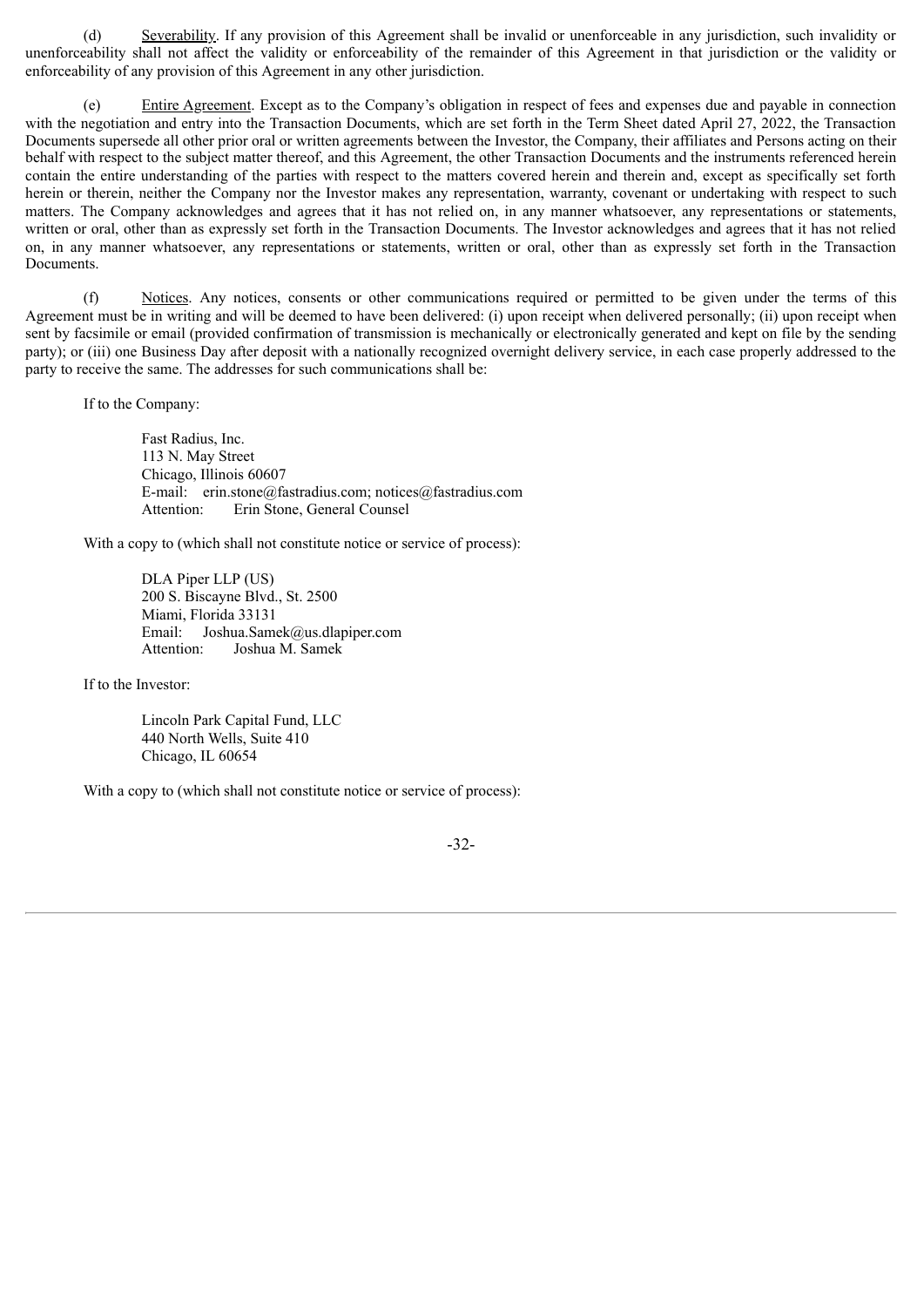Katten Muchin Rosenman LLP 525 W. Monroe St. Chicago, IL 60661 Telephone: (312) 902-5493 E-mail: mark.wood@katten.com Attention: Mark D. Wood, Esq.

If to the Transfer Agent:

American Stock Transfer & Trust Company, LLC 6201 15 th Avenue Brooklyn, NY 11219 Email: FOrihuela@astfinancial.com<br>Attention: Felix Oriheula Felix Oriheula

or at such other address, email address and/or facsimile number and/or to the attention of such other Person as the recipient party has specified by written notice given to each other party three (3) Business Days prior to the effectiveness of such change. Written confirmation of receipt (A) given by the recipient of such notice, consent or other communication, (B) mechanically or electronically generated by the sender's facsimile machine or email account containing the time, date, and recipient facsimile number or email address, as applicable, or (C) provided by a nationally recognized overnight delivery service, shall be rebuttable evidence of personal service, receipt by facsimile or email or deposit with a nationally recognized overnight delivery service in accordance with clause (i), (ii) or (iii) above, respectively.

(g) Successors and Assigns. This Agreement shall be binding upon and inure to the benefit of the parties and their respective successors and assigns. The Company shall not assign this Agreement or any rights or obligations hereunder without the prior written consent of the Investor, including by merger or consolidation. The Investor may not assign its rights or obligations under this Agreement.

(h) No Third Party Beneficiaries. This Agreement is intended for the benefit of the parties hereto and their respective permitted successors and assigns, and is not for the benefit of, nor may any provision hereof be enforced by, any other Person.

(i) Publicity. The Company shall afford the Investor and its counsel with the opportunity to review and comment upon, shall consult with the Investor and its counsel on the form and substance of, and shall give due consideration to all such comments from the Investor or its counsel on, any press release, any Current Report on Form 8-K, or any other public disclosure by or on behalf of the Company relating to the Investor, its purchases hereunder or any aspect to the Transaction Documents or the transactions contemplated thereby, not less than 24 hours prior to the issuance, filing or public disclosure thereof. The Investor must be provided with a final version of any such press release, Current Report or other public disclosure at least 24 hours prior to any release, filing or use by the Company thereof, or such shorter time as is reasonably necessary; provided, however, that the Company's obligations pursuant to this Section 12(i) shall not apply if the form and substance of such press release, Current Report on Form 8-K, or other public disclosure relating to the Investor, its purchases hereunder or any aspect of the Transaction Documents or the transactions contemplated thereby previously have been publicly disclosed by the Company in compliance with this Section 12(i). The Investor shall not make any public announcement or other public disclosure regarding this Agreement and the transactions contemplated hereby without the prior written consent of the Company, except as may be required by applicable law or pursuant to the terms of this Agreement.

-33-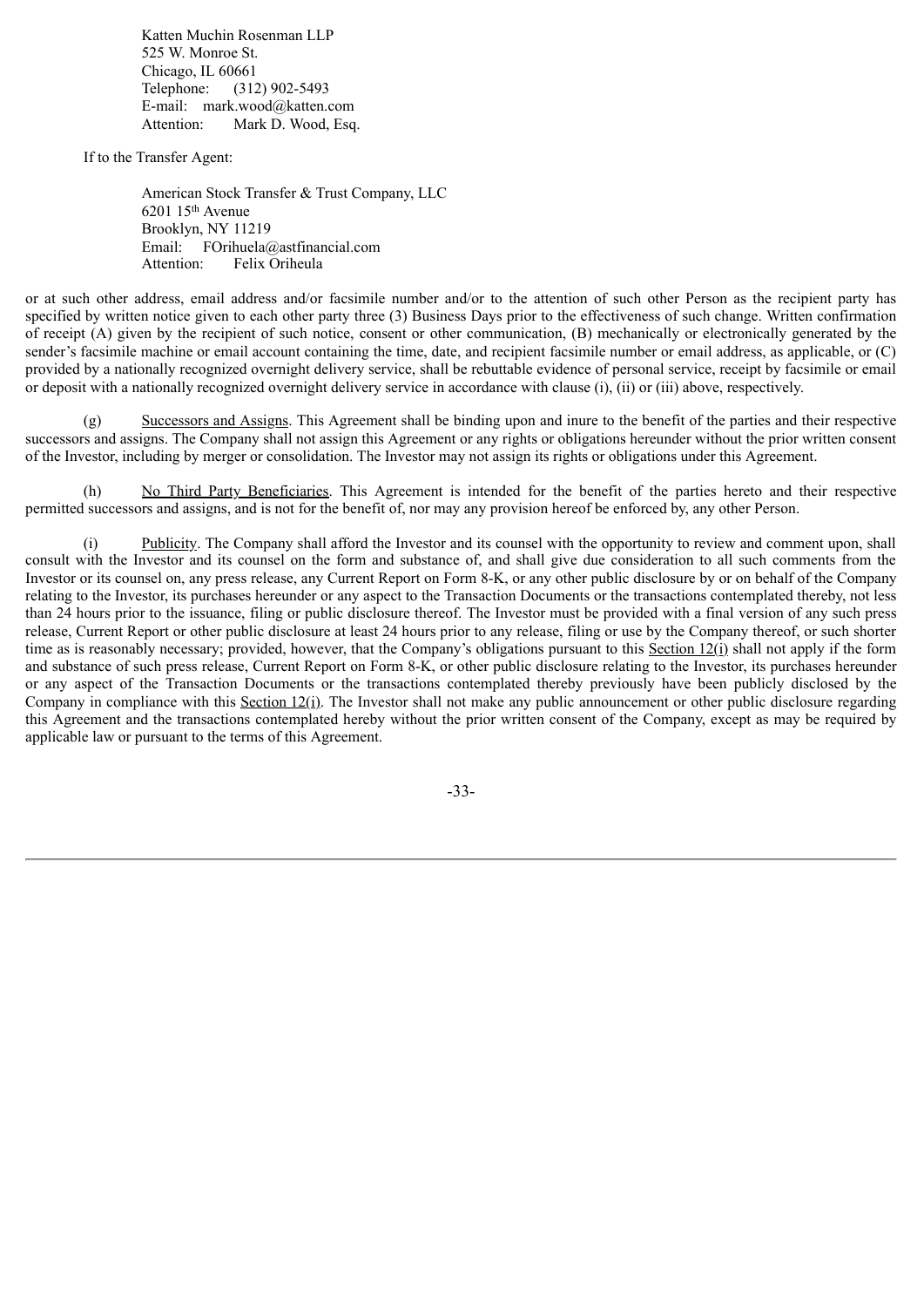(j) Further Assurances. Each party shall do and perform, or cause to be done and performed, all such further acts and things, and shall execute and deliver all such other agreements, certificates, instruments and documents, as the other party may reasonably request in order to consummate and make effective, as soon as reasonably possible, the Commencement, and to carry out the intent and accomplish the purposes of this Agreement and the consummation of the transactions contemplated hereby.

## (k) Reserved.

(l) No Strict Construction; Rule of Construction. The language used in this Agreement will be deemed to be the language chosen by the parties to express their mutual intent, and no rules of strict construction will be applied against any party. For the purposes of this Agreement, except to the extent that the context otherwise requires: (i) when a reference is made in this Agreement to an Article, Section, Exhibit or Schedule, such reference is to an Article or Section of, or an Exhibit or Schedule to, this Agreement unless otherwise indicated; (ii) headings for this Agreement are for reference purposes only and do not affect in any way the meaning or interpretation of this Agreement; (iii) whenever the words "include," "includes" or "including" (or similar terms) are used in this Agreement, they are deemed to be followed by the words "without limitation"; (iv) the words "hereof," "herein" and "hereunder" and words of similar import, when used in this Agreement, refer to this Agreement as a whole and not to any particular provision of this Agreement; (v) the definitions contained in this Agreement are applicable to the singular as well as the plural forms of such terms;; (vi) references to a Person are also to its permitted successors and assigns; and (vii) the use of "or" is not intended to be exclusive unless expressly indicated otherwise.

(m) Remedies, Other Obligations, Breaches and Injunctive Relief. The Investor's remedies provided in this Agreement, including, without limitation, the Investor's remedies provided in Section 9, shall be cumulative and in addition to all other remedies available to the Investor under this Agreement, at law or in equity (including a decree of specific performance and/or other injunctive relief). No remedy of the Investor contained herein shall be deemed a waiver of compliance with the provisions giving rise to such remedy and nothing herein shall limit the Investor's right to pursue actual damages for any failure by the Company to comply with the terms of this Agreement. The Company acknowledges that a breach by it of its obligations hereunder will cause irreparable harm to the Investor and that the remedy at law for any such breach may be inadequate. The Company therefore agrees that, in the event of any such breach or threatened breach, the Investor shall be entitled, in addition to all other available remedies, to an injunction restraining any breach, without the necessity of showing economic loss and without any bond or other security being required.

(n) Enforcement Costs. If: (i) this Agreement is placed by the Investor in the hands of an attorney for enforcement or is enforced by the Investor through any legal proceeding; (ii) an attorney is retained to represent the Investor in any bankruptcy, reorganization, receivership or other proceedings affecting creditors' rights and involving a claim under this Agreement; or (iii) subject to Section 9, an attorney is retained to represent the Investor in any other proceedings whatsoever in connection with this Agreement, then the Company shall pay to the Investor, as incurred by the Investor, all reasonable costs and expenses including attorneys' fees incurred in connection therewith, in addition to all other amounts due hereunder.

(o) Amendment and Waiver; Failure or Indulgence Not Waiver. No provision of this Agreement (i) may be amended other than by a written instrument signed by both parties hereto and (ii) may be waived other than in a written instrument signed by the party against whom enforcement of such waiver is sought. No failure or delay in the exercise of any power, right or privilege hereunder shall operate as a waiver thereof, nor shall any single or partial exercise of any such power, right or privilege preclude other or further exercise thereof or of any other right, power or privilege.

-34-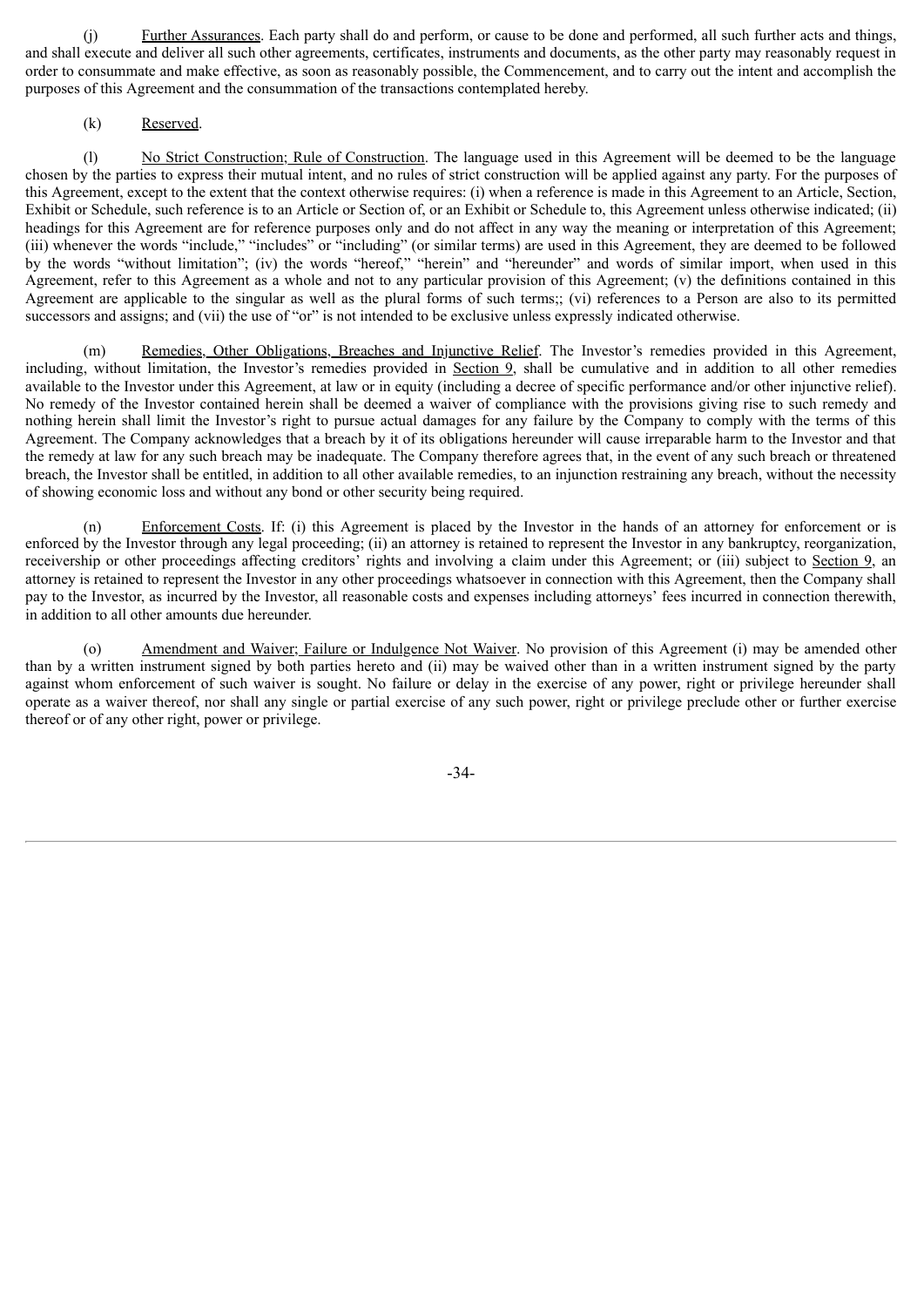\* \* \* \* \*

 $-35-$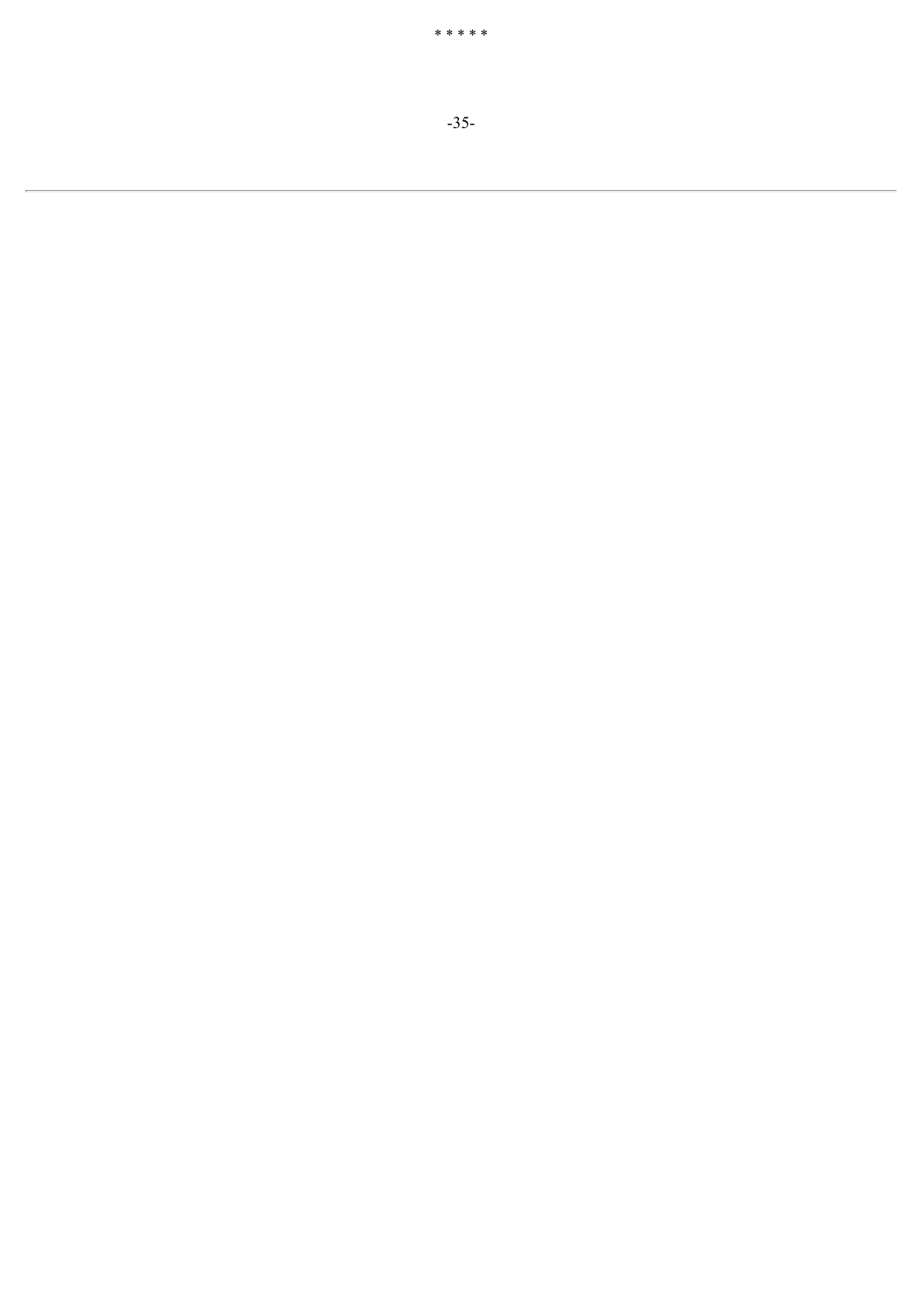**IN WITNESS WHEREOF,** the Investor and the Company have caused this Purchase Agreement to be duly executed as of the date first written above.

## **THE COMPANY:**

### **FAST RADIUS, INC.**

By: <u>/s/ Prithvi Gandhi</u> Name: Prithvi Gandhi Title: Chief Financial Officer

## **THE INVESTOR:**

**LINCOLN PARK CAPITAL FUND, LLC BY: LINCOLN PARK CAPITAL, LLC BY:**

By: \_/s/ Josh Scheinfeld \_\_\_\_\_\_\_\_\_\_\_\_\_\_\_\_ Name: Josh Scheinfeld Title: President

-36-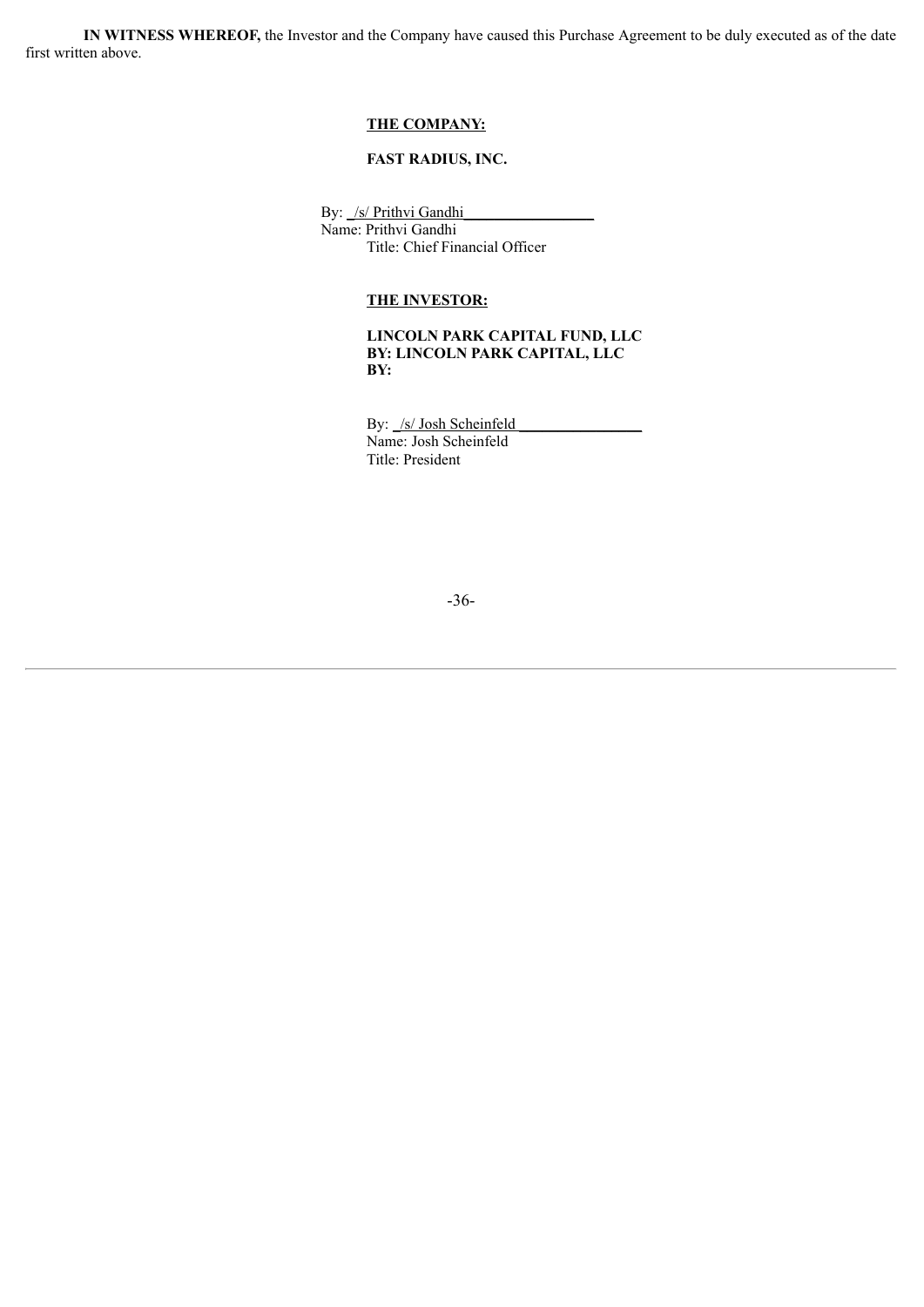## **EXHIBITS**

Exhibit A Form of Officer's Certificate Exhibit BForm of Signing Resolutions Exhibit CForm of Secretary's Certificate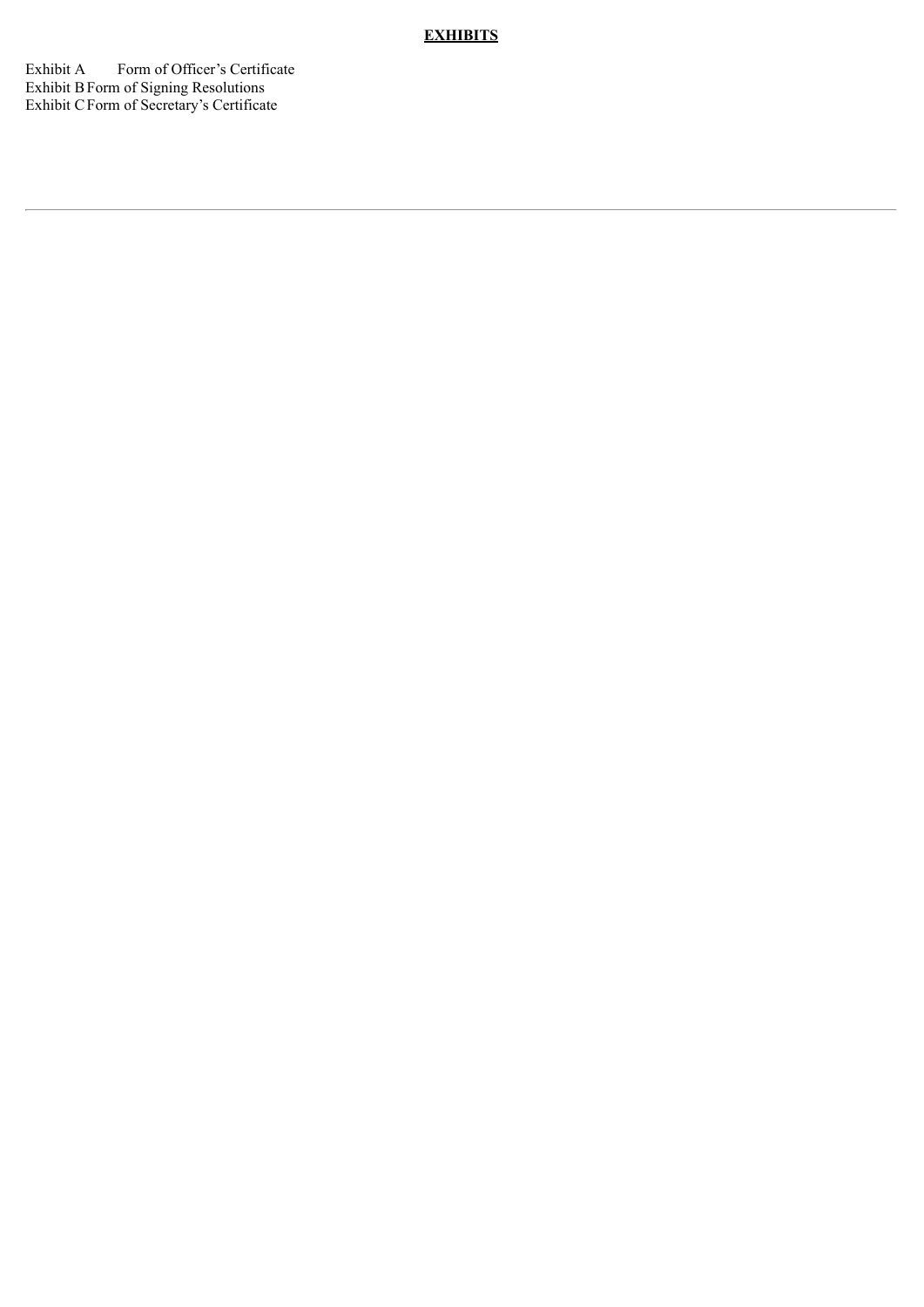#### **REGISTRATION RIGHTS AGREEMENT**

<span id="page-43-0"></span>**THIS REGISTRATION RIGHTS AGREEMENT** (this "Agreement"), dated as of May 11, 2022, is entered into by and between **FAST RADIUS, INC.**, a Delaware corporation (the "Company"), and **LINCOLN PARK CAPITAL FUND, LLC,** an Illinois limited liability company (together with its permitted assigns, the "Investor"). Capitalized terms used herein and not otherwise defined herein shall have the respective meanings set forth in the Purchase Agreement by and between the parties hereto, dated as of the date hereof (as amended, restated, supplemented or otherwise modified from time to time, the "Purchase Agreement").

#### **WHEREAS:**

A. Upon the terms and subject to the conditions of the Purchase Agreement, (i) the Company has agreed to issue to the Investor, and the Investor has agreed to purchase, up to Thirty Million Dollars (\$30,000,000) of the Company's common stock, par value \$0.0001 per share (the "Common Stock"), pursuant to the Purchase Agreement (such shares, the "Purchase Shares"), and (ii) the Company has agreed to issue to the Investor such number of shares of Common Stock as is required pursuant to the Purchase Agreement (the "Commitment Shares"); and

B. To induce the Investor to enter into the Purchase Agreement, the Company has agreed to provide certain registration rights under the Securities Act of 1933, as amended, and the rules and regulations thereunder, or any similar successor statute (collectively, the "Securities Act"), and applicable state securities laws.

**NOW, THEREFORE,** in consideration of the promises and the mutual covenants contained herein and other good and valuable consideration, the receipt and sufficiency of which are hereby acknowledged, the Company and the Investor hereby agree as follows:

#### **1. DEFINITIONS.**

For purposes of this Agreement, the following terms shall have the following meanings:

(a) "Register," "Registered," and "Registration" refer to a registration effected by preparing and filing one or more registration statements of the Company in compliance with the Securities Act and pursuant to Rule 415 under the Securities Act or any successor rule providing for offering securities on a continuous basis ("Rule 415"), and the declaration or ordering of effectiveness of such registration statement(s) by the U.S. Securities and Exchange Commission (the "SEC").

(b) "Registrable Securities" means the Purchase Shares that may from time to time be issued or issuable to the Investor upon purchases of the Available Amount (as defined in the Purchase Agreement) under the Purchase Agreement (without regard to any limitation or restriction on purchases), the Commitment Shares issued or issuable to the Investor, and any Common Stock issued or issuable with respect to the Purchase Shares, the Commitment Shares or the Purchase Agreement as a result of any stock split, stock dividend, recapitalization, exchange or similar event, without regard to any limitation on purchases under the Purchase Agreement.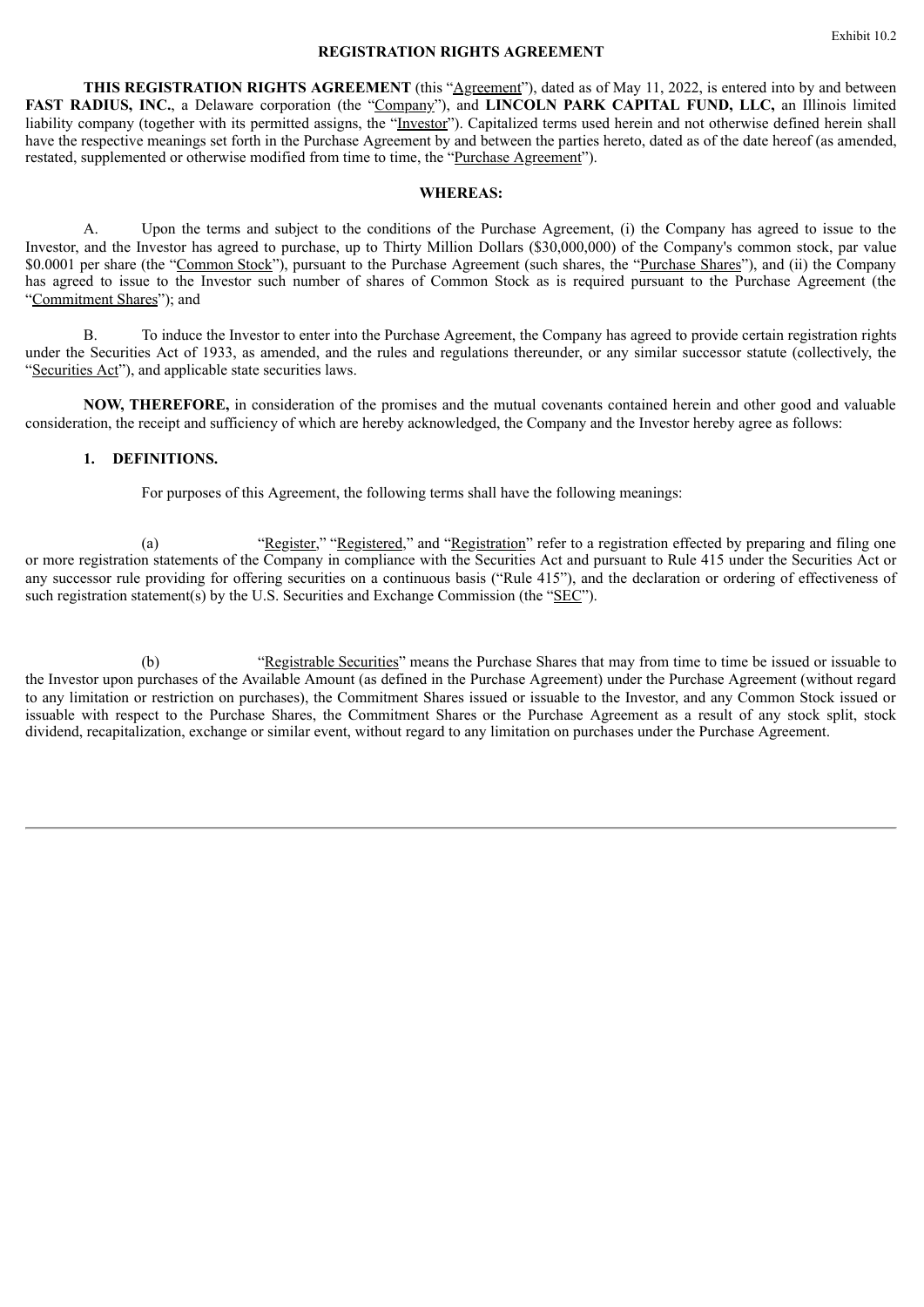(c) "Registration Statement" means one or more registration statements of the Company covering only the resale of the Registrable Securities, including for the avoidance of doubt, any New Registration Statement (as defined below).

#### **2. REGISTRATION.**

(a) Mandatory Registration. The Company shall as soon as reasonably practicable, an in any event within the later of (i) twenty (20) Business Days of the date of this Agreement or (ii) ten (10) Business Days from the date the SPAC Registration Statement (as defined in the Purchase Agreement) is declared effective by the SEC file with the SEC, an initial Registration Statement on Form S-1 covering the maximum number of Registrable Securities as shall be permitted to be included thereon in accordance with applicable SEC rules, regulations and interpretations so as to permit the resale of such Registrable Securities by the Investor under Rule 415 under the Securities Act at then prevailing market prices (and not fixed prices), as mutually determined by both the Company and the Investor in consultation with their respective legal counsel, subject to the aggregate number of authorized shares of the Company's Common Stock then available for issuance in its Second Amended and Restated Certificate of Incorporation and the Exchange Cap (as defined in the Purchase Agreement), provided, however, that the Company may delay filing or suspend the use of any Registration Statement if the Company determines, upon advice of legal counsel, that in order for the registration statement to not contain a material misstatement or omission, an amendment thereto would be needed, or if the Company's Board of Directors, upon advice of legal counsel, reasonably believes that such filing or use could materially affect a bona fide business or financing transaction of the Company or would require premature disclosure of information that could materially adversely affect the Company. The initial Registration Statement shall register only the Registrable Securities. The Investor and its counsel shall have a reasonable opportunity to review and comment upon such Registration Statement and any amendment or supplement to such Registration Statement and any Prospectus (as defined below) prior to its filing with the SEC, and the Company shall give due consideration to all such comments. The Investor acknowledges that it will be identified in the initial Registration Statement as an underwriter within the meaning of Section  $2(a)(11)$  of the Securities Act and shall furnish all information reasonably requested by the Company for inclusion therein. The Company shall use its commercially reasonable efforts to have the Registration Statement and any amendment declared effective by the SEC at the earliest practicable date. The Company shall use commercially reasonable efforts to keep the Registration Statement effective pursuant to Rule 415 promulgated under the Securities Act and available for the resale by the Investor of all of the Registrable Securities covered thereby at all times until the earlier of (i) the date on which the Investor shall have resold all the Registrable Securities covered thereby and no Available Amount remains under the Purchase Agreement, (ii) all of the Registrable Securities may be sold by the Investor without Registration pursuant to Rule 144 without limitation as to volume and manner of sale restrictions and no Available Amount remains under the Purchase Agreement, (iii) six months after the termination of the Purchase Agreement, and (iv) one year after the date on which no Available Amount remains under the Purchase Agreement (the "Registration" Period"). The Registration Statement (including any amendments or supplements thereto and Prospectuses contained therein) shall not contain any untrue statement of a material fact or omit to state a material fact required to be stated therein, or necessary to make the statements therein, in light of the circumstances in which they were made, not misleading.

(b) Rule 424 Prospectus. The Company shall, as required by applicable securities regulations, from time to time file with the SEC, pursuant to Rule 424 promulgated under the Securities Act, the prospectus and prospectus supplements (any such prospectus or prospectus supplement being referred to herein as a "Prospectus") to be used in connection with sales of the Registrable Securities under the Registration Statement. Without limiting the foregoing, so long as the Registration Statement is on Form S-1, at any time the Company files a Quarterly Report on Form 10-Q, the Company shall file a Prospectus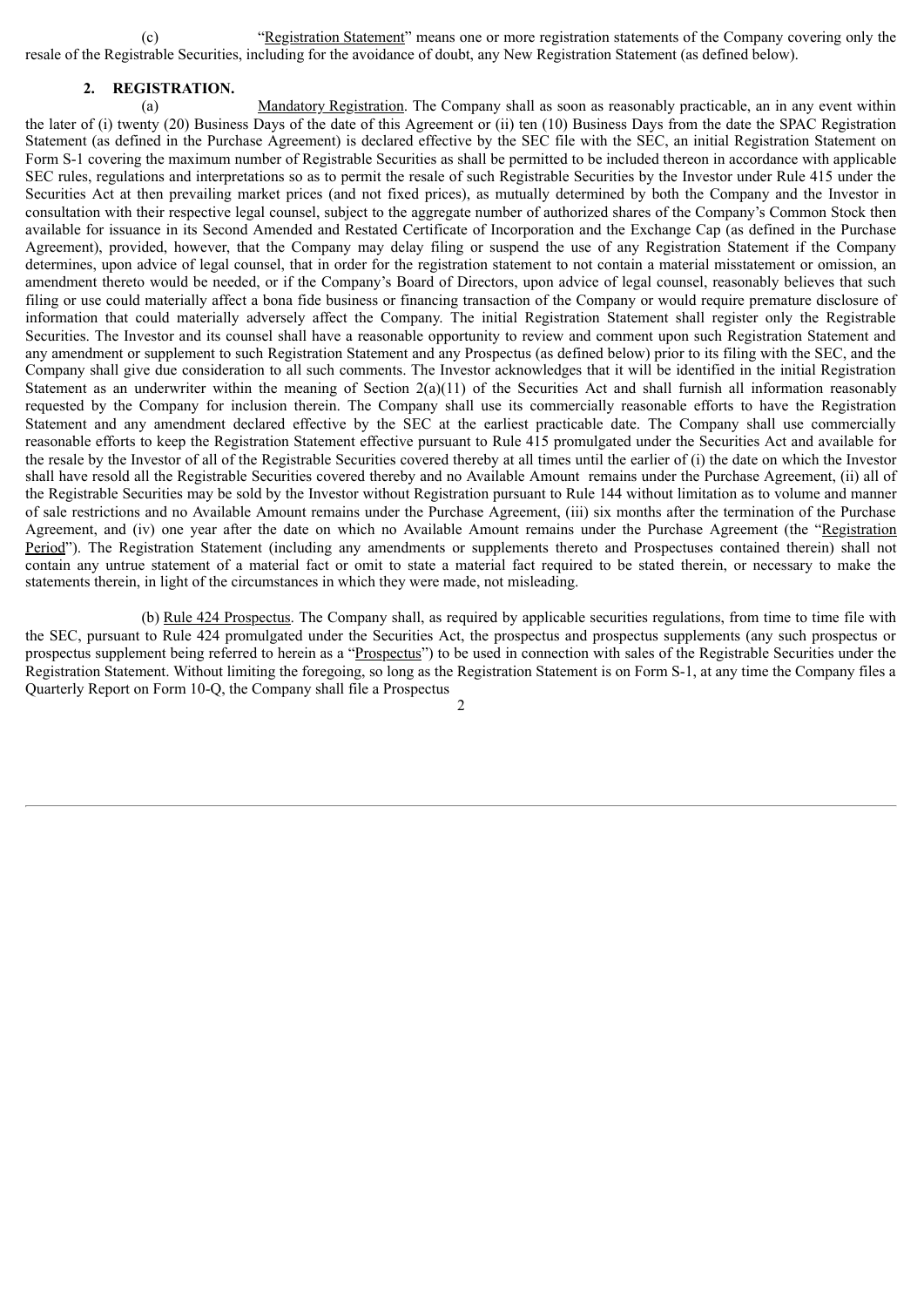to update the Registration Statement, and shall file a post-effective amendment to the Registration Statement at the time of the filing by the Company of any Annual Report on Form 10-K. In addition, if the Company files a Current Report on Form 8-K containing material information, to the extent a Prospectus necessary to keep such Registration Statement and the prospectus used in connection therewith current, effective and available for the resale of all of the Registrable Securities, the Company shall file a Prospectus to update the Registration Statement to include such material information. Except in the case of a Prospectus filed solely as required by the immediately preceding sentence, the Investor and its counsel shall have a reasonable opportunity to review and comment upon any such Prospectus prior to its filing with the SEC, and the Company shall give due consideration to all such comments. The Investor shall use its commercially reasonable efforts to comment upon any such Prospectus within one (1) Business Day from the date the Investor receives the substantially final pre-filing version of such Prospectus.

(b) Sufficient Number of Shares Registered. In the event the number of shares available under the Registration Statement at any time is insufficient to cover the Registrable Securities, the Company shall, to the extent necessary and permissible, amend the Registration Statement or file a new registration statement (together with any Prospectuses thereunder, a "New Registration Statement"), so as to cover all of such Registrable Securities (subject to the limitations set forth in Section 2(a)) as soon as reasonably practicable, but in any event not later than ten (10) Business Days after the necessity therefor arises, subject to any limits that may be imposed by the SEC pursuant to Rule 415. The Company shall use its reasonable best efforts to have such amendment and/or New Registration Statement become effective as soon as reasonably practicable following the filing thereof.

(c) Offering. If the SEC seeks to characterize any offering pursuant to a Registration Statement filed pursuant to this Agreement as constituting an offering of securities that does not permit such Registration Statement to become effective and be used by the Investor under Rule 415 at then-prevailing market prices (and not fixed prices), or if after the filing of the initial Registration Statement with the SEC pursuant to Section  $2(a)$ , the Company is otherwise required by the Staff or the SEC to reduce the number of Registrable Securities included in such initial Registration Statement, then the Company shall reduce the number of Registrable Securities to be included in such initial Registration Statement (with the prior consent, which shall not be unreasonably withheld, of the Investor and its legal counsel as to the specific Registrable Securities to be removed therefrom) until such time as the SEC shall so permit such Registration Statement to become effective and be used as aforesaid. In the event of any reduction in Registrable Securities pursuant to this paragraph, the Company shall file one or more New Registration Statements until such time as all Registrable Securities have been included in Registration Statements that have been declared effective and the Prospectuses contained therein are available for use by the Investor.

(d) Form S-3. The Company shall use its commercially reasonable efforts to become (and thereafter remain) eligible to use Form S-3 pursuant to General Instruction I.B.1 thereof to register the Registrable Securities for resale on February 4, 2023 (or as soon thereafter as reasonably possible) (the first date on which the Company becomes so eligible pursuant to such General Instruction, the "Qualification Date"). So long as Registrable Securities remain outstanding, promptly following the Qualification Date, but in no event more than thirty (30) days after the Qualification Date (the "Qualification Deadline"), the Company shall file a registration statement on Form S-3 covering the Registrable Securities (or a post-effective amendment on Form S-3 to a registration statement on Form S-1) (a "Form S-3 Registration Statement," which shall constitute a New Registration Statement) and shall use commercially reasonable efforts to cause such Form S-3 Registration Statement to be declared effective as promptly as practicable thereafter; provided that the Company shall maintain the effectiveness of the Registration Statement then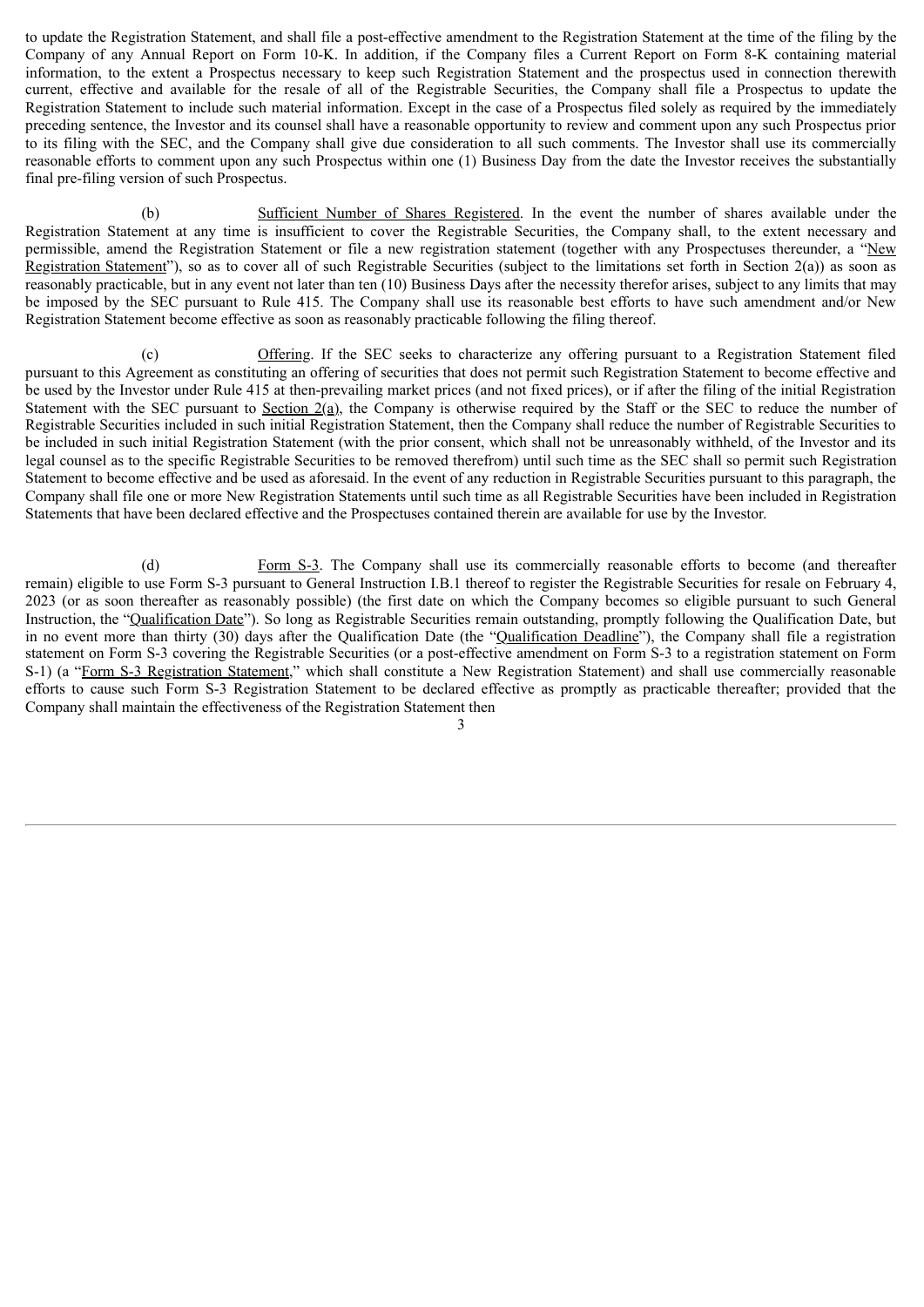in effect until such time as a Form S-3 Registration Statement covering the Registrable Securities has been declared effective by the SEC.

## **3. RELATED OBLIGATIONS.**

With respect to the Registration Statement and whenever any Registrable Securities are to be Registered pursuant to Section 2, including on the initial Registration Statement or on any New Registration Statement, the Company shall use its reasonable best efforts to effect the registration of the Registrable Securities in accordance with the intended method of disposition thereof and, pursuant thereto, the Company shall have the following obligations:

(a) Notifications. The Company will notify the Investor promptly of the time when any subsequent amendment to the initial Registration Statement or any New Registration Statement, other than documents incorporated by reference, has been filed with the SEC and/or has become effective or where a receipt has been issued therefor or any subsequent supplement to a Prospectus has been filed and of any request by the SEC for any amendment or supplement to the Registration Statement, any New Registration Statement or any Prospectus or for additional information.

(b) Amendments. The Company will prepare and file with the SEC such amendments or supplements to the initial Registration Statement, any New Registration Statement and any Prospectus, as applicable, as may be necessary to keep the Registration Statement or any New Registration Statement effective at all times during the Registration Period, and, during such period, comply with the provisions of the Securities Act in connection with the offer, issuance and sale of the Registrable Securities.

(c) Investor Review. The Company will not file any amendment or supplement to the Registration Statement, any New Registration Statement or any Prospectus, other than documents incorporated by reference, relating to the Investor, the Registrable Securities or the transactions contemplated hereby unless (A) the Investor shall have been advised and afforded the opportunity to review and comment thereon at least two (2) Business Days prior to filing with the SEC, (B) the Company shall have given due consideration to any comments thereon received from the Investor or its counsel, and (C) the Investor has not reasonably objected thereto (provided, however, that the failure of the Investor to make such objection shall not relieve the Company of any obligation or liability hereunder), and the Company will furnish to the Investor at the time of filing thereof a copy of any document that upon filing is deemed to be incorporated by reference into the Registration Statement or any Prospectus, except for those documents available via EDGAR.

(d) Form S-3. Following the Company's filing of the Form S-3 Registration Statement in accordance with Section 2(d), the Company will cause each amendment or supplement to the Prospectus, other than documents incorporated by reference, to be filed with the SEC as required pursuant to the rules of Form S-3.

(e) Copies Available. The Company shall furnish to the Investor, (i) promptly after the same is prepared and filed with the SEC, at least one copy of such Registration Statement and any amendment(s) thereto, including financial statements and schedules, all documents incorporated therein by reference and all exhibits, (ii) upon the effectiveness of any Registration Statement, a copy of the Prospectus included in such Registration Statement and all amendments and supplements thereto (or such other number of copies as the Investor may reasonably request) and (iii) such other documents, including copies of any preliminary or final Prospectus, as the Investor may reasonably request from time to time in order to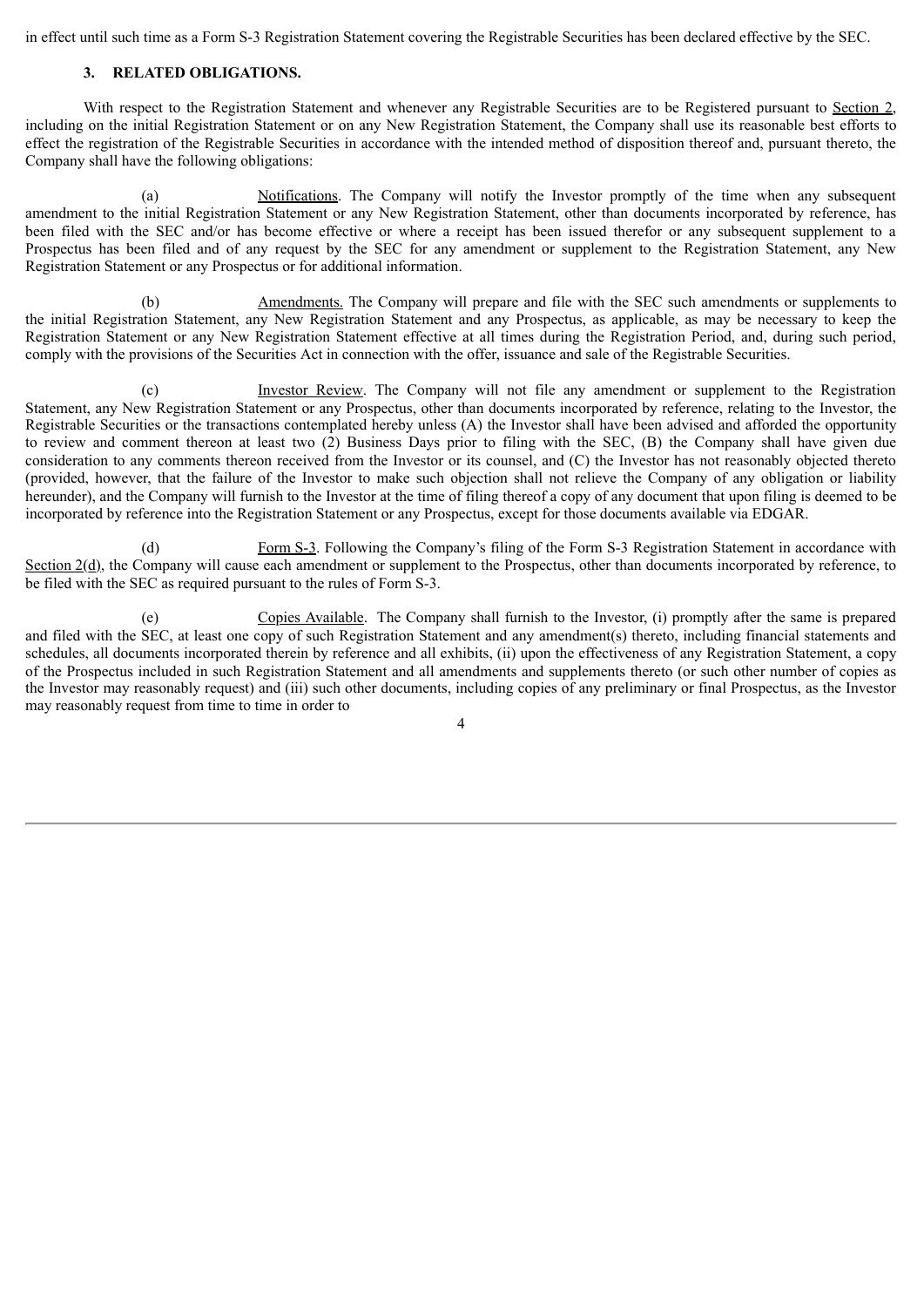facilitate the disposition of the Registrable Securities owned by the Investor. For the avoidance of doubt, any filing available to the Investor via the SEC's live EDGAR system shall be deemed "furnished to the Investor" hereunder.

(f) Qualification. The Company shall take all such action, if any, as is reasonably necessary in order to obtain an exemption for or to qualify (i) the issuance of the Commitment Shares and the sale of the Purchase Shares to the Investor under this Agreement and (ii) any subsequent resale of all Commitment Shares and all Purchase Shares by the Investor, in each case, under applicable securities or "Blue Sky" laws of the states of the United States in such states as is reasonably requested by the Investor during the Registration Period, and shall provide evidence of any such action so taken to the Investor. During the Registration Period, the Company shall promptly notify the Investor of the receipt by the Company of any notification with respect to the suspension of the registration or qualification of any of the Registrable Securities for sale under the securities or "blue sky" laws of any jurisdiction in the United States or its receipt of actual notice of the initiation or threat of any proceeding for such purpose.

(g) Notification of Stop Orders; Material Changes. The Company shall advise the Investor promptly (but in no event later than 24 hours) and shall confirm such advice in writing, in each case: (i) of the Company's receipt of notice of any request by the SEC or any other federal or state governmental authority for amendment of or a supplement to the Registration Statement or any Prospectus or for any additional information; (ii) of the Company's receipt of notice of the issuance by the SEC or any other federal or state governmental authority of any stop order suspending the effectiveness of the Registration Statement or prohibiting or suspending the use of any Prospectus, or any New Registration Statement, or of the Company's receipt of any notification of the suspension of qualification of the Registrable Securities for offering or sale in any jurisdiction or the initiation or contemplated initiation of any proceeding for such purpose; and (iii) of the Company becoming aware of the happening of any event, which makes any statement of a material fact made in the Registration Statement or any Prospectus untrue or which requires the making of any additions to or changes to the statements then made in the Registration Statement or any Prospectus in order to state a material fact required by the Securities Act to be stated therein or necessary in order to make the statements then made therein (in the case of any Prospectus, in light of the circumstances under which they were made) not misleading, or of the necessity to amend the Registration Statement or any Prospectus to comply with the Securities Act or any other law. The Company shall not be required to disclose to the Investor the substance or specific reasons of any of the events set forth in clause (i) through (iii) of the immediately preceding sentence, but rather, shall only be required to disclose that the event has occurred. If at any time the SEC, or any other federal or state governmental authority shall issue any stop order suspending the effectiveness of the Registration Statement or prohibiting or suspending the use of any Prospectus, the Company shall use its reasonable best efforts to obtain the withdrawal of such order at the earliest practicable time. The Company shall furnish to the Investor, without charge and upon request, a copy of any correspondence from the SEC or the staff of the SEC, or any other federal or state governmental authority to the Company or its representatives relating to the Registration Statement, any New Registration Statement or any Prospectus as the case may be. The Company shall not deliver to the Investor any Regular Purchase Notice, Accelerated Purchase Notice or Additional Accelerated Purchase Notice, and the Investor shall not be obligated to purchase any shares of Common Stock under the Purchase Agreement, during the continuation or pendency of any of the foregoing events. If at any time the SEC shall issue any stop order suspending the effectiveness of the Registration Statement or prohibiting or suspending the use of any Prospectus, the Company shall use its reasonable best efforts to obtain the withdrawal of such order at the earliest practicable time. The Company shall furnish to the Investor, without charge and upon request, a copy of any correspondence from the SEC or the staff of the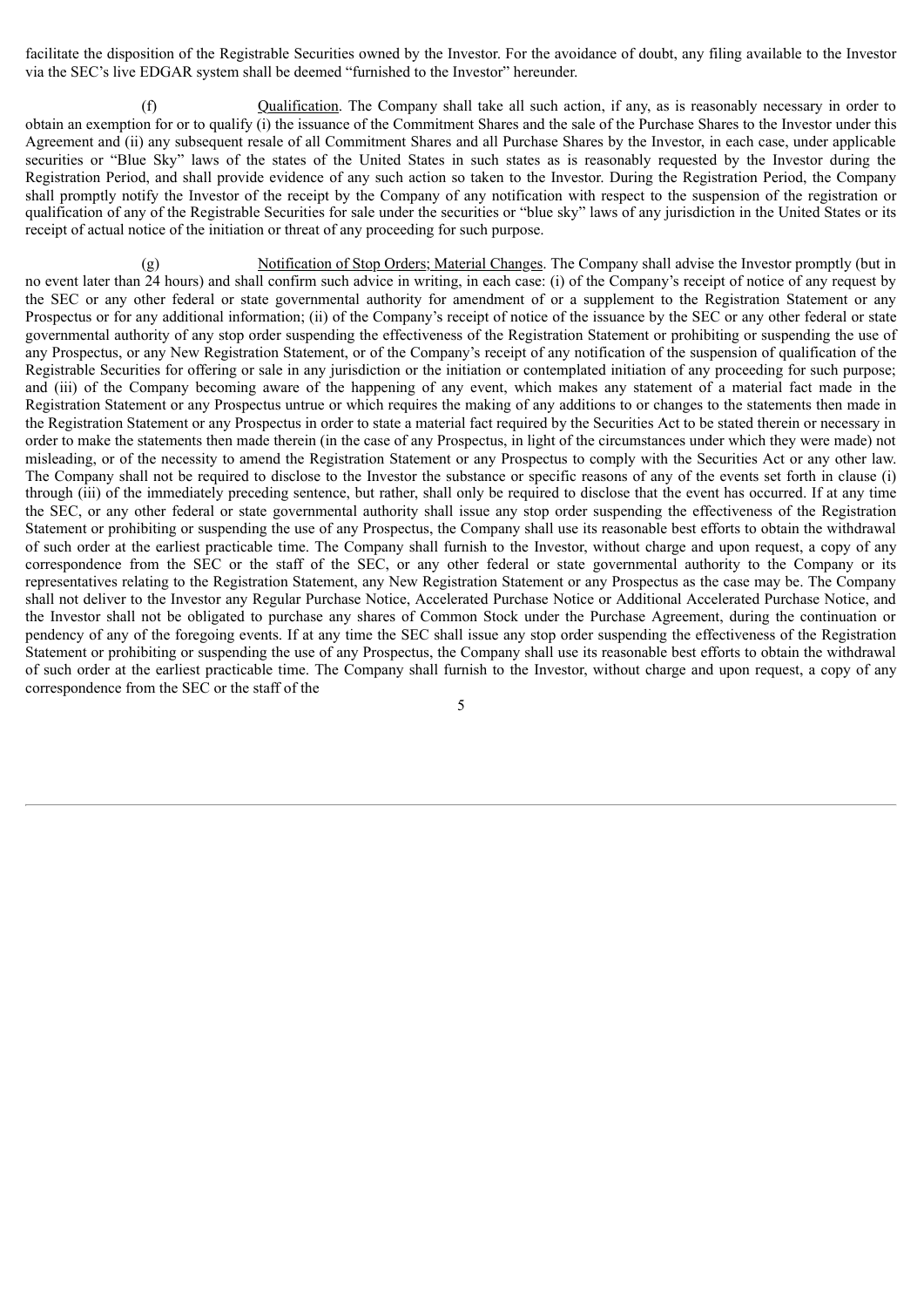SEC to the Company or its representatives relating to the Registration Statement or any Prospectus, as the case may be.

(h) Listing on the Principal Market. The Company shall promptly secure the listing, or conditional listing as applicable, of all of the Purchase Shares and Commitment Shares to be issued to the Investor hereunder on the Principal Market (subject to standard listing conditions, if any, for transactions of this nature, official notice of issuance and the Exchange Cap) and upon each other national securities exchange, automated quotation system or trading market, if any, upon which the Common Stock are then listed, quoted or traded, and shall maintain, so long as any Common Stock shall be so listed, such listing of all such Registrable Securities from time to time issuable hereunder. The Company shall use its commercially reasonable best efforts to maintain the listing of the Common Stock on the Principal Market and shall comply in all respects with the Company's reporting, filing and other obligations under the bylaws or rules and regulations of the Principal Market. The Company shall not take any action that would reasonably be expected to result in the delisting or suspension of the Common Stock on the Principal Market. The Company shall promptly, and in no event later than the following Business Day, provide to the Investor copies of any notices it receives from any Person regarding the continued eligibility of the Common Stock for listing on the Principal Market; provided, however, that the Company shall not provide the Investor copies of any such notice that the Company reasonably believes constitutes material non-public information and that the Company would not be required to publicly disclose such notice in any report or statement filed with the SEC under the Exchange Act (including on Form 8-K) or the Securities Act. The Company shall pay all fees and expenses in connection with satisfying its obligations under this Section 3(h).

(i) Delivery of Shares. The Company shall cooperate with the Investor to facilitate the timely preparation and delivery of DWAC Shares (not bearing any restrictive legend) representing the Registrable Securities to be offered pursuant to the Registration Statement or any New Registration Statement and enable such DWAC Shares to be in such denominations or amounts as the Investor may reasonably request and registered in such names as the Investor may request.

(j) Transfer Agent. The Company shall at all times maintain the services of the Transfer Agent with respect to its Common Stock.

(k) Approvals. The Company shall use its reasonable best efforts to cause the Registrable Securities covered by any Registration Statement to be Registered with or approved by such other governmental agencies or authorities in the United States as may be necessary to consummate the disposition of such Registrable Securities.

(l) Post-Effective Amendments. If reasonably requested in writing by the Investor, the Company shall (i) as soon as practicable after receipt of written notice from the Investor, incorporate in a prospectus supplement or post-effective amendment such information as the Investor reasonably requests be included therein relating to the sale and distribution of Registrable Securities, including, without limitation, information with respect to the number of Registrable Securities being sold, the purchase price being paid therefor and any other terms of the offering of the Registrable Securities; (ii) make all required filings of such prospectus supplement or posteffective amendment as soon as practicable upon notification of the matters to be incorporated in such prospectus supplement or posteffective amendment; and (iii) supplement or make amendments to any Registration Statement or New Registration Statement.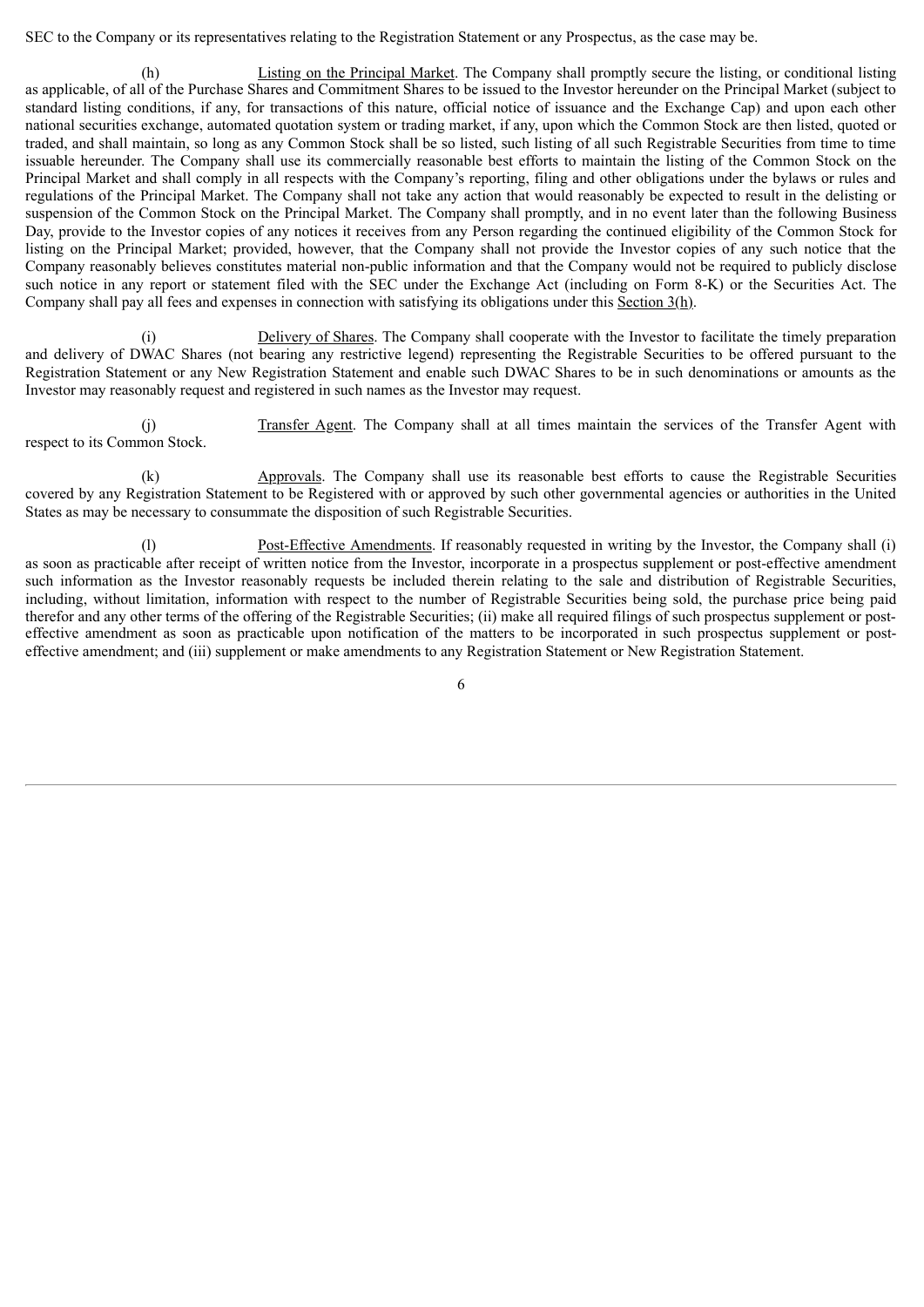(m) Confirmation of Effectiveness. Within one (2) Business Days after any Registration Statement which includes the Registrable Securities is ordered effective by the SEC, the Company shall deliver, and shall cause legal counsel for the Company to deliver, to the Transfer Agent for such Registrable Securities (with copies to the Investor) (i) confirmation that such Registration Statement has been declared effective by the SEC in the form attached hereto as **Exhibit A**, or such other form acceptable to the Company's Transfer Agent and (ii) the Commencement Irrevocable Transfer Agent Instructions in the form agreed to prior to the date hereof. Thereafter, if requested by the Investor at any time, the Company shall require its counsel to deliver to the Investor a written confirmation whether the Registration Statement has been declared effective under the Securities Act and if, to its knowledge, whether a stop order suspending the effectiveness of the Registration Statement has been issued or threatened by the SEC.

(n) Further Assurances. The Company agrees to take all other reasonable actions as necessary and reasonably requested in writing by the Investor to expedite and facilitate disposition by the Investor of Registrable Securities pursuant to any Registration Statement.

(o) Suspension of Sales. The Investor agrees that, upon receipt of any notice from the Company of the existence of any suspension or stop order as set forth in Section  $3(f)$  or  $3(g)$ , the Investor will immediately discontinue disposition of Registrable Securities pursuant to any Registration Statement covering such Registrable Securities until the Investor's receipt of the copies of a notice regarding the resolution or withdrawal of the suspension or stop order as contemplated by Section  $3(f)$  or  $3(g)$ . Notwithstanding anything to the contrary, the Company shall cause its transfer agent to promptly deliver to the Investor DWAC Shares without any restrictive legend in accordance with the terms of the Purchase Agreement in connection with any sale of Registrable Securities with respect to which the Investor has entered into a contract for sale prior to the Investor's receipt of a notice from the Company of the happening of any event of the kind described in Section  $3(f)$  or  $3(g)$  and for which the Investor has not yet settled.

#### **4. OBLIGATIONS OF THE INVESTOR.**

(a) Investor Information. The Investor has furnished to the Company in Exhibit B hereto such information regarding itself, the Registrable Securities held by it, and the intended method of disposition thereof, including any arrangement between the Investor and any other Person relating to the sale or distribution of the Securities, as required to effect the registration of such Registrable Securities and shall execute such documents in connection with such registration as the Company may reasonably request. The Company shall notify the Investor in writing of any other information the Company reasonably requires from the Investor in connection with any Registration Statement hereunder. The Investor will as promptly as practicable notify the Company of any material change in the information set forth in Exhibit B, other than changes in its ownership of Common Stock.

(b) Investor Cooperation. The Investor agrees to cooperate with the Company as reasonably requested by the Company in connection with the preparation and filing of any amendments and supplements to any Registration Statement or New Registration Statement hereunder.

#### **5. EXPENSES OF REGISTRATION.**

All reasonable expenses of the Company, other than sales or brokerage commissions and fees and disbursements of counsel for, and other expenses of, the Investor, incurred in connection with registrations, filings or qualifications pursuant to Sections 2 and 3, including, without limitation, all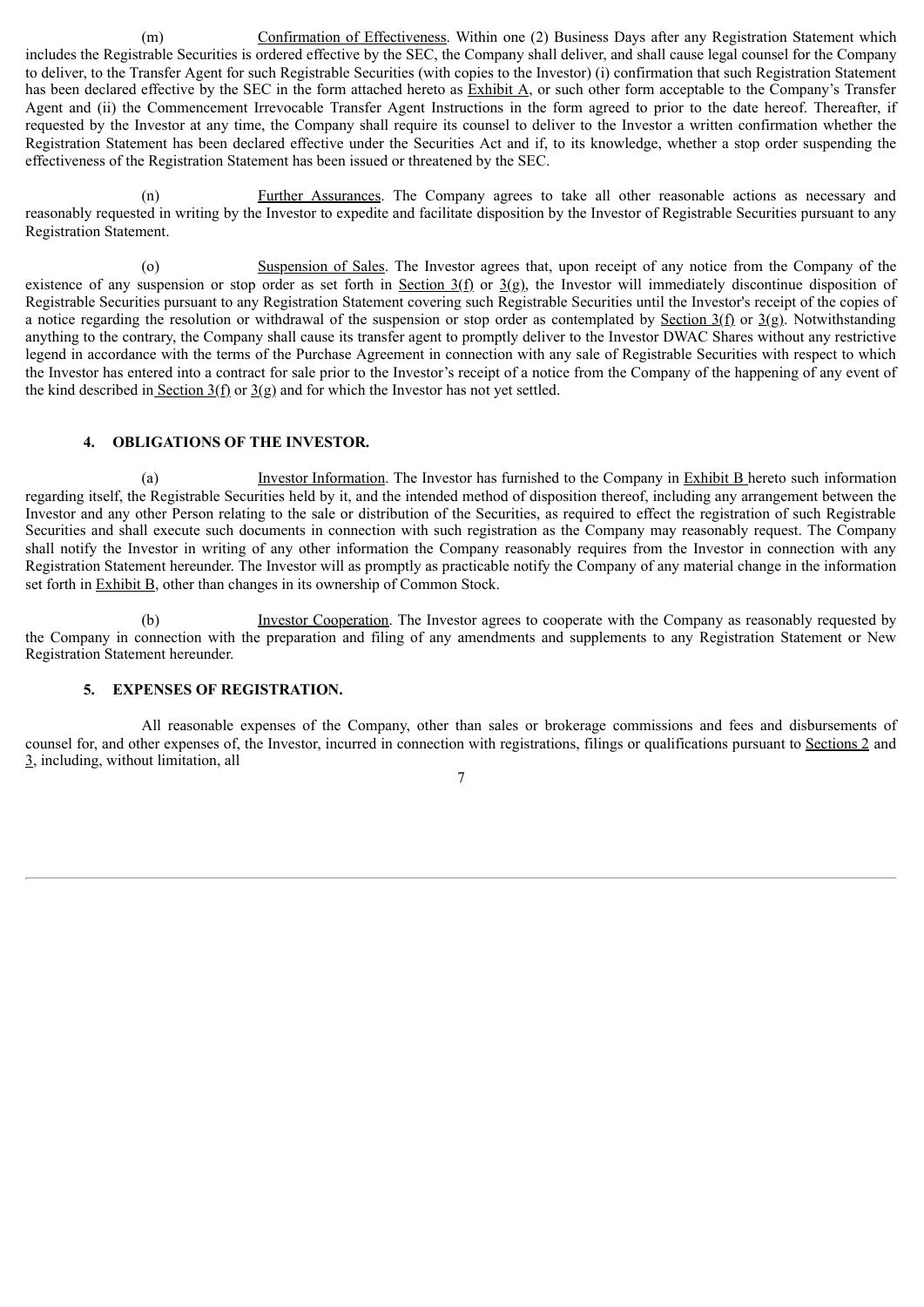registration, listing and qualifications fees, printers and accounting fees, and fees and disbursements of counsel for the Company, shall be paid by the Company.

#### **6. INDEMNIFICATION.**

(a) To the fullest extent permitted by law, the Company will, and hereby does, indemnify, hold harmless and defend the Investor, each Person, if any, who controls the Investor, the members, the directors, officers, partners, equityholders, employees, members, managers, agents and representatives of the Investor and each Person, if any, who controls the Investor within the meaning of the Securities Act or the Exchange Act (each, an "Indemnified Person"), against any losses, claims, damages, liabilities, judgments, fines, penalties, charges, costs, reasonable attorneys' fees, amounts paid in settlement (with the consent of the Company, such consent not to be unreasonably withheld) or reasonable expenses, (collectively, "Claims") reasonably incurred in investigating, preparing or defending any action, claim, suit, inquiry, proceeding, investigation or appeal taken from the foregoing by or before any court or governmental, administrative or other regulatory agency or body or the SEC, whether pending or threatened, whether or not an indemnified party is or may be a party thereto ("Indemnified Damages"), to which any of them may become subject insofar as such Claims (or actions or proceedings, whether commenced or threatened, in respect thereof) arise out of or are based upon: (i) any untrue statement or alleged untrue statement of a material fact in the initial Registration Statement, any New Registration Statement or any post-effective amendment thereto or in any filing made in connection with the qualification of the offering under the securities or other "blue sky" laws of any jurisdiction in which Registrable Securities are offered ("Blue Sky Filing"), or the omission or alleged omission to state a material fact required to be stated therein or necessary to make the statements therein not misleading, (ii) any untrue statement or alleged untrue statement of a material fact contained in the Prospectus or the omission or alleged omission to state therein any material fact necessary to make the statements made therein, in light of the circumstances under which the statements therein were made, not misleading, (iii) any violation or alleged violation by the Company of the Securities Act, the Exchange Act, any other law, including, without limitation, any state securities law, or any rule or regulation thereunder relating to the offer or sale of the Registrable Securities pursuant to the initial Registration Statement or any New Registration Statement or (iv) any violation by the Company of this Agreement (the matters in the foregoing clauses (i) through (iv) being, collectively, "Violations"). The Company shall reimburse each Indemnified Person promptly as such expenses are incurred and are due and payable, for any reasonable out-of-pocket legal fees or other reasonable expenses incurred by them in connection with investigating or defending any such Claim. Notwithstanding anything to the contrary contained herein, the indemnification agreement contained in this Section 6(a): (A) shall not apply to a Claim by an Indemnified Person arising out of or based upon a Violation which occurs in reliance upon and in conformity with information furnished in writing to the Company by the Investor or such Indemnified Person expressly for use in connection with the preparation of the initial Registration Statement, any New Registration Statement, any Prospectus, or any such amendment thereof or supplement thereto, if such in each case if the foregoing was timely made available by the Company; (B) with respect to use by an Indemnified Person of any superseded Prospectus, shall not inure to the benefit of any such Person from whom the Person asserting any such Claim purchased the Registrable Securities that are the subject thereof (or to the benefit of any other Indemnified Person) if the untrue statement or omission of material fact contained in the superseded Prospectus was corrected in the revised Prospectus, as then amended or supplemented, if such revised Prospectus was timely made available by the Company pursuant to Section  $3(\epsilon)$  or Section  $3(\epsilon)$ , and the Indemnified Person was promptly advised in writing not to use the incorrect Prospectus prior to the use giving rise to a violation; and (C) shall not apply to amounts paid in settlement of any Claim if such settlement is effected without the prior written consent of the Company, which consent shall not be unreasonably withheld. Such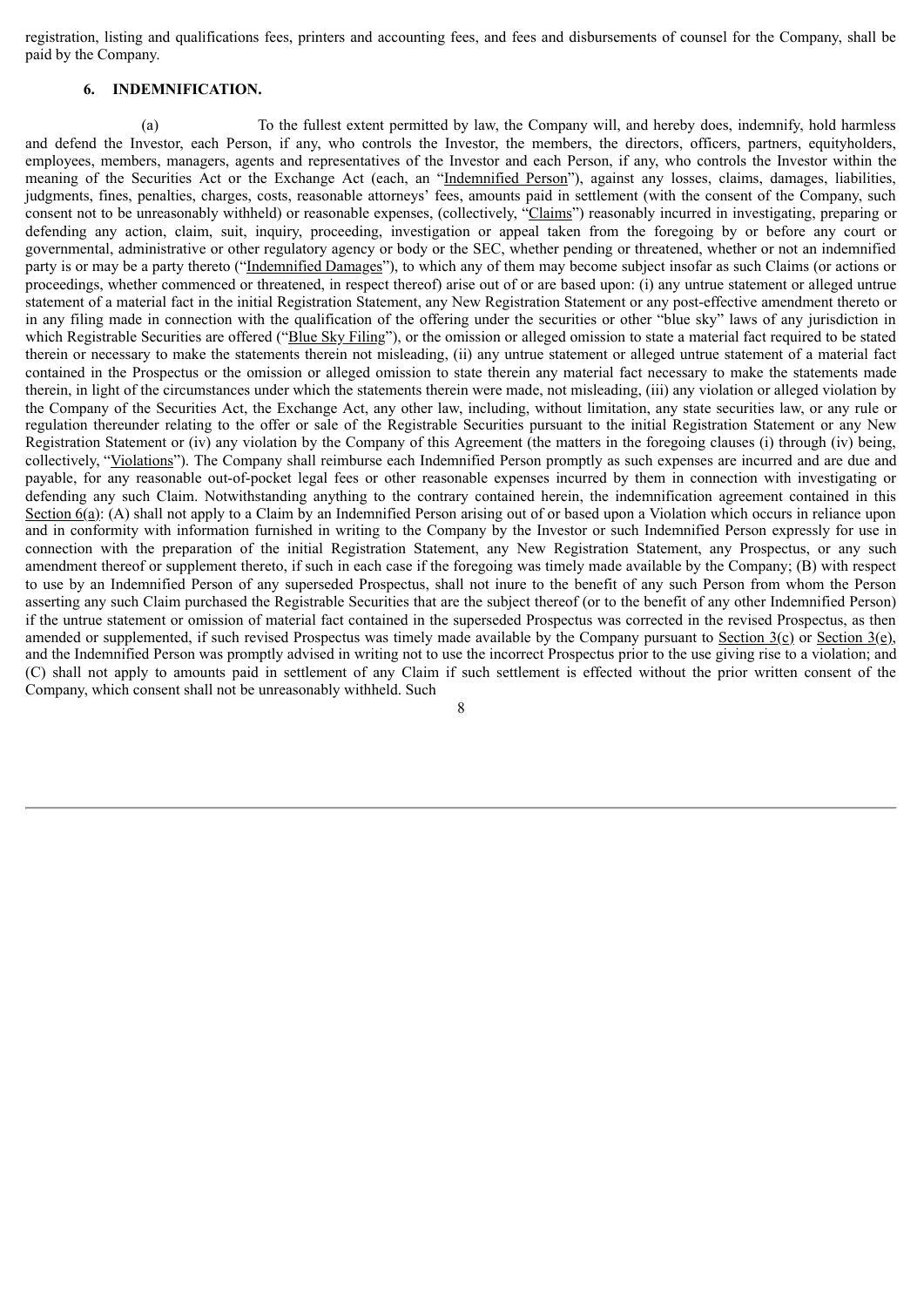indemnity shall remain in full force and effect regardless of any investigation made by or on behalf of the Indemnified Person and shall survive the transfer of the Registrable Securities by the Investor pursuant to Section 8.

(b) In connection with the initial Registration Statement, any New Registration Statement or any Prospectus, the Investor agrees to indemnify, hold harmless and defend, to the same extent and in the same manner as is set forth in Section  $6(a)$ , the Company, each of its directors, each of its officers who signed the initial Registration Statement or signs any New Registration Statement, and each Person, if any, who controls the Company within the meaning of the Securities Act or the Exchange Act (collectively and together with an Indemnified Person, an "Indemnified Party"), against any Claim or Indemnified Damages to which any of them may become subject, under the Securities Act, the Exchange Act or otherwise, insofar as such Claim or Indemnified Damages arise out of or are based upon any Violation, in each case to the extent, and only to the extent, that such Violation occurs in reliance upon and in conformity with written information about the Investor set forth on Exhibit B attached hereto or updated from time to time in writing by the Investor and furnished to the Company by the Investor expressly for inclusion in the initial Registration Statement, any New Registration Statement or any Prospectus; and, subject to Section 6(d), the Investor will reimburse any reasonable out-of-pocket legal or other expenses reasonably incurred by them in connection with investigating or defending any such Claim; provided, however, that the indemnity agreement contained in this Section  $6(b)$  and the agreement with respect to contribution contained in Section 7 shall not apply to amounts paid in settlement of any Claim if such settlement is effected without the prior written consent of the Investor, which consent shall not be unreasonably withheld; provided, further, however, that the Investor shall be liable under this Section  $6(b)$  for only that amount of a Claim or Indemnified Damages as does not exceed the net proceeds to the Investor as a result of the sale of Registrable Securities pursuant to such Registration Statement. Such indemnity shall remain in full force and effect regardless of any investigation made by or on behalf of such Indemnified Party and shall survive the transfer of the Registrable Securities by the Investor pursuant to Section 8.

(c) Promptly after receipt by an Indemnified Person or Indemnified Party under this Section 6 of notice of the commencement of any action or proceeding (including any governmental action or proceeding) involving a Claim, such Indemnified Person or Indemnified Party shall, if a Claim in respect thereof is to be made against any indemnifying party under this Section 6, deliver to the indemnifying party a written notice of the commencement thereof, and the indemnifying party shall have the right to participate in, and, to the extent the indemnifying party so desires, jointly with any other indemnifying party similarly noticed, to assume control of the defense thereof with counsel mutually satisfactory to the indemnifying party and the Indemnified Person or the Indemnified Party, as the case may be; provided, however, that an Indemnified Person or Indemnified Party shall have the right to retain its own counsel with the fees and expenses to be paid by the indemnifying party, if, in the reasonable opinion of counsel retained by the indemnifying party, the representation by such counsel of the Indemnified Person or Indemnified Party and the indemnifying party would be inappropriate due to actual or potential differing interests between such Indemnified Person or Indemnified Party and any other party represented by such counsel in such proceeding. The Indemnified Party or Indemnified Person shall cooperate with the indemnifying party in connection with any negotiation or defense of any such action or claim by the indemnifying party and shall furnish to the indemnifying party all information reasonably available to the Indemnified Party or Indemnified Person which relates to such action or claim. The indemnifying party shall keep the Indemnified Party or Indemnified Person fully apprised as to the status of the defense or any settlement negotiations with respect thereto. No indemnifying party shall be liable for any settlement of any action, claim or proceeding effected without its written consent, provided, however, that the indemnifying party shall not unreasonably withhold, delay or condition its consent. No indemnifying party shall, without the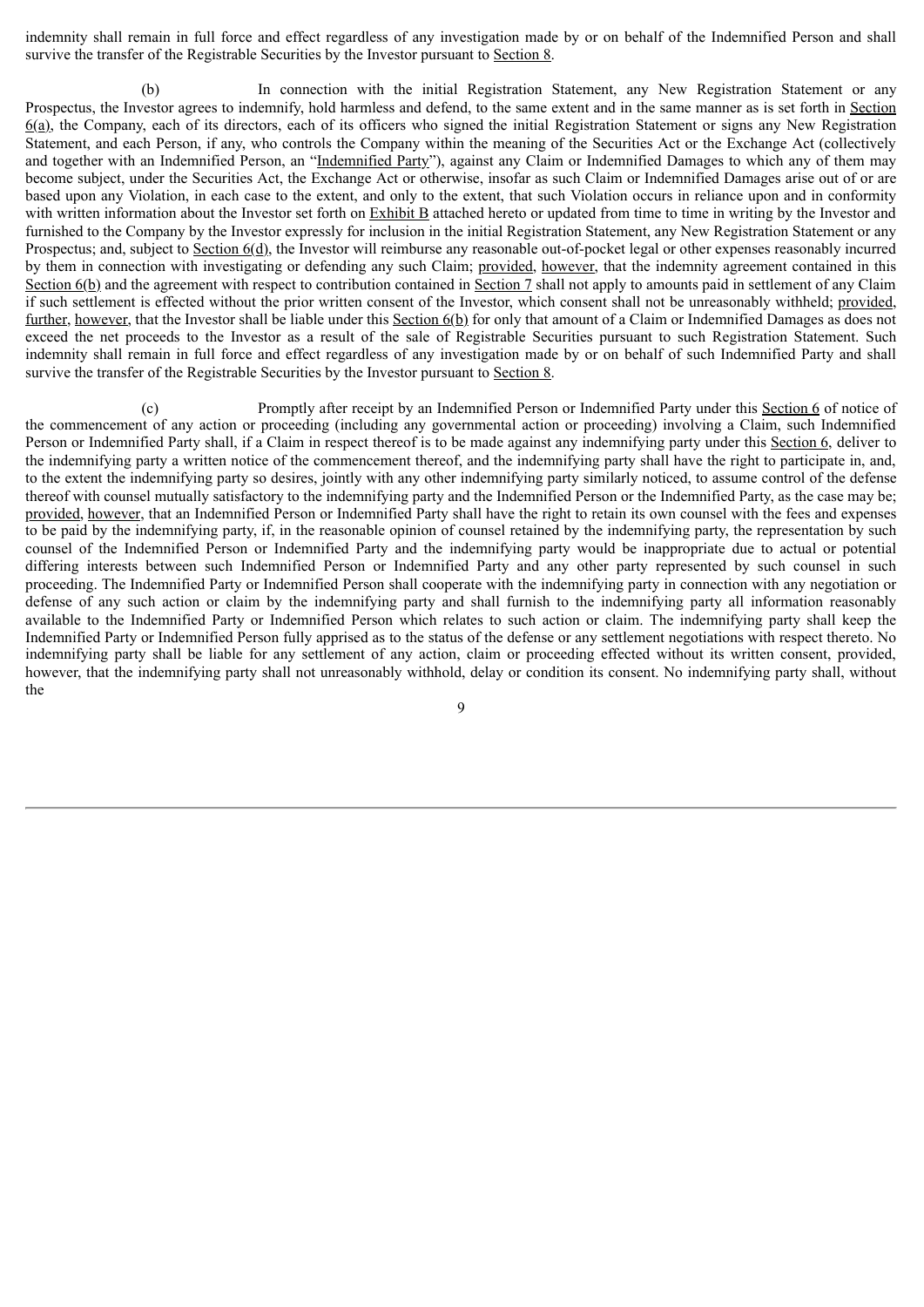consent of the Indemnified Party or Indemnified Person, consent to entry of any judgment or enter into any settlement or other compromise which does not include as an unconditional term thereof the giving by the claimant or plaintiff to such Indemnified Party or Indemnified Person of a release from all liability in respect to such claim or litigation or which includes any admission as to fault, culpability or failure to act on the part of such Indemnified Party or Indemnified Person. Following indemnification as provided for hereunder, the indemnifying party shall be subrogated to all rights of the Indemnified Party or Indemnified Person with respect to all third parties, firms or corporations relating to the matter for which indemnification has been made. The failure to deliver written notice to the indemnifying party within a reasonable time of the commencement of any such action shall not relieve such indemnifying party of any liability to the Indemnified Person or Indemnified Party under this Section 6, except to the extent that the indemnifying party is prejudiced in its ability to defend such action.

(d) The indemnification required by this Section 6 shall be made by periodic payments of the amount thereof during the course of the investigation or defense, as and when bills are received or Indemnified Damages are incurred. Any Person receiving a payment pursuant to this Section 6 which person is later determined to not be entitled to such payment shall return such payment to the person making it.

(e) The indemnity agreements contained herein shall be in addition to (i) any cause of action or similar right (at law or in equity) of the Indemnified Party or Indemnified Person against the indemnifying party or others, and (ii) any liabilities the indemnifying party may be subject to pursuant to the law.

#### **7. CONTRIBUTION.**

To the extent any indemnification by an indemnifying party is prohibited or limited by law, the indemnifying party agrees to make the maximum contribution with respect to any amounts for which it would otherwise be liable under Section 6 to the fullest extent permitted by law; provided, however, that: (i) no seller of Registrable Securities guilty of fraudulent misrepresentation (within the meaning of Section 11(f) of the Securities Act) shall be entitled to contribution from any seller of Registrable Securities who was not guilty of fraudulent misrepresentation; and (ii) contribution by any seller of Registrable Securities shall be limited in amount to the net amount of proceeds received by such seller from the sale of such Registrable Securities.

#### **8. REPORTS AND DISCLOSURE UNDER THE SECURITIES ACT.**

With a view to making available to the Investor the benefits of Rule 144 promulgated under the Securities Act or any other similar rule or regulation of the SEC that may at any time permit the Investor to sell securities of the Company to the public without registration ("Rule 144"), the Company agrees, at the Company's sole expense, to:

(a) make and keep public information available, as those terms are understood and defined in Rule 144;

(b) file with the SEC in a timely manner all reports and other documents required of the Company under the Securities Act and the Exchange Act so long as the Company remains subject to such requirements and the filing of such reports and other documents is required for the applicable provisions of Rule 144;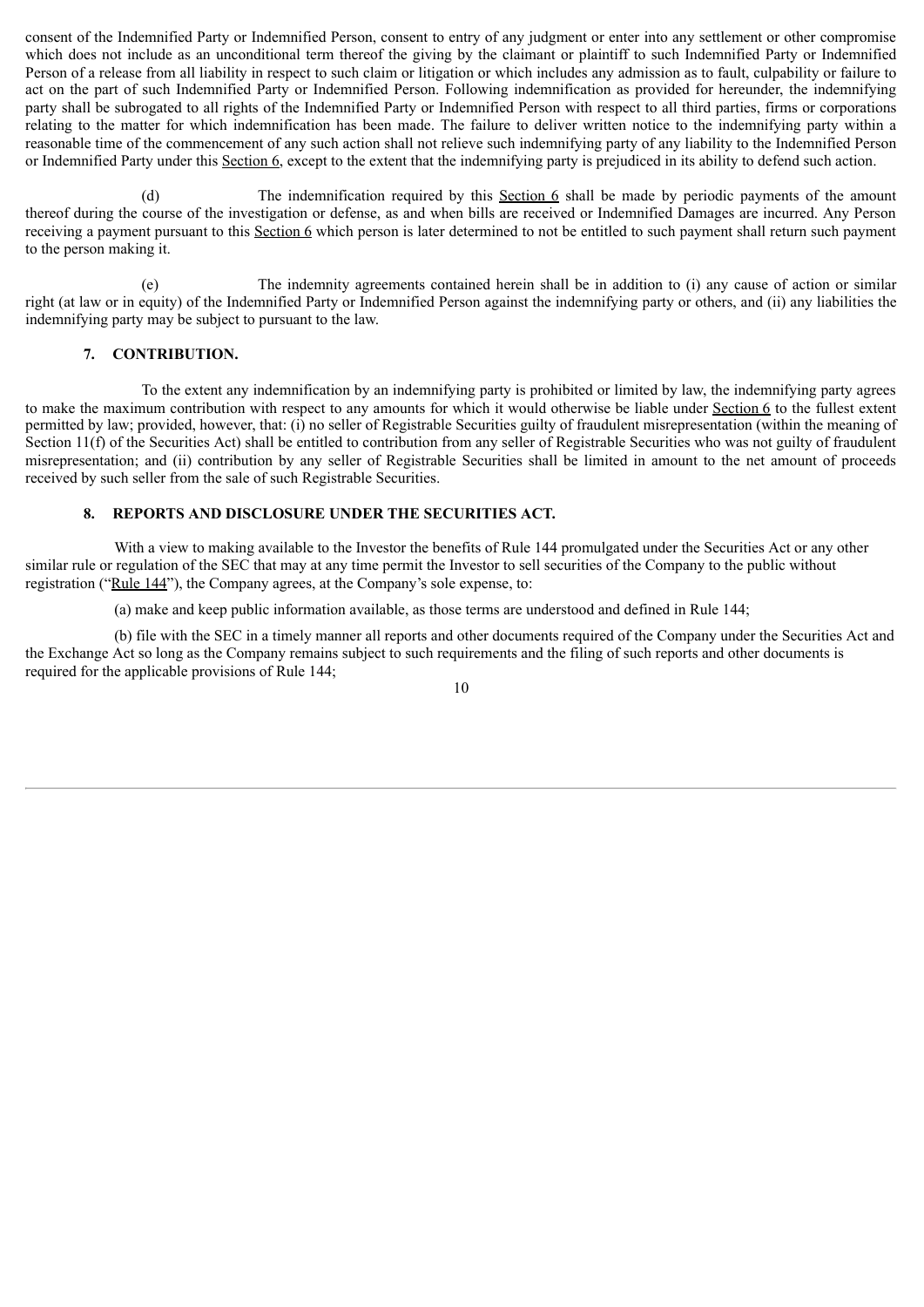(c) furnish to the Investor so long as the Investor owns Registrable Securities, promptly upon reasonable request, (i) a written statement by the Company that it has complied with the reporting and or disclosure provisions of Rule 144, the Securities Act and the Exchange Act, (ii) a copy of the most recent annual or quarterly report of the Company and such other reports and documents so filed by the Company, and (iii) such other information as may be reasonably requested to permit the Investor to sell such securities pursuant to Rule 144 without registration; and

(d) take such additional action as is reasonably requested by the Investor to enable the Investor to sell the Registrable Securities pursuant to Rule 144, including, delivering all such legal opinions, consents, certificates, resolutions and instructions to the Company's Transfer Agent as may be reasonably requested from time to time by the Investor and otherwise fully cooperate with Investor and Investor's broker to effect such sale of securities pursuant to Rule 144; provided, however, the Investor and its broker shall cooperate with the Company and its counsel and provide the necessary certificates, instructions and other documents reasonably requested by the Company or its counsel in order to enable the Investor to sell the Registrable Securities pursuant to Rule 144.

The Company agrees that damages may be an inadequate remedy for any breach of the terms and provisions of this Section 8 and that Investor shall, whether or not it is pursuing any remedies at law, be entitled to seek equitable relief in the form of a preliminary or permanent injunction, without the necessity of showing economic loss and without having to post any bond or other security, upon any breach or threatened breach of any such terms or provisions.

#### **9. ASSIGNMENT OF REGISTRATION RIGHTS.**

The Company shall not assign this Agreement or any rights or obligations hereunder without the prior written consent of the Investor; provided, however, that any transaction, whether by merger, reorganization, restructuring, consolidation, financing or otherwise, whereby the Company remains the surviving entity immediately after such transaction shall not be deemed an assignment. The Investor may not assign its rights under this Agreement without the prior written consent of the Company, other than to an affiliate of the Investor controlled by Jonathan Cope or Josh Scheinfeld, in which case the assignee must agree in writing to be bound by the terms and conditions of this Agreement.

#### **10. AMENDMENT OF REGISTRATION RIGHTS.**

No provision of this Agreement may be amended or waived by the parties from and after the date that is one Business Day immediately preceding the initial filing of the Registration Statement with the SEC. Subject to the immediately preceding sentence, no provision of this Agreement may be (i) amended other than by a written instrument signed by both parties hereto or (ii) waived other than in a written instrument signed by the party against whom enforcement of such waiver is sought. Failure of any party to exercise any right or remedy under this Agreement or otherwise, or delay by a party in exercising such right or remedy, shall not operate as a waiver thereof.

#### **11. MISCELLANEOUS.**

(a) Notices. Any notices, consents or other communications required or permitted to be given under the terms of this Agreement must be in writing and will be deemed to have been delivered: (i) upon receipt when delivered personally; (ii) upon receipt when sent by email (provided confirmation of transmission is mechanically or electronically generated and kept on file by the sending party); or (iii) one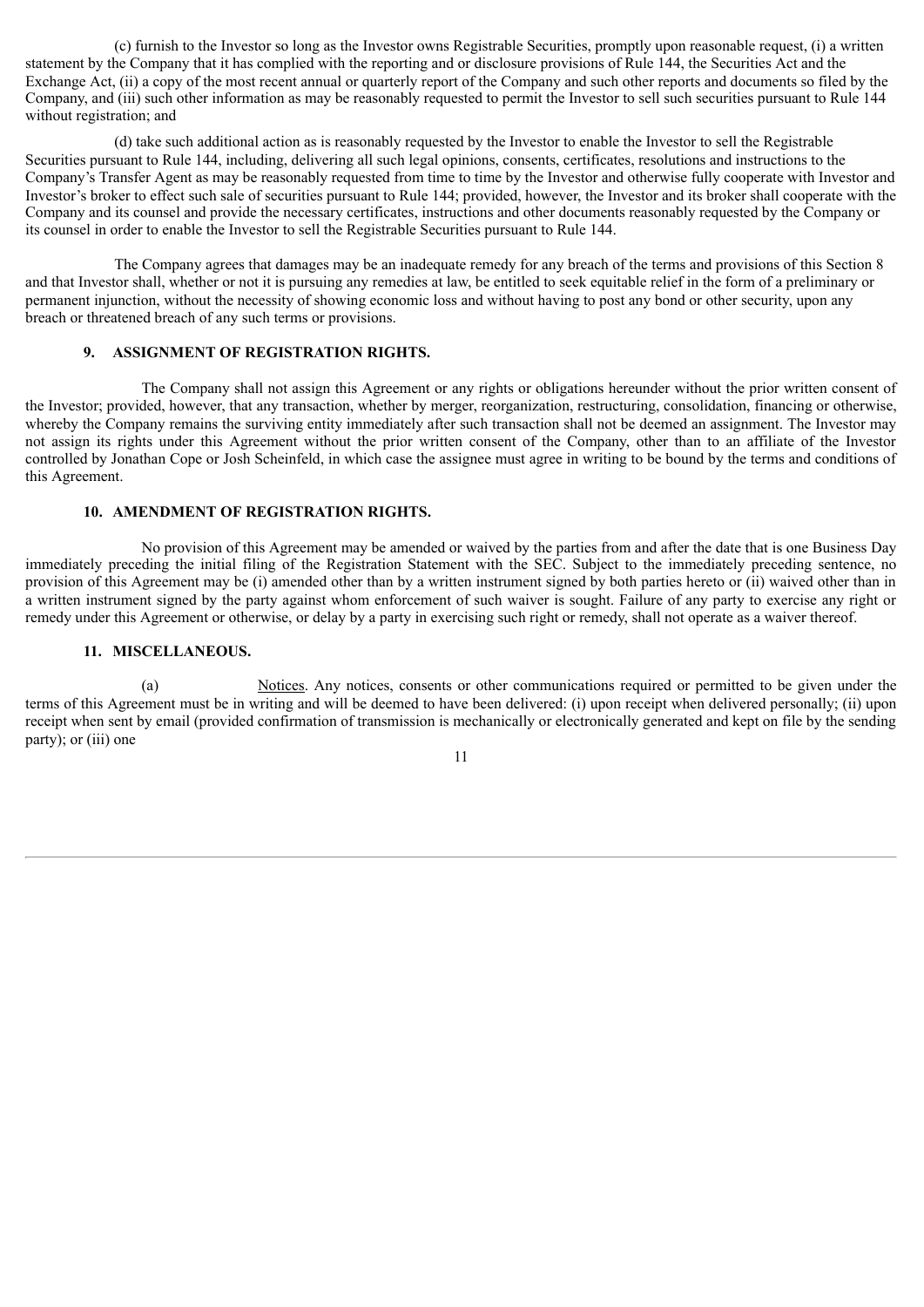Business Day after deposit with a nationally recognized overnight delivery service, in each case properly addressed to the party to receive the same. The addresses for such communications shall be:

> Fast Radius, Inc. 113 N. May Street Chicago, Illinois 60607 E-mail: erin.stone@fastradius.com; notices@fastradius.com Attention: Erin Stone, General Counsel

With a copy to (which shall not constitute notice or service of process):

DLA Piper LLP (US) 200 S. Biscayne Blvd., St. 2500 Miami, Florida 33131 Email: Joshua.Samek@us.dlapiper.com Attention: Joshua M. Samek

If to the Investor:

Lincoln Park Capital Fund, LLC 440 North Wells, Suite 410 Chicago, IL 60654

With a copy to (which shall not constitute notice or service of process):

Katten Muchin Rosenman LLP 525 W. Monroe St. Chicago, IL 60661 Telephone: (312) 902-5493 E-mail: mark.wood@katten.com Attention: Mark D. Wood, Esq.

If to the Transfer Agent:

American Stock Transfer & Trust Company, LLC 6201 15 th Avenue Brooklyn, NY 11219 Email: FOrihuela@astfinancial.com Attention: Felix Oriheula

or at such other address, email address and/or facsimile number and/or to the attention of such other Person as the recipient party has specified by written notice given to each other party three (3) Business Days prior to the effectiveness of such change. Written confirmation of receipt (A) given by the recipient of such notice, consent or other communication, (B) mechanically or electronically generated by the sender's facsimile machine or email account containing the time, date, and recipient facsimile number or email address, as applicable, or (C) provided by a nationally recognized overnight delivery service, shall be rebuttable evidence of personal service, receipt by facsimile or email or deposit with a nationally recognized overnight delivery service in accordance with clause (i), (ii) or (iii) above, respectively.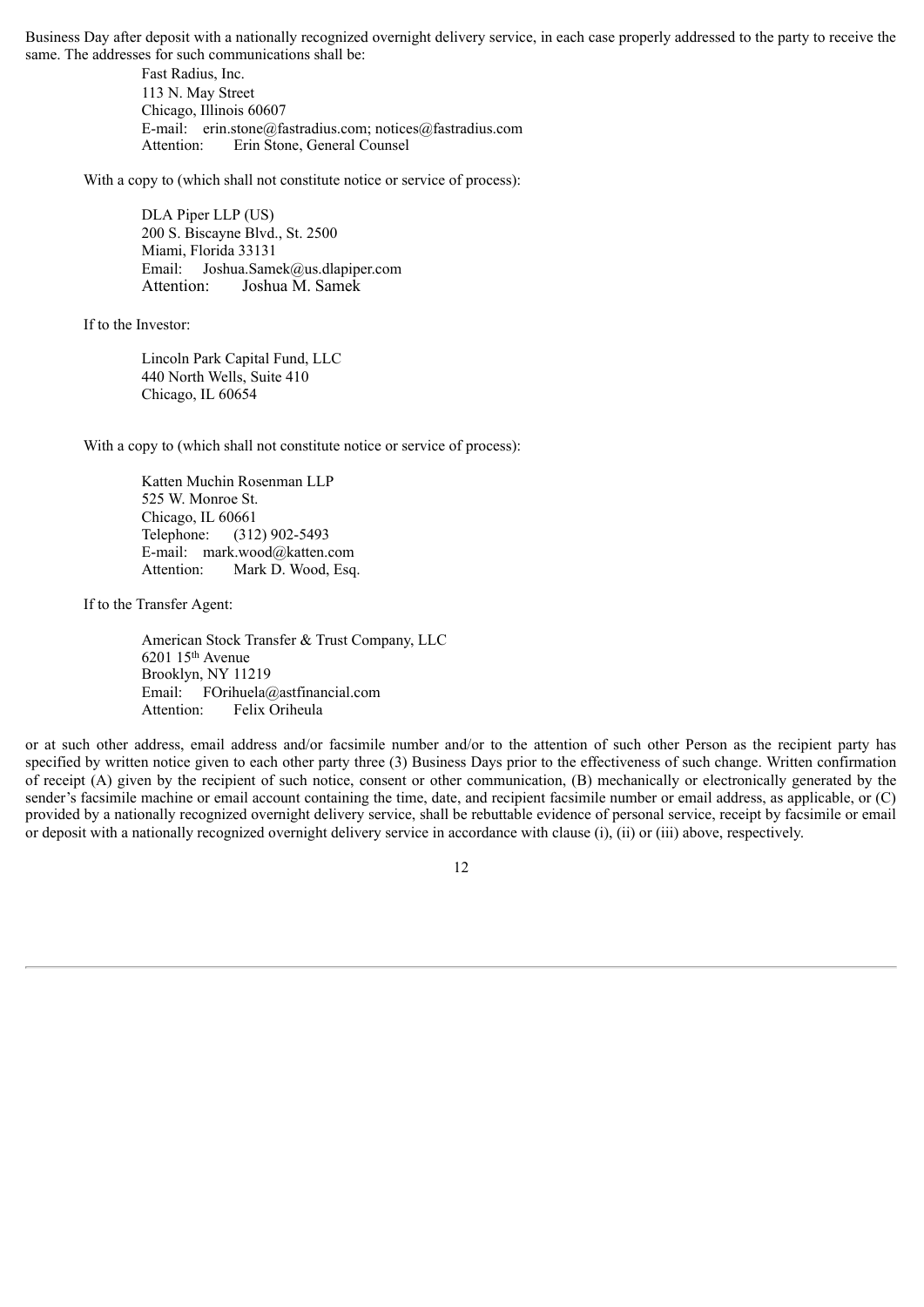(b) No Waiver No failure or delay in the exercise of any power, right or privilege hereunder shall operate as a waiver thereof, nor shall any single or partial exercise of any such power, right or privilege preclude other or further exercise thereof or of any other right, power or privilege.

(c) Governing Law. All questions concerning the construction, validity, enforcement and interpretation of this Agreement shall be governed by the internal laws of the State of New York, without giving effect to any choice of law or conflict of law provision or rule (whether of the State of New York or any other jurisdictions) that would cause the application of the laws of any jurisdictions other than the State of New York. Each party hereby irrevocably submits to the exclusive jurisdiction of and venue in the U.S. District Court for the Southern District of New York or, if that court does not have subject matter jurisdiction, in any state court located in the City and County of New York for the adjudication of any dispute hereunder or in connection herewith or with any transaction contemplated hereby or discussed herein, and hereby irrevocably waives, and agrees not to assert in any suit, action or proceeding, any claim that it is not personally subject to the jurisdiction of any such court, that such suit, action or proceeding is brought in an inconvenient forum or that the venue of such suit, action or proceeding is improper. Each party hereby irrevocably waives personal service of process and consents to process being served in any such suit, action or proceeding by mailing a copy thereof to such party at the address for such notices to it under this Agreement and agrees that such service shall constitute good and sufficient service of process and notice thereof. Nothing contained herein shall be deemed to limit in any way any right to serve process in any manner permitted by law. If any provision of this Agreement shall be invalid or unenforceable in any jurisdiction, such invalidity or unenforceability shall not affect the validity or enforceability of the remainder of this Agreement in that jurisdiction or the validity or enforceability of any provision of this Agreement in any other jurisdiction. **EACH PARTY HEREBY IRREVOCABLY WAIVES ANY RIGHT IT MAY HAVE, AND AGREES NOT TO REQUEST, A JURY TRIAL FOR THE ADJUDICATION OF ANY DISPUTE HEREUNDER OR IN CONNECTION HEREWITH OR ARISING OUT OF THIS AGREEMENT OR ANY TRANSACTION CONTEMPLATED HEREBY.**

(d) Integration. This Agreement**,** the Purchase Agreement and the other Transaction Documents constitute the entire understanding among the parties hereto with respect to the subject matter hereof and thereof. There are no restrictions, promises, warranties or undertakings, other than those set forth or referred to herein and therein. This Agreement**,** the Purchase Agreement and the other Transaction Documents supersede all other prior oral or written agreements between the Investor, the Company, their affiliates and persons acting on their behalf with respect to the subject matter hereof and thereof.

(e) No Third Party Benefits. Subject to the requirements of Section 8, this Agreement shall inure to the benefit of and be binding upon the permitted successors and assigns of each of the parties hereto.

(f) Headings. The headings in this Agreement are for convenience of reference and shall not form part of, or affect the interpretation of, this Agreement.

(g) Counterparts. This Agreement may be executed in two or more identical counterparts, all of which shall be considered one and the same agreement and shall become effective when counterparts have been signed by each party and delivered to the other party. Signatures transmitted by Adobe Sign, DocuSign, RightSignature, electronic mail, or other digital or electronic means will be treated as original signatures for all purposes hereunder, each of which shall be of the same legal effect, validity, and enforceability as a manually executed signature.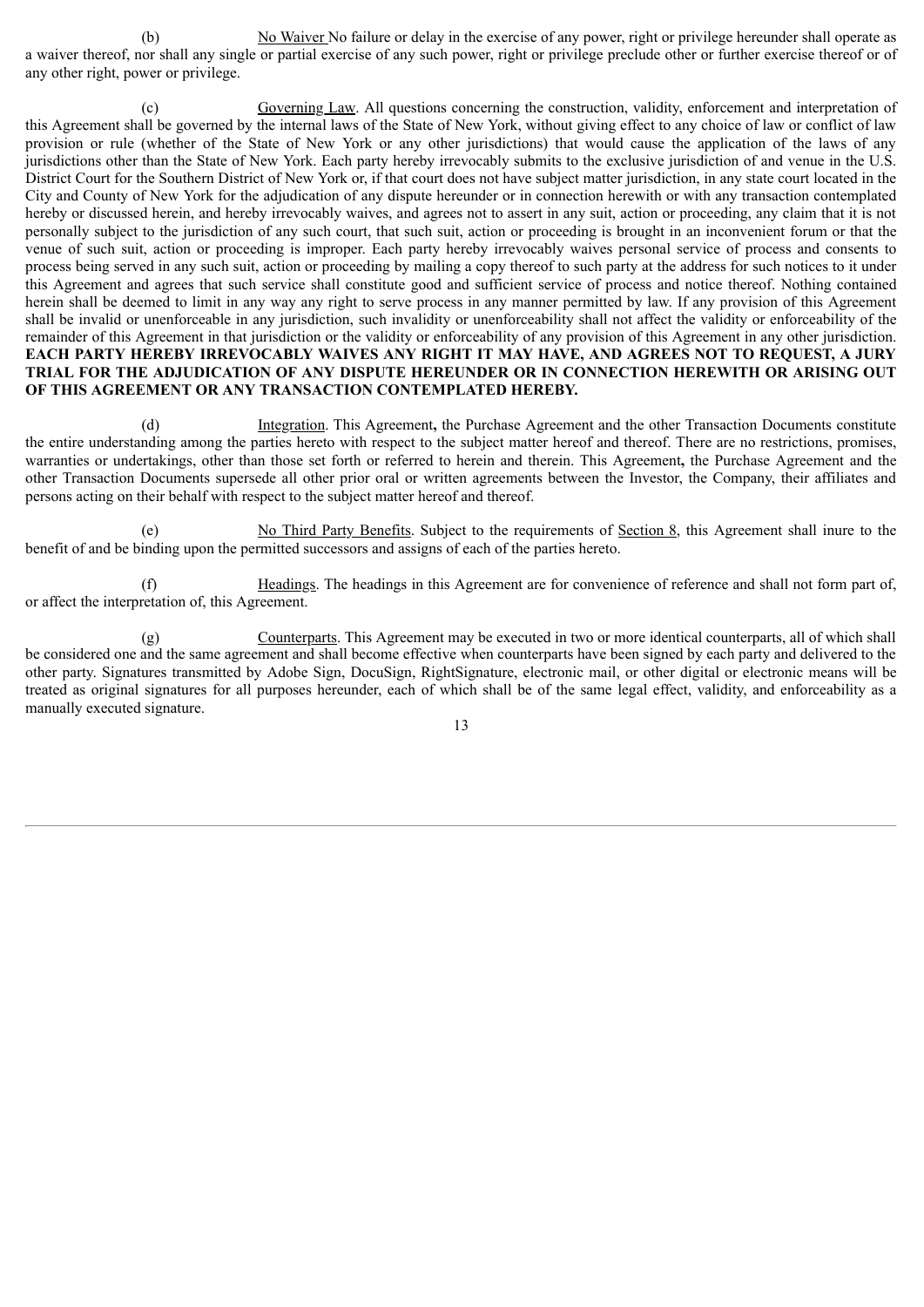(h) Further Assurances. Each party shall do and perform, or cause to be done and performed, all such further acts and things, and shall execute and deliver all such other agreements, certificates, instruments and documents as the other party may reasonably request in order to carry out the intent and accomplish the purposes of this Agreement and the consummation of the transactions contemplated hereby.

(i) No Strict Construction. The language used in this Agreement will be deemed to be the language chosen by the parties to express their mutual intent and no rules of strict construction will be applied against any party. For the purposes of this Agreement, except to the extent that the context otherwise requires: (i) when a reference is made in this Agreement to an Article, Section, Exhibit or Schedule, such reference is to an Article or Section of, or an Exhibit or Schedule to, this Agreement unless otherwise indicated; (ii) headings for this Agreement are for reference purposes only and do not affect in any way the meaning or interpretation of this Agreement; (iii) whenever the words "include," "includes" or "including" (or similar terms) are used in this Agreement, they are deemed to be followed by the words "without limitation"; (iv) the words "hereof," "herein" and "hereunder" and words of similar import, when used in this Agreement, refer to this Agreement as a whole and not to any particular provision of this Agreement; (v) the definitions contained in this Agreement are applicable to the singular as well as the plural forms of such terms; (vi) references to a Person are also to its permitted successors and assigns; and (vii) the use of "or" is not intended to be exclusive unless expressly indicated otherwise.

(j) No Third Party Beneficiaries. This Agreement is intended for the benefit of the parties hereto and their respective permitted successors and assigns, and is not for the benefit of, nor may any provision hereof be enforced by, any other Person.

> *[Signature Page Follows]* 14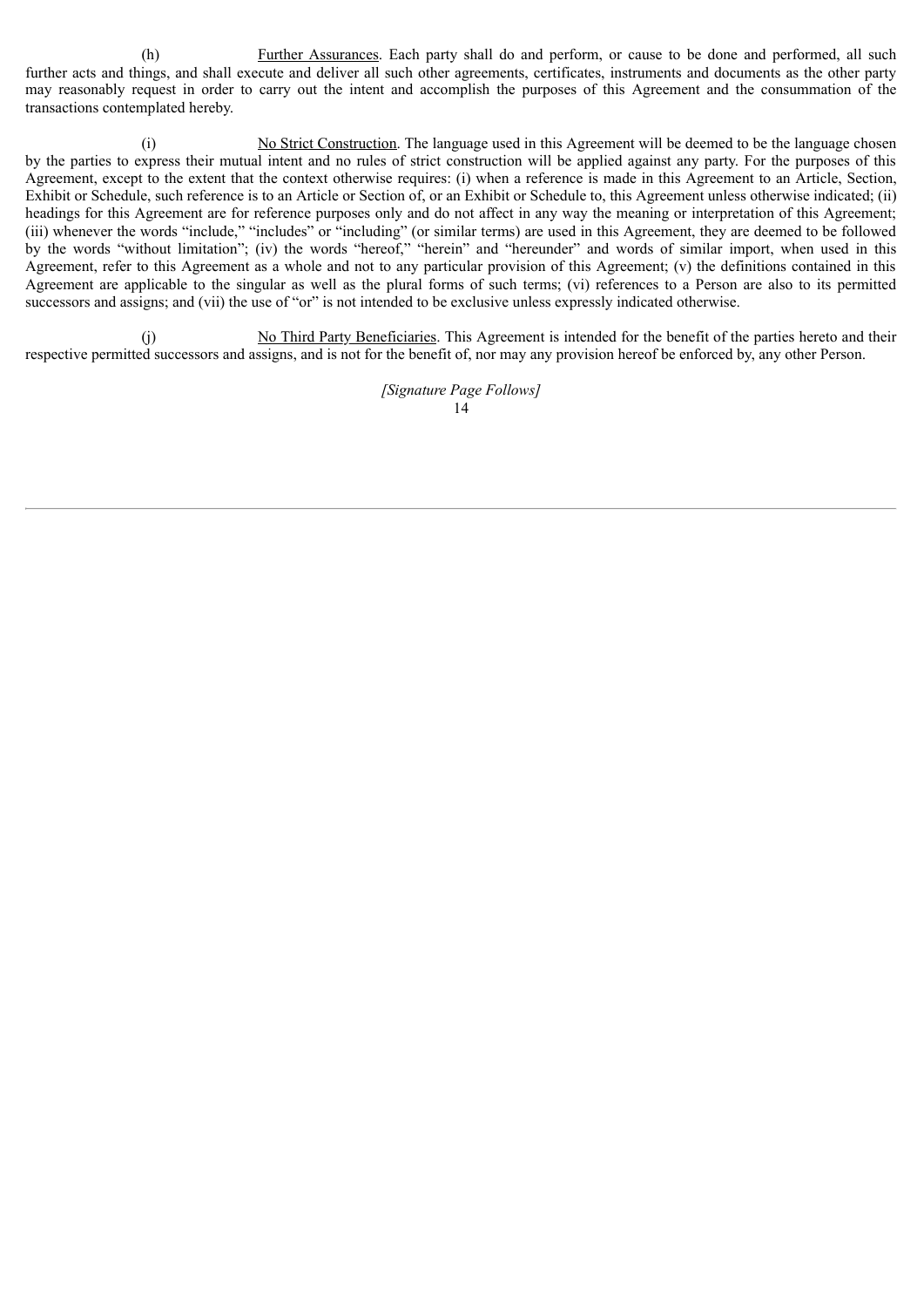**IN WITNESS WHEREOF,** the parties have caused this Registration Rights Agreement to be duly executed as of date first written above.

## **THE COMPANY:**

## **FAST RADIUS, INC.**

By:  $\sqrt{s}$  Prithvi Gandhi Name: Prithvi Gandhi Title: Chief Financial Officer

## **THE INVESTOR:**

**LINCOLN PARK CAPITAL FUND, LLC BY: LINCOLN PARK CAPITAL, LLC BY:**

 $\overline{\phantom{0}}$ 

By: \_/s/ Josh Scheinfeld Name: Josh Scheinfeld Title: President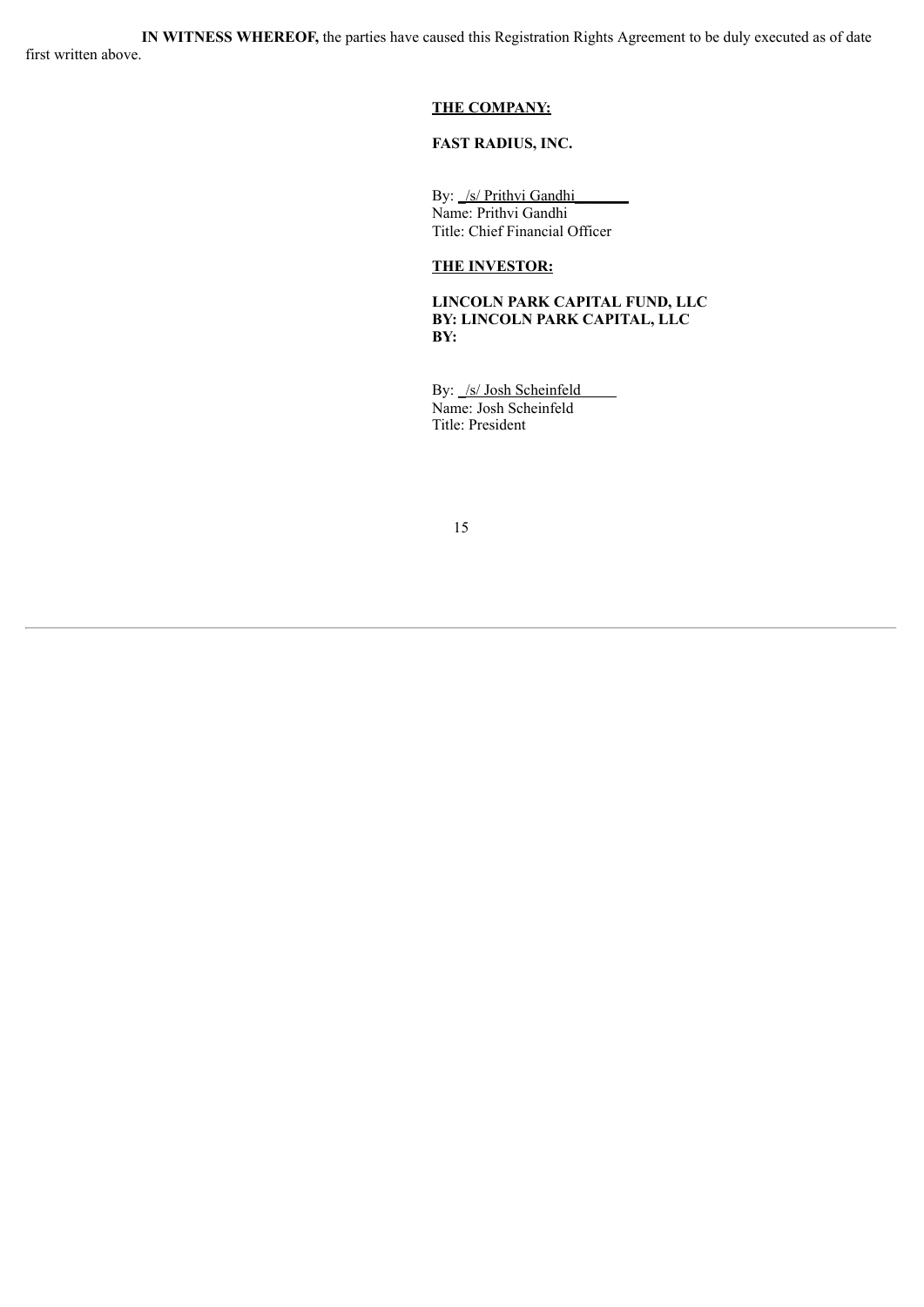## **EXHIBIT A**

#### **FORM OF NOTICE OF EFFECTIVENESS OF REGISTRATION STATEMENT**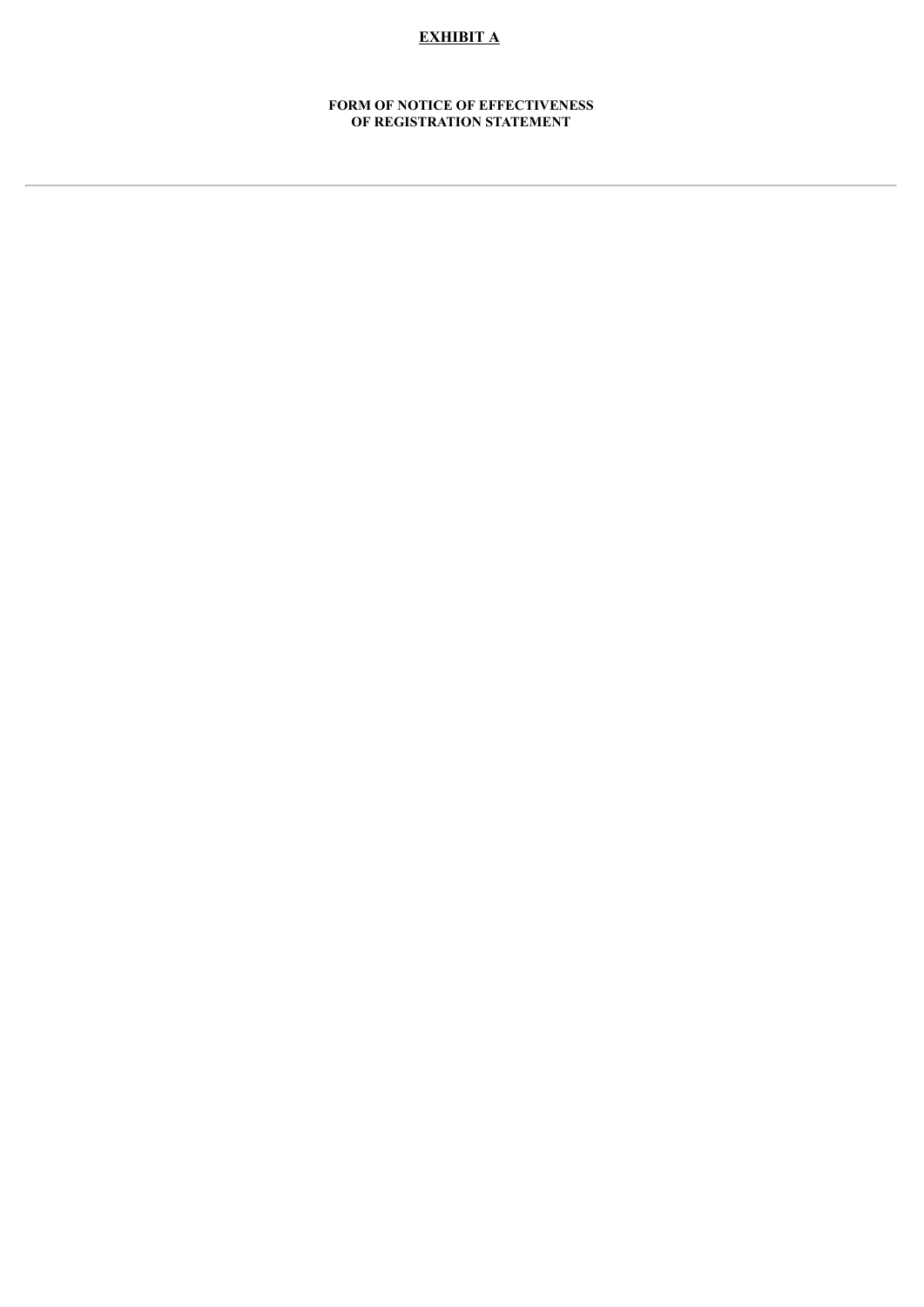### **EXHIBIT B Information About The Investor Furnished To The Company By The Investor Expressly For Use In Connection With Each Registration Statement and Prospectus**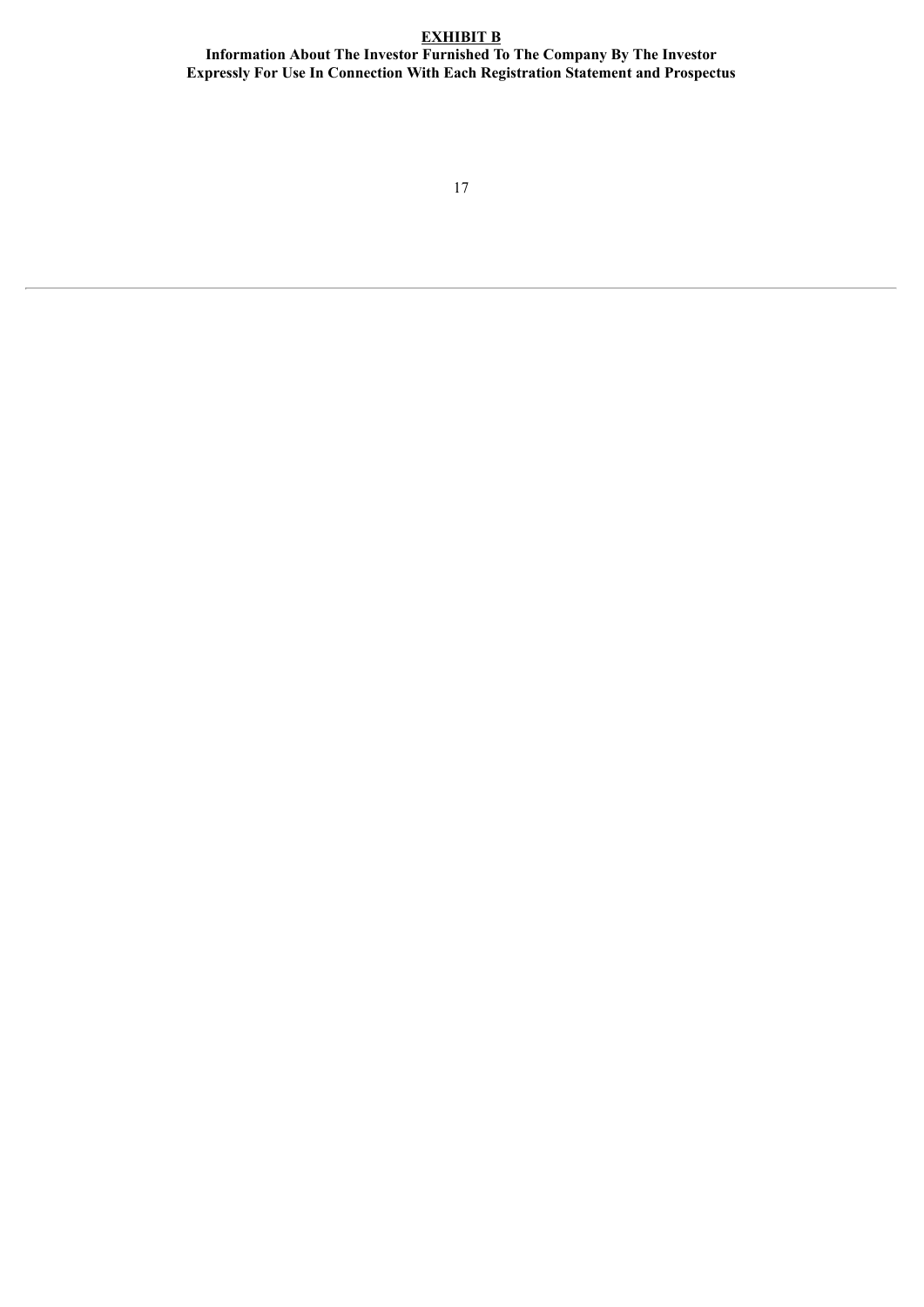<span id="page-60-0"></span>

## **Fast Radius Reports First Quarter 2022 Results, Raises 2022 Revenue Outlook**

**Chicago, IL – May 12, 2022** –– Fast Radius, Inc. ("Fast Radius") (Nasdaq: FSRD), a cloud manufacturing and digital supply chain company, reported financial results for the first quarter ended March 31, 2022.

#### **First Quarter 2022 Financial Summary**

- Revenue increased 65% to \$6.3 million in 2022 compared to \$3.8 million in first quarter 2021;
- Total Bookings were \$7 million in 2022, an increase of 36% compared to first quarter 2021;
- Net loss was \$44.6 million in 2022, or \$0.73 per diluted share, compared to a net loss of \$12.8 million, or \$0.33 per diluted share, in first quarter 2021; and
- Adjusted EBITDA loss was \$21.2 million in 2022 compared to a loss of \$8.2 million in first quarter 2021.

#### **Management Commentary**

"In the first quarter, we grew revenue by 65% compared to the year ago period, driven by increased demand from new and existing customers," said Lou Rassey, Co-Founder and CEO of Fast Radius. "Our performance further demonstrates that customers need new, more flexible and more sustainable digital manufacturing and supply chain solutions, and we believe that Fast Radius is well-positioned to meet that demand. Accordingly, we're pleased to raise our full year revenue outlook to a range of \$29 million to \$34 million, which would represent an increase of 45% to 70% year over year.

Importantly, we are pleased to have secured additional equity financing. We believe this is a helpful step and provides incremental flexibility as we work to obtain additional capital this year. As we move into the second quarter and beyond, we are focused on building on our momentum from our cloud-based manufacturing platform, including the recently launched Studio software tools. We are continuing to enhance our software and solutions, build out our customer base and user community, and grow our supplier network to expand our on-demand marketplace offering. As we focus on these discrete areas, we anticipate helping more companies bring products to market more flexibly, sustainably, and cost effectively."

#### **2022 Revised Outlook**

For the full year 2022, Fast Radius is increasing its revenue guidance and expects revenue to be within the range of \$29 million to \$34 million. Adjusted EBITDA loss is expected to be within the range of \$72 million to \$65 million.

#### **Subsequent Events**

On May 11, 2022, Fast Radius entered into a purchase agreement and registration rights agreement with Lincoln Park Capital ("Lincoln Park"), a Chicago-based institutional investor, whereby, over a 24-month period, Fast Radius will have the right and the sole discretion to sell to Lincoln Park up to \$30 million worth of common stock. Any proceeds realized may be used at Fast Radius' discretion and are available on an as-needed basis, subject to the terms and conditions of the agreements, market conditions and other factors, providing Fast Radius with additional liquidity.

This press release shall not constitute an offer to sell or a solicitation of an offer to buy any shares of common stock, nor shall there be any sale of shares of common stock in any state or jurisdiction in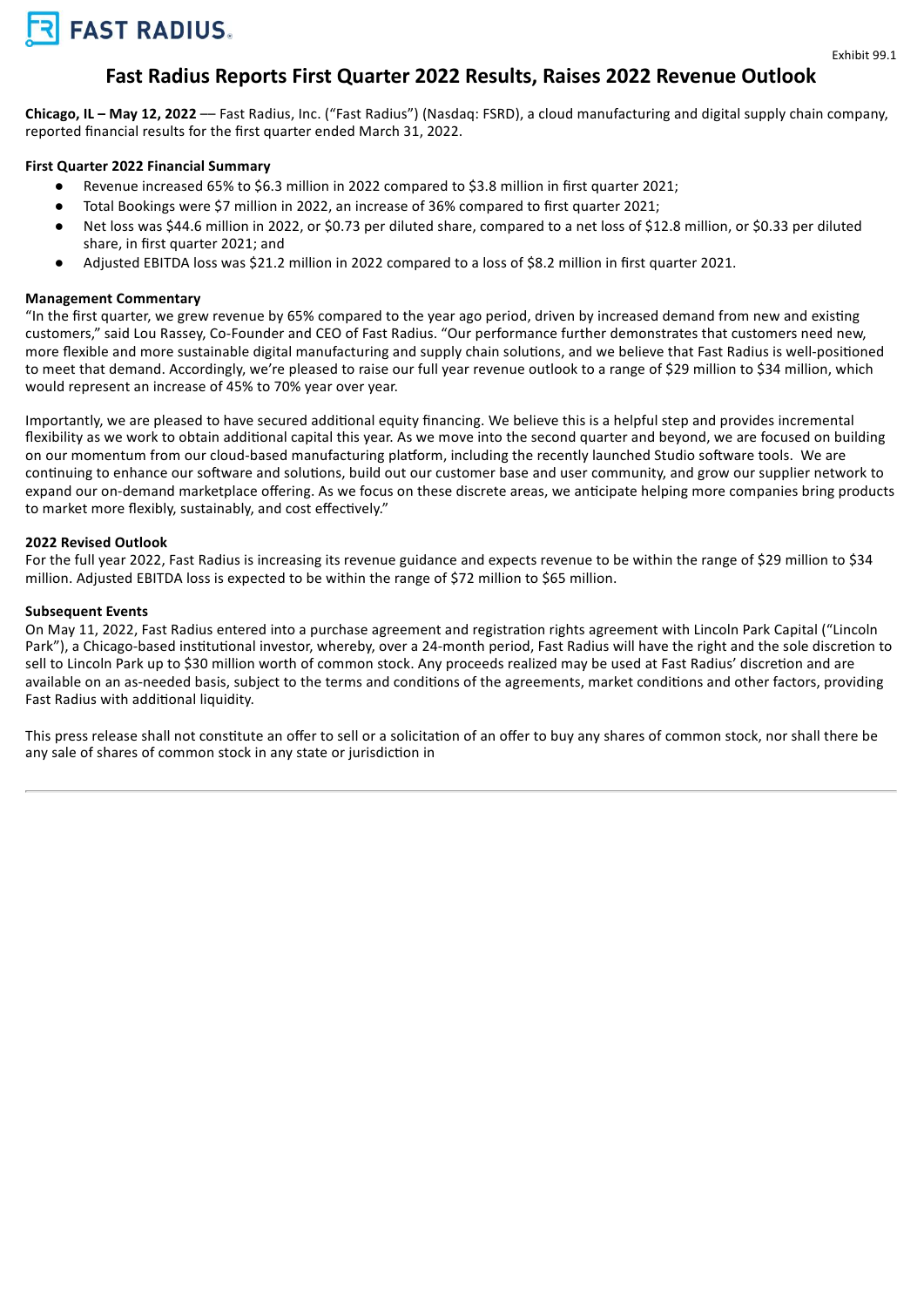# **FAST RADIUS.**

which such an offer, solicitation or sale would be unlawful prior to registration or qualification under the securities laws of any such state or other jurisdiction.

### **Conference Call**

Fast Radius management will host a conference call for investors, followed by a question-and-answer session as follows:

Conference Call Details: Date: Thursday, May 12, 2022 Time: 9:00 a.m. ET / 8:00 a.m. CT Webcast Event: Link Toll-Free Dial-in Number: (888) 708-0727 International Dial-in Number: (629) 228-0944 Conference ID: 1219409

The conference call and a supplemental slide presentation to accompany management's prepared remarks will be available via the webcast link and for download via the investor relations section of Fast Radius' website at ir.fastradius.com.

For the conference call, please dial-in 5-10 minutes prior to the start time and an operator will register your name and organization, or you can register here. If you have any difficulty connecting with the conference call, please contact Gateway at (949) 574-3860.

#### **About Fast Radius, Inc.**

Fast Radius, Inc. is a leading cloud manufacturing and digital supply chain company. The Fast Radius Cloud Manufacturing Platform™ provides software applications and manufacturing solutions that help engineers design, make, and fulfill commercial-grade parts, when and where they are needed. This enables companies to manufacture and ship parts easily, flexibly, and sustainably. Founded in 2017, Fast Radius, Inc. is headquartered in Chicago with offices in Atlanta, Louisville, and Singapore and microfactories in Chicago and at the UPS Worldport facility in Louisville, KY. To learn more about Fast Radius and how its digital manufacturing capabilities are helping companies, please visit www.fastradius.com or connect with us on LinkedIn at www.linkedin.com/company/fast-radius/ or Twitter @fastradius.

#### **Non-GAAP Financial Measures**

This press release and the accompanying tables contain financial measures that are not calculated in accordance with U.S. GAAP. The non-GAAP financial measures include EBITDA (earnings before interest, taxes, depreciation and amortization) and adjusted EBITDA. Adjusted EBITDA excludes special items. Special items are excluded because they are highly variable or unusual, and of a size that may substantially affect Fast Radius' reported operations for a period.

For the quarter ended March 31, 2022, special items include the change in fair value of warrant liabilities, the change in fair value of derivative liabilities and transaction costs. These items are excluded because they are highly variable or unusual and of a size that may substantially impact Fast Radius' reported operations for a period. Additionally, stock-based compensation expense is excluded as a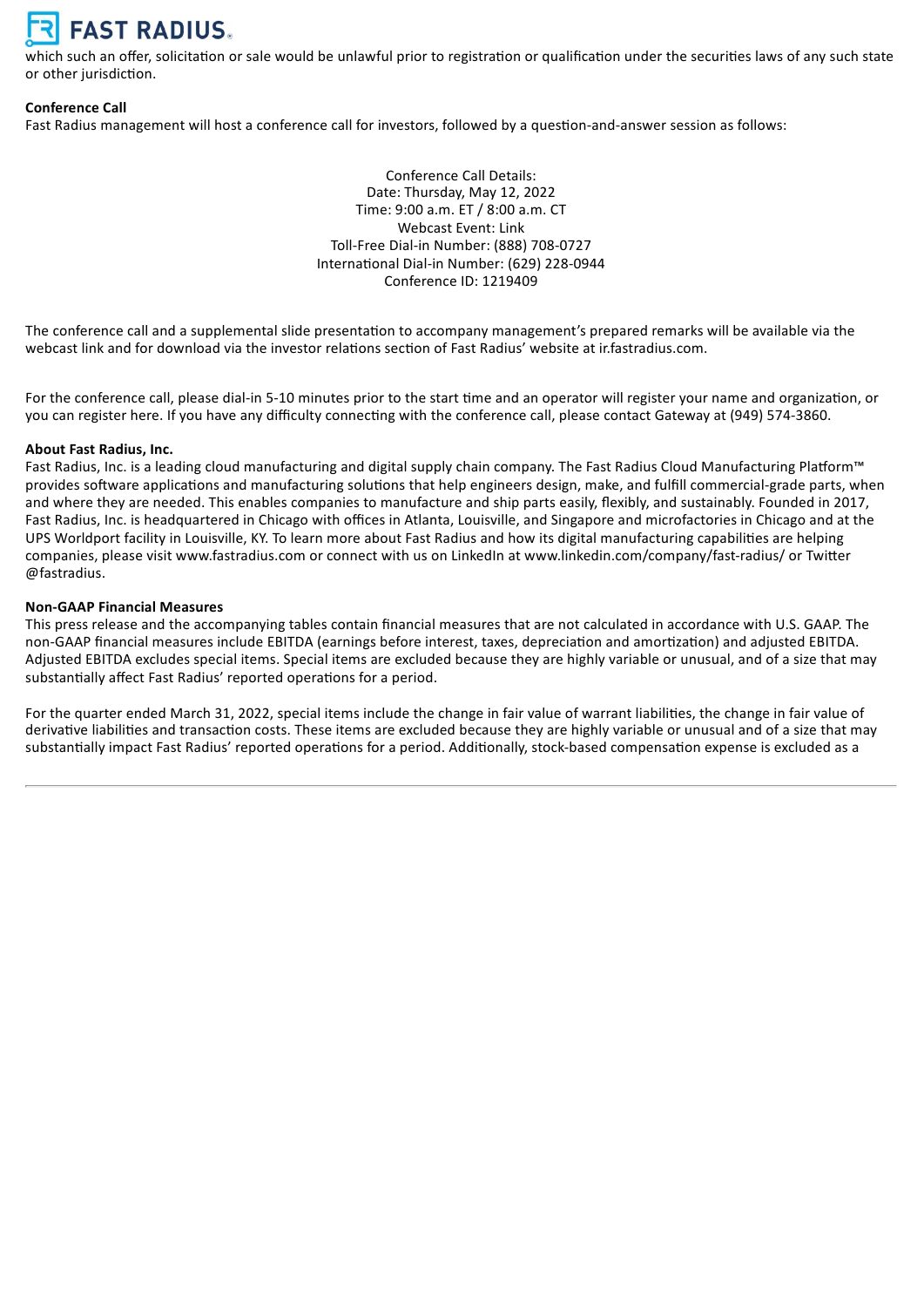## **FAST RADIUS.**

special item to facilitate an evaluation of current and past operating performance and is consistent with how management and Fast Radius' board of directors assess performance.

Non-GAAP financial measures may enhance an understanding of Fast Radius' operations and may facilitate an analysis of those operations, particularly in evaluating performance from one period to another. Management believes that non-GAAP financial measures, when used in conjunction with the results presented in accordance with U.S. GAAP and the reconciliations to corresponding U.S. GAAP financial measures, may enhance an investor's overall understanding of Fast Radius' past financial performance and prospects for the future. Accordingly, management uses these non-GAAP measures internally in financial planning. This information should be considered in addition to, and not as substitutes for, information prepared in accordance with U.S. GAAP.

Fast Radius is unable to present a quantitative reconciliation to the most directly comparable U.S. GAAP measure for the forward-looking non-GAAP financial measure used in this presentation without unreasonable effort as certain items that impact this measure, such as the potential impact of future business or asset acquisitions or dispositions, the changes in the fair value of financial instruments or other unusual or infrequently occurring items that may occur later in 2022 have not yet occurred, are sometimes out of Fast Radius' control and cannot be predicted.

### **Total Bookings**

Total Bookings is a metric Fast Radius uses to forecast long-term revenues and to measure the effectiveness of its sales and marketing initiatives. Total Bookings may be useful to an investor because it helps understand the potential growth trajectory of revenues. Total Bookings represents the anticipated contract value of goods and services to be delivered in the future under contracts (or purchase orders) which have been executed as well as contracts under negotiation that are priced, fully scoped, verbally awarded, and expected to be executed shortly. It is anticipated that the majority of goods or services included in each booking for a given fiscal quarter will be earned as revenues within the quarter or subsequent four fiscal quarters, with the specific timing determined by the nature and scope of each individual contract (or purchase order). However, in some cases, larger than average, long-term purchase orders may have a delivery schedule that spans beyond four quarters. Executed purchase orders also may be terminated or delayed at any time by Fast Radius' customers for reasons beyond its control. To the extent projects are canceled or delayed, the anticipated timing of Fast Radius' revenues could be materially adversely affected.

### **Cautionary Statement Regarding Forward-Looking Statements**

This press release contains certain forward-looking statements within the meaning of the federal securities laws. These forward-looking statements generally are identified by the words "believe," "project," "expect," "anticipate," "estimate," "intend," "strategy," "future," "scales," "representative of," "valuation," "opportunity," "plan," "may," "should," "will," "would," "will be," "will continue," "will likely result," and similar expressions. Forward-looking statements are predictions, projections and other statements about future events that are based on current expectations and assumptions and, as a result, are subject to risks and uncertainties. Many factors could cause actual future events to differ materially from the forward-looking statements in this press release, including but not limited to: (i) the risk that Fast Radius is unable to obtain additional funding on terms that are acceptable to Fast Radius or at all; (ii) the outcome of any legal proceedings that may be instituted against Fast Radius, including following the consummation of the business combination (the "Transaction"), (iii) the ability to maintain the listing of Fast Radius' securities on a national securities exchange, (iv) changes in the competitive industries in which Fast Radius operates, variations in operating performance across competitors,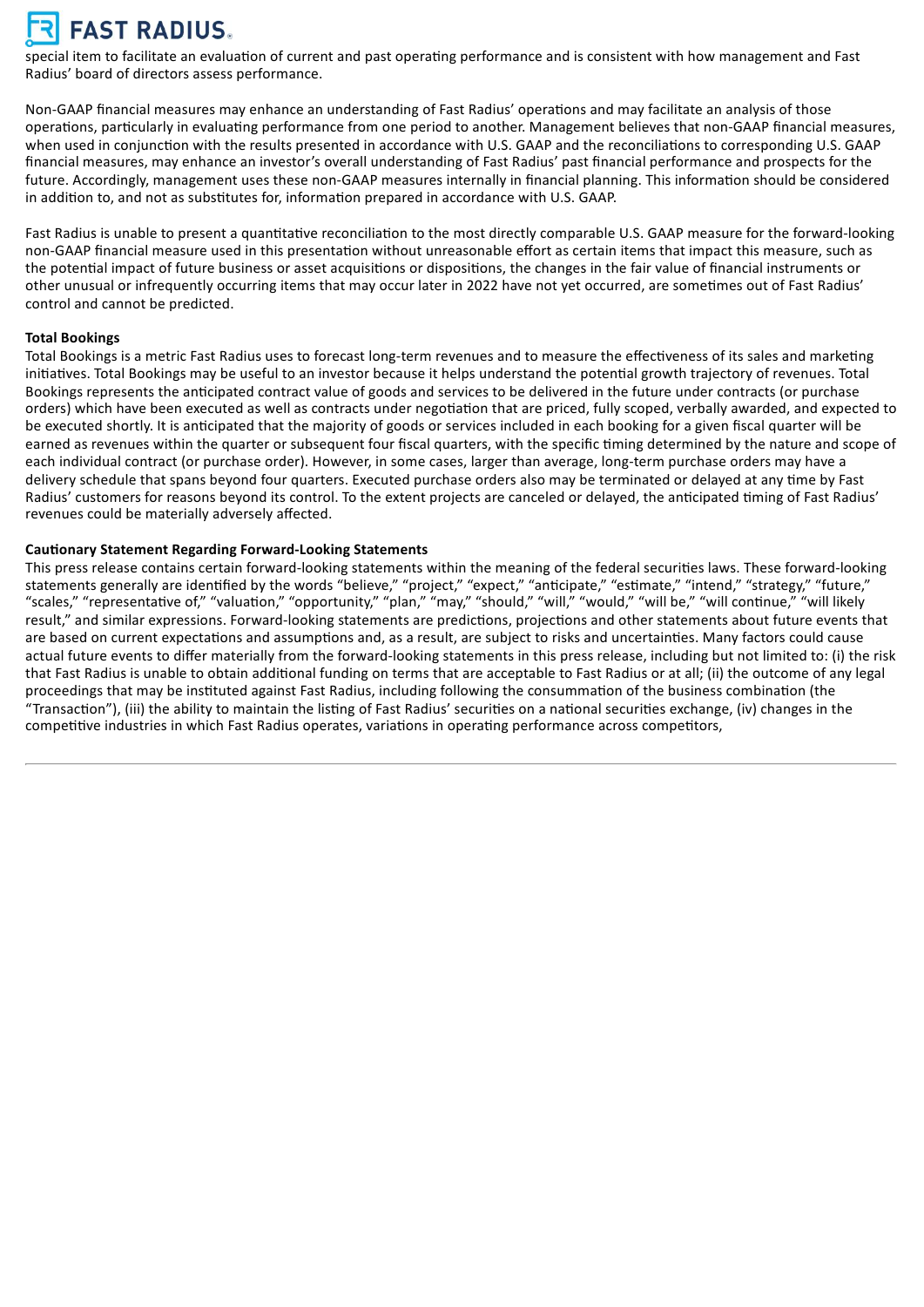## **FAST RADIUS.**

changes in laws and regulations affecting Fast Radius' business and changes in the combined capital structure, (v) the ability to implement business plans, forecasts, and other expectations after the completion of the Transaction, and the ability to identify and realize additional opportunities, (vi) risks related to the uncertainty of Fast Radius' projected financial information, (vii) risks related to Fast Radius' potential inability to become profitable and generate cash, (viii) current and future conditions in the global economy, including as a result of the impact of the COVID-19 pandemic or the armed conflict between Russia and Ukraine, (ix) the risk that demand for Fast Radius' cloud manufacturing technology does not grow as expected, (x) the ability of Fast Radius to retain existing customers and attract new customers, (xi) the potential inability of Fast Radius to manage growth effectively, (xii) the potential inability of Fast Radius to increase its cloud manufacturing capacity or to achieve efficiencies regarding its cloud manufacturing process or other costs, (xiii) the enforceability of Fast Radius' intellectual property rights, including its copyrights, patents, trademarks and trade secrets, and the potential infringement on the intellectual property rights of others, (xiv) Fast Radius' dependence on senior management and other key employees, (xv) the risk of downturns and a changing regulatory landscape in the highly competitive industry in which Fast Radius operates, and (xvi) costs related to the Transaction and the failure to realize anticipated benefits of the Transaction or to realize estimated pro forma results and underlying assumptions. The foregoing list of factors is not exhaustive. You should carefully consider the foregoing factors and the other risks and uncertainties more fully described in Fast Radius' filings with the Securities and Exchange Commission, including its Form 10-K for the year ended December 31, 2021 and Form 10-Q for the quarter ended March 31, 2022 and other periodic reports. These filings identify and address other important risks and uncertainties that could cause actual events and results to differ materially from those contained in the forward-looking statements. Forward-looking statements speak only as of the date they are made. Readers are cautioned not to put undue reliance on forward-looking statements, and Fast Radius assumes no obligation and does not intend to update or revise these forward-looking statements, whether as a result of new information, future events, or otherwise. Fast Radius does not give any assurance that it will achieve its expectations.

### **Contacts**

Fast Radius Investor Relations Cody Slach, Alex Thompson (949) 574-3860 FastRadius@GatewayIR.com

Fast Radius Public Relations Morgan Scott (312) 465-6345 PR@FastRadius.com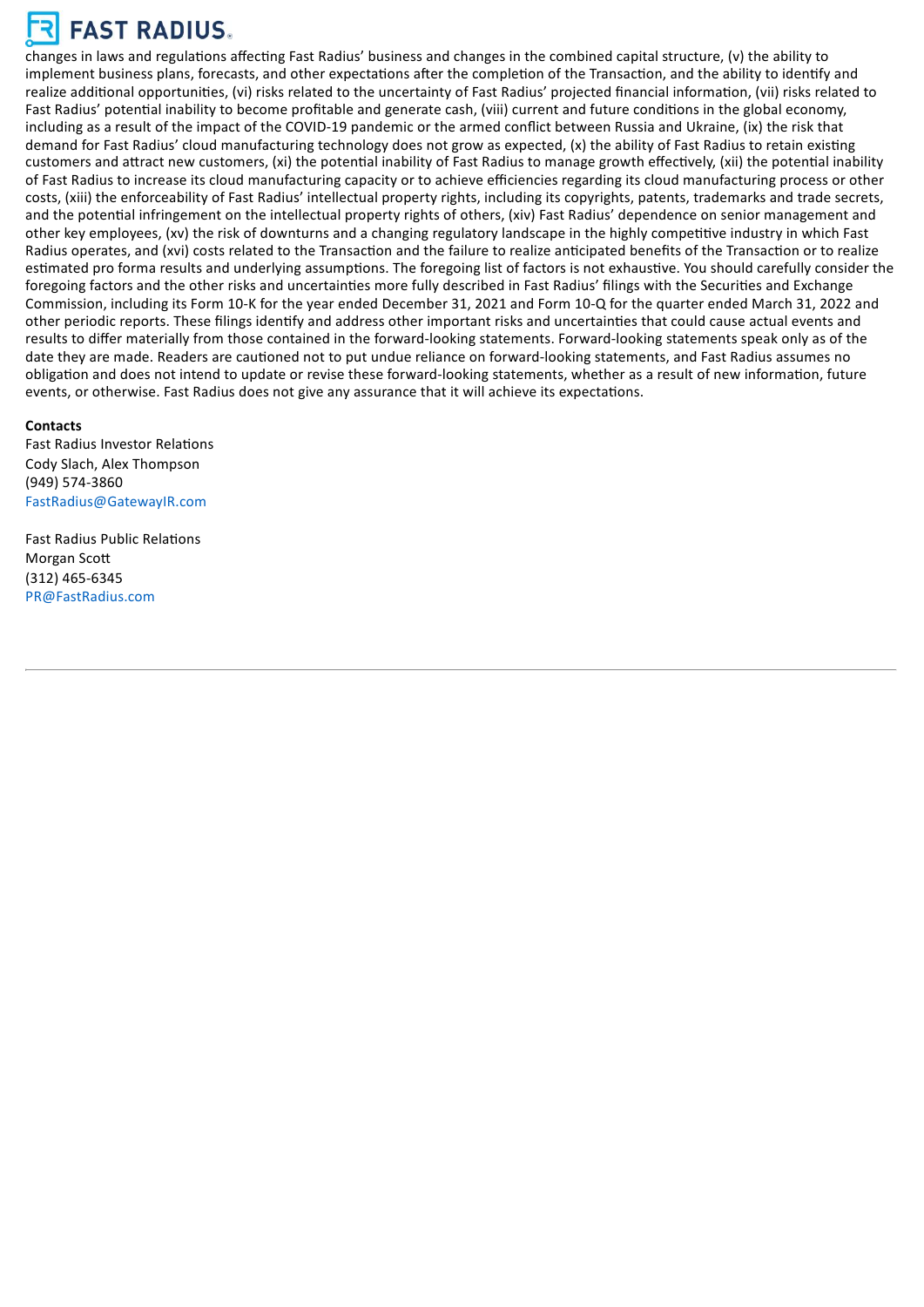

## **Fast Radius, Inc.**

## **Consolidated Balance Sheets**

## **(Unaudited)**

## **(in thousands)**

|                                                                                                                                                                        |    | March 31, 2022   |              | December 31, 2021 |  |
|------------------------------------------------------------------------------------------------------------------------------------------------------------------------|----|------------------|--------------|-------------------|--|
| <b>Assets</b>                                                                                                                                                          |    |                  |              |                   |  |
| <b>Current assets</b>                                                                                                                                                  |    |                  |              |                   |  |
| Cash and cash equivalents                                                                                                                                              | \$ | 57,360           | $\mathbb{S}$ | 8,702             |  |
| Accounts receivable, net of allowances for doubtful accounts                                                                                                           |    |                  |              |                   |  |
| of \$850 and \$930, respectively                                                                                                                                       |    | 7,249            |              | 7,015             |  |
| Inventories                                                                                                                                                            |    | 766              |              | 449               |  |
| Prepaid production costs                                                                                                                                               |    | 695              |              | 987               |  |
| Prepaid expenses and other current assets                                                                                                                              |    | 10,506           |              | 4,422             |  |
| <b>Total current assets</b>                                                                                                                                            |    | 76,576           |              | 21,575            |  |
| <b>Non-current assets:</b>                                                                                                                                             |    |                  |              |                   |  |
| Property and equipment, net                                                                                                                                            |    | 10,526           |              | 9,528             |  |
| Other non-current assets                                                                                                                                               |    | 3,555            |              | 535               |  |
| <b>Total assets</b>                                                                                                                                                    | \$ | 90,657           | \$           | 31,638            |  |
| Liabilities and stockholders' equity (deficit)                                                                                                                         |    |                  |              |                   |  |
| <b>Current liabilities</b>                                                                                                                                             |    |                  |              |                   |  |
| Accounts payable                                                                                                                                                       | \$ | 3,764            | $\mathbb{S}$ | 3,987             |  |
| Accrued compensation                                                                                                                                                   |    | 3,500            |              | 3,097             |  |
| Accrued and other liabilities                                                                                                                                          |    | 16,495           |              | 11,610            |  |
| Advances from customers                                                                                                                                                |    | 95               |              | 258               |  |
| Accrued liabilities - related parties                                                                                                                                  |    | 2,888            |              | 2,513             |  |
| Warrant liability                                                                                                                                                      |    |                  |              | 2,968             |  |
| Current portion of term loans                                                                                                                                          |    | 18,463           |              | 13,266            |  |
| <b>Total current liabilities</b>                                                                                                                                       |    | 45,205           |              | 37,699            |  |
| Other long-term liabilities                                                                                                                                            |    | 48               |              | 396               |  |
| Warrant liability                                                                                                                                                      |    | 2,500            |              |                   |  |
| Term loans - net of current portion and debt issuance costs                                                                                                            |    | 10,458           |              | 16,776            |  |
| Related party convertible notes and derivative liability                                                                                                               |    |                  |              | 16,857            |  |
| <b>Total liabilities</b>                                                                                                                                               |    | 58,211           |              | 71,728            |  |
| Commitment and contingencies                                                                                                                                           |    |                  |              |                   |  |
| Stockholders' equity (deficit)                                                                                                                                         |    |                  |              |                   |  |
| Common stock, \$0.0001 par value, authorized 350,000,000 shares; issued 73,041,156 and 39,656,951<br>shares as of March 31, $2022$ and December 31, 2021, respectively |    | $\boldsymbol{7}$ |              | 4                 |  |
| Additional paid-in capital                                                                                                                                             |    | 225,373          |              | 83,399            |  |
| <b>Accumulated Deficit</b>                                                                                                                                             |    | (192, 934)       |              | (123, 493)        |  |
| Total stockholders' equity (deficit)                                                                                                                                   |    | 32,446           |              | (40,090)          |  |
|                                                                                                                                                                        |    |                  |              |                   |  |
| Total liabilities and stockholders' equity (deficit)                                                                                                                   | \$ | 90,657           | \$           | 31,638            |  |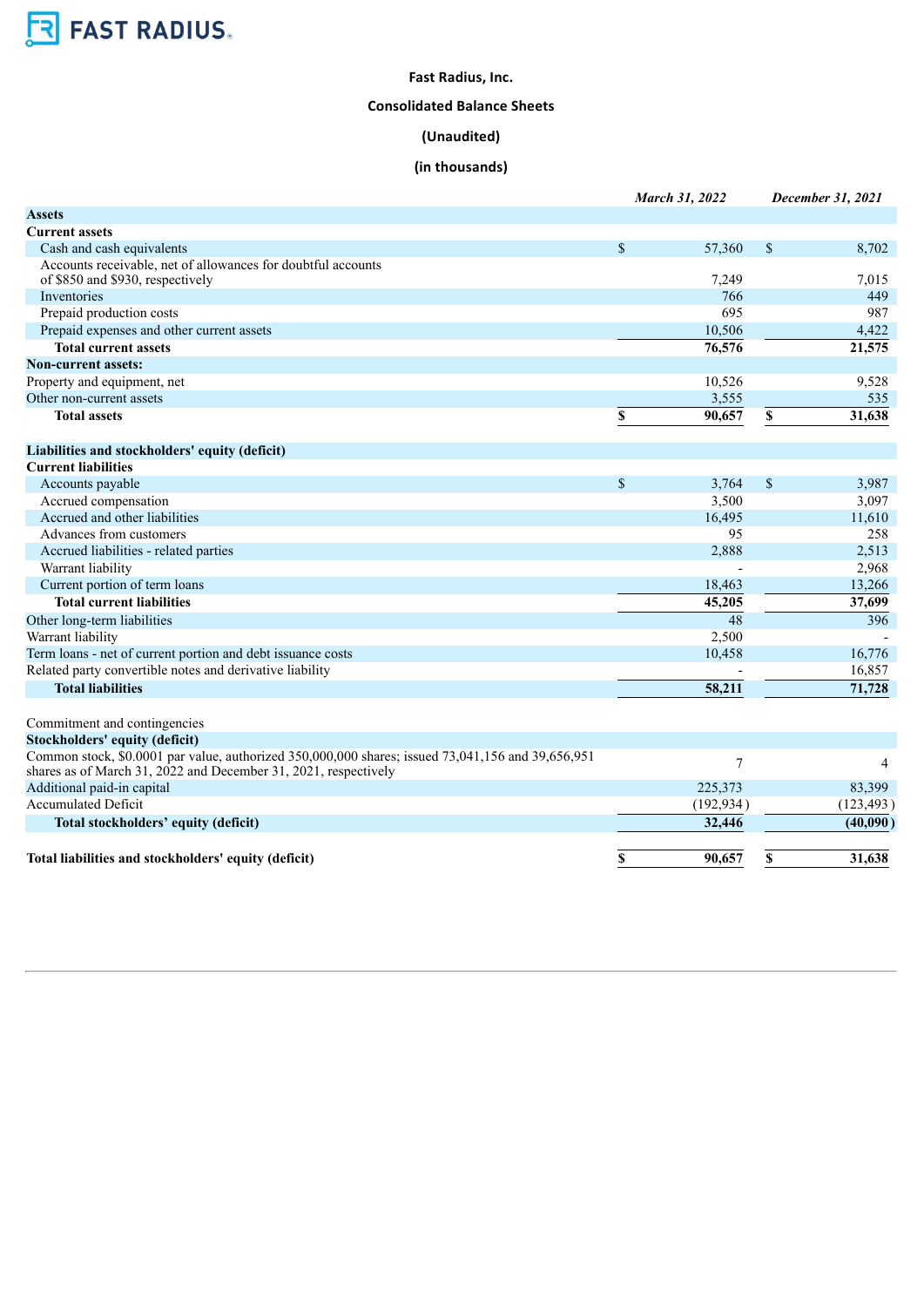

## **Fast Radius, Inc.**

## **Consolidated Statements of Net Loss**

## **(Unaudited)**

## **(in thousands, except share data)**

|                                                                 |              | <b>Three Months Ended March 31,</b> |             |            |  |
|-----------------------------------------------------------------|--------------|-------------------------------------|-------------|------------|--|
|                                                                 |              | 2022                                |             |            |  |
| Revenues                                                        | $\mathbf{s}$ | 6,262                               | $\mathbf S$ | 3,796      |  |
| Cost of revenues                                                |              | 5,629                               |             | 2,966      |  |
| <b>Gross Profit</b>                                             |              | 633                                 |             | 830        |  |
| <b>Operating expenses</b>                                       |              |                                     |             |            |  |
| Sales and marketing                                             |              | 6,336                               |             | 3,469      |  |
| General and administrative                                      |              | 38,225                              |             | 7,712      |  |
| Research and development                                        |              | 3,332                               |             | 1,146      |  |
| <b>Total operating expenses</b>                                 |              | 47,893                              |             | 12,327     |  |
| <b>Loss from Operations</b>                                     |              | (47,260)                            |             | (11, 497)  |  |
| Change in fair value of warrants                                |              | 5,295                               |             | (1,253)    |  |
| Change in fair value of derivatives                             |              | 30                                  |             |            |  |
| Interest income and other income (expense), net                 |              | (1)                                 |             | 9          |  |
| Interest expense, including amortization of debt issuance costs |              | (2,664)                             |             | (45)       |  |
| Loss before income taxes                                        |              | (44,600)                            |             | (12,786)   |  |
| Provision for income taxes                                      |              |                                     |             |            |  |
| <b>Net Loss</b>                                                 | S            | (44,600)                            | -S          | (12,786)   |  |
| Net loss per share                                              |              |                                     |             |            |  |
| <b>Basic and Diluted</b>                                        | \$           | (0.73)                              | -S          | (0.33)     |  |
| Weighted average shares outstanding:                            |              |                                     |             |            |  |
| <b>Basic and Diluted</b>                                        |              | 60,851,683                          |             | 39,063,996 |  |